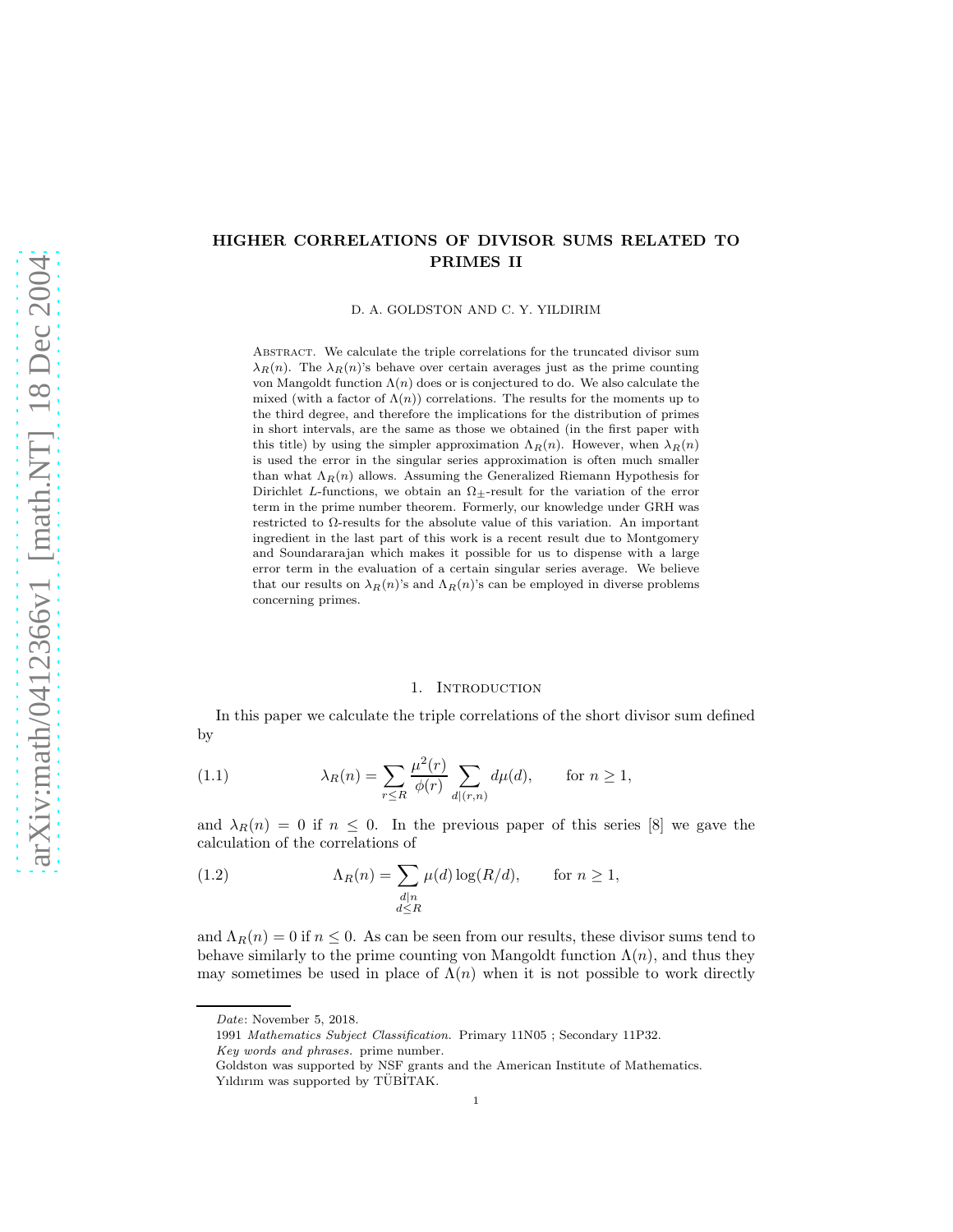with  $\Lambda(n)$  itself. Since

$$
\Lambda(n) = \sum_{d|n} \mu(d) \log(R/d), \quad \text{for } n > 1,
$$

 $\Lambda_R(n)$  comes about as a surrogate for  $\Lambda(n)$  by truncation. We can relate  $\lambda_R(n)$  to  $\Lambda_R(n)$  by interchanging the order of the summations in (1.1), thereupon the new inner sum can be evaluated (eq.  $(2.15)$  below) and the contribution of its main term gives  $\Lambda_R(n)$ .

Goldston [5] found  $\lambda_R(n)$  while remedying the failure of the circle method in an application to the related problems of twin primes and short gaps between primes for which a starting point is the observation that

(1.3) 
$$
\sum_{n\leq N} \Lambda(n)\Lambda(n+k) = \int_0^1 |S(\alpha)|^2 e(-k\alpha) d\alpha + O(k \log^2 N),
$$

where

$$
S(\alpha) = \sum_{n \le N} \Lambda(n)e(n\alpha), \qquad e(u) = e^{2\pi i u}
$$

.

For  $\alpha$  close to the rational number  $a/r$ , we write  $\alpha = a/r + \beta$ , and approximate  $S(\alpha)$  throughout [0, 1] by a sum of local approximations

$$
\sum_{r \leq R} \sum_{\substack{1 \leq a \leq r \\ (a,r)=1}} \frac{\mu(r)}{\phi(r)} I(\frac{a}{r} + \beta), \quad \text{where} \quad I(u) = \sum_{n \leq N} e(nu).
$$

But the last expression is equal to

$$
\sum_{n\leq N}\lambda_R(n)e(n\beta),
$$

suggesting we replace  $\Lambda(m)$  by  $\lambda_R(m)$  in sums such as (1.3). Furthermore, Goldston [5] showed that among sums of the form

$$
\sum_{\substack{r \le R \\ r \mid n}} a(R, r) \qquad \text{with} \qquad a(R, 1) = 1, \ \ a(R, r) \in \mathbb{R},
$$

 $\lambda_R(n)$  is the best approximation to  $\Lambda(n)$  in an  $L^2$  sense. The proof involves a minimization which was solved in a more general setting by Selberg [18] for his upper bound sieve. Hooley's recent use of  $\lambda_R(n)$  in [14], [15] leans much on its origin in the Selberg sieve. It should further be mentioned that, as far as we know, Heath-Brown [12] was the first to use  $\lambda_R(n)$  in additive prime number theory.

The correlations we are interested in evaluating are

(1.4) 
$$
\mathcal{S}_k(N, \mathbf{j}, \mathbf{a}) = \sum_{n=1}^N \lambda_R (n+j_1)^{a_1} \lambda_R (n+j_2)^{a_2} \cdots \lambda_R (n+j_r)^{a_r}
$$

and

$$
(1.5) \quad \tilde{S}_k(N, \mathbf{j}, \mathbf{a}) = \sum_{n=1}^N \lambda_R (n+j_1)^{a_1} \lambda_R (n+j_2)^{a_2} \cdots \lambda_R (n+j_{r-1})^{a_{r-1}} \Lambda (n+j_r)
$$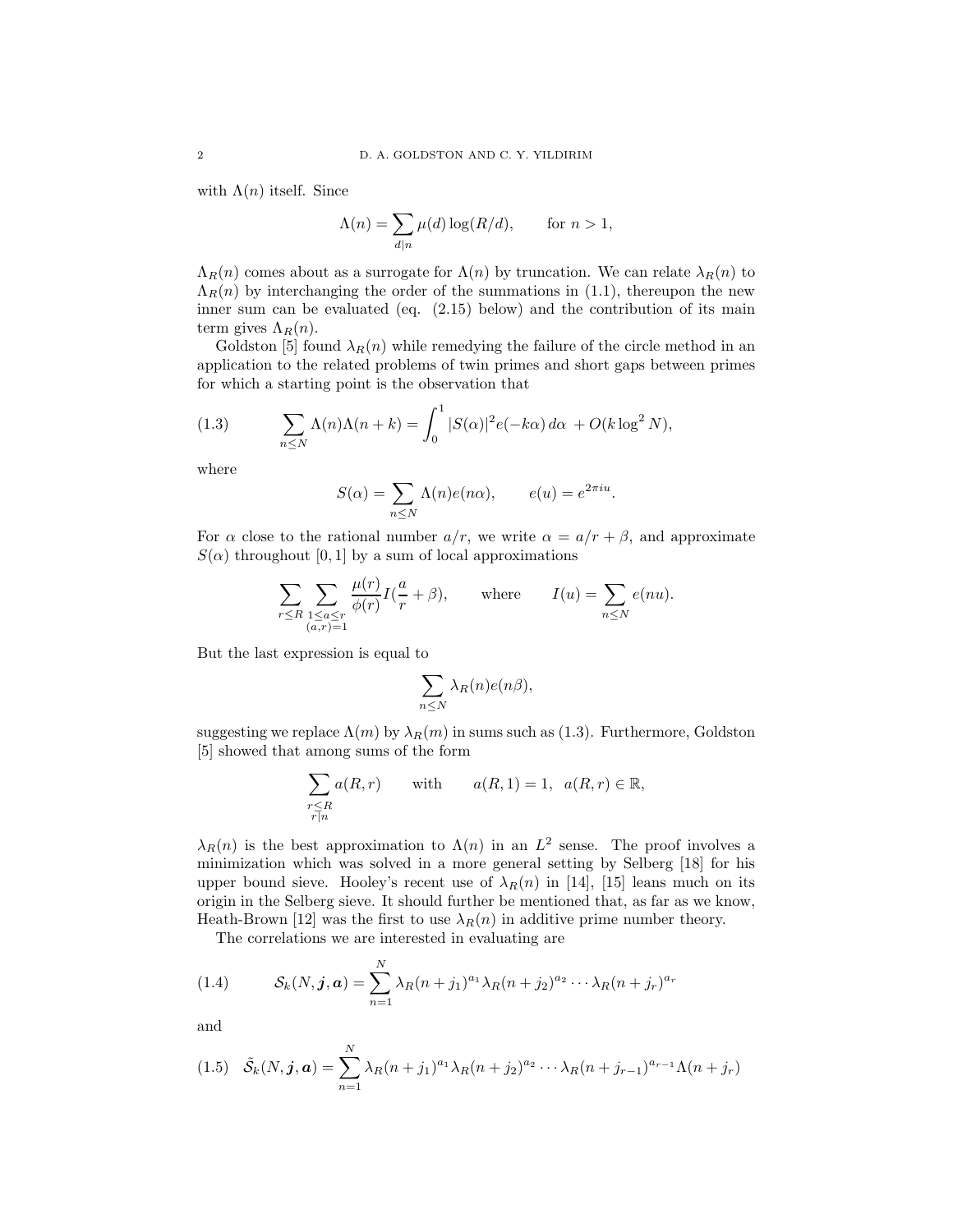where  $\mathbf{j} = (j_1, j_2, \ldots, j_r)$  and  $\mathbf{a} = (a_1, a_2, \ldots, a_r)$ , the  $j_i$ 's are distinct integers,  $a_i \geq 1$  and  $\sum_{i=1}^r a_i = k$ . In (1.5) we assume that  $r \geq 2$  and take  $a_r = 1$ . For later convenience we define

(1.6) 
$$
\tilde{S}_1(N, \mathbf{j}, \mathbf{a}) = \sum_{n=1}^{N} \Lambda(n + j_1) = \psi(N) + O(|j_1| \log N) \sim N
$$

for 
$$
|j_1| = o(\frac{N}{\log N})
$$
 by the prime number theorem (as usual  $\psi(x) = \sum_{n \le x} \Lambda(n)$ ).

For  $k = 1$  and  $k = 2$  these correlations have been evaluated before ([4], [14], [15]), and the more general cases of  $n$  running through arithmetic progressions were also worked out ([7], [12], [15]).

Correlations which include in their summands factors such as  $\Lambda(n)\Lambda(n+j)$ ,  $j\neq 0$ , cannot be evaluated unconditionally; they are the subject of the Hardy-Littlewood prime r-tuple conjecture [9]. This conjecture states that for  $\mathbf{j} = (j_1, j_2, \dots, j_r)$  with the  $j_i$ 's distinct integers,

(1.7) 
$$
\psi_{\mathbf{j}}(N) = \sum_{n=1}^{N} \Lambda(n+j_1) \Lambda(n+j_2) \cdots \Lambda(n+j_r) \sim \mathfrak{S}(\mathbf{j}) N
$$

when  $\mathfrak{S}(j) \neq 0$ , where

(1.8) 
$$
\mathfrak{S}(j) = \prod_p \left(1 - \frac{1}{p}\right)^{-r} \left(1 - \frac{\nu_p(j)}{p}\right)
$$

and  $\nu_p(\boldsymbol{j})$  is the number of distinct residue classes modulo p that the  $j_i$ 's occupy. If  $r = 1$  we see  $\mathfrak{S}(j) = 1$ , and for  $|j_1| \leq N$  (1.7) reduces to (1.6), which is the only case where (1.7) has been proved. The cases  $r = 2, 3$  will be of particular interest to us in this paper, the explicit expressions have been shown in [8] to be

(1.9) 
$$
\mathfrak{S}((0,j)) = \mathfrak{S}_2(j), \qquad (j \neq 0)
$$
  
\n(1.10)  $\mathfrak{S}((0,j_1,j_2)) = \mathfrak{S}_2((j_1,j_2))\mathfrak{S}_3(j_1j_2(j_1-j_2)), \quad (j_1 \neq j_2, j_1j_2 \neq 0),$ 

where writing

(1.11) 
$$
p(n) = \begin{cases} n, & \text{if } n \text{ is a prime,} \\ 1, & \text{otherwise,} \end{cases}
$$

the singular series for  $n \geq 1$  and  $j \neq 0$  are defined as

(1.12) 
$$
\mathfrak{S}_n(j) = \begin{cases} C_n G_n(j) H_n(j), & \text{if } p(n) | j, \\ 0, & \text{otherwise,} \end{cases}
$$

in which

(1.13) 
$$
C_n = \prod_{\substack{p \ p \neq n-1, \ p \neq n}} \left(1 - \frac{n-1}{(p-1)(p-n+1)}\right),
$$

(1.14) 
$$
G_n(j) = \prod_{\substack{p|j \ p=n-1 \text{ or } p=n}} \left(\frac{p}{p-1}\right),
$$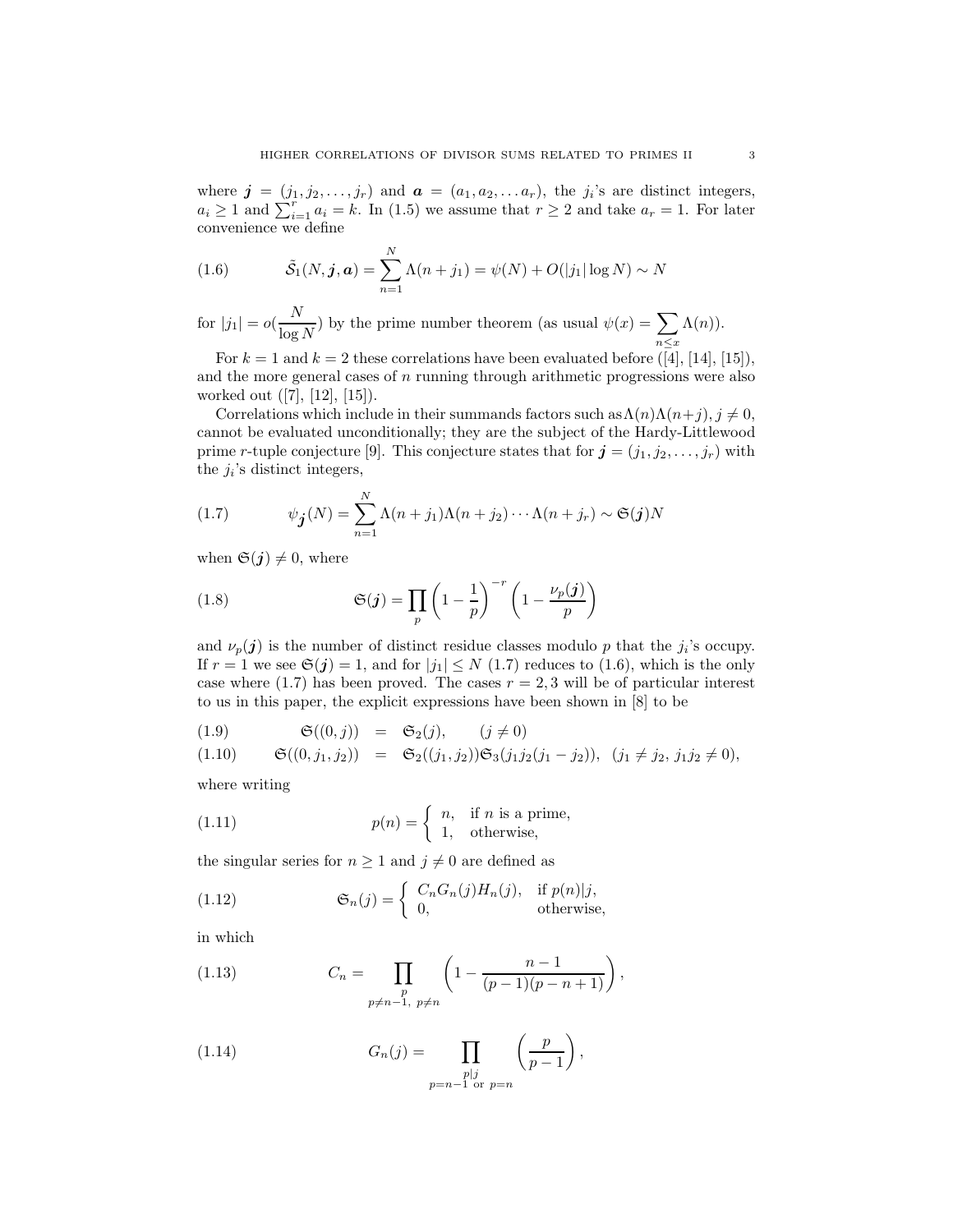4 D. A. GOLDSTON AND C. Y. YILDIRIM

.

(1.15) 
$$
H_n(j) = \prod_{\substack{p \mid j \\ p \neq n-1, \ p \neq n}} \left(1 + \frac{1}{p-n}\right)
$$

Note that since  $\mathfrak{S}(j) = \mathfrak{S}(j - j_1)$  for  $j_1$  a vector with  $j_1$  in every component, no loss of generality is incurred when the first components of the vectors in the arguments of  $\mathfrak{S}$  in (1.9) and (1.10) are taken to be 0.

Gallagher [2] proved that the moments

(1.16) 
$$
M_k(N, h, \psi) = \sum_{n=1}^N (\psi(n+h) - \psi(n))^k \qquad (k \in \mathbb{Z}^+)
$$

can be calculated from the prime r-tuple conjecture (1.7) for  $h \sim \lambda \log N$  as  $N \to \infty$ , with  $\lambda$  a positive constant. For this purpose Gallagher showed that

(1.17) 
$$
\sum_{\substack{1 \leq j_1, j_2, \cdots, j_r \leq h \\ \text{distinct}}} \mathfrak{S}(j) \sim h^r, \qquad (h \to \infty).
$$

The calculation of the moments  $(1.16)$  was carried out in [8] via expressing them in terms of the quantities  $(1.7)$  for which the prime r-tuple conjecture is assumed, with the result that

$$
(1.18) \ M_k(N, h, \psi) \sim N(\log N)^k \sum_{r=1}^k \left\{ k \atop r \right\} \lambda^r \qquad (N \to \infty, h \sim \lambda \log N, \lambda \ll 1),
$$

where  $\begin{cases} k \end{cases}$ r denotes the Stirling numbers of the second type.

For larger  $h$  the appropriate moments to study are

(1.19) 
$$
\mu_k(N, h, \psi) = \sum_{n=1}^N (\psi(n+h) - \psi(n) - h)^k.
$$

Assuming the Hardy-Littlewood conjecture in the strong form

(1.20) 
$$
\psi_{\mathbf{j}}(x) = \mathfrak{S}(\mathbf{j})x + O(N^{\frac{1}{2} + \epsilon})
$$

uniformly for  $1 \leq r \leq k, 1 \leq x \leq N$  and distinct  $j_i$  satisfying  $1 \leq j_i \leq h$ , Montgomery and Soundararajan [17] proved that

$$
(1.21) \ \mu_k(N, h, \psi) \sim (1 \cdot 3 \cdots (k-1)) N(h \log \frac{N}{h})^{\frac{k}{2}} \quad \text{if } k \text{ is even},
$$
\n
$$
(1.22) \ \mu_k(N, h, \psi) \ll N(h \log N)^{\frac{k}{2}} \left(\frac{h}{\log N}\right)^{-\frac{1}{8k}} + h^k N^{\frac{1}{2} + \epsilon} \quad \text{if } k \text{ is odd},
$$

uniformly for  $(\log N)^{1+\delta} \leq h \leq N^{\frac{1}{k}-\epsilon}$  (with any fixed  $\delta > 0$ ). They also conjectured upon heuristics that  $\mu_k(N, h, \psi) = (\frac{2|k|}{1 \cdot 3 \cdots (k-1)}) + o(1)N(h \log \frac{N}{h})^{\frac{k}{2}}$  holds uniformly for  $(\log N)^{1+\delta} \leq h \leq N^{1-\delta}$  for each fixed k (see (1.49) below for the notation  $[2|k]$ ). Their proof depends on the estimation of the quantities

(1.23) 
$$
R_r(h) = \sum_{\substack{1 \le j_1, j_2, \cdots, j_r \le h \\ \text{distinct}}} \mathfrak{U}((j_1, \cdots, j_r)),
$$

where

(1.24) 
$$
\mathfrak{U}((j_1,\cdots,j_r))=\sum_{\mathcal{J}\subset\{j_1,\cdots,j_r\}}(-1)^{r-|\mathcal{J}|}\mathfrak{S}(\mathcal{J})
$$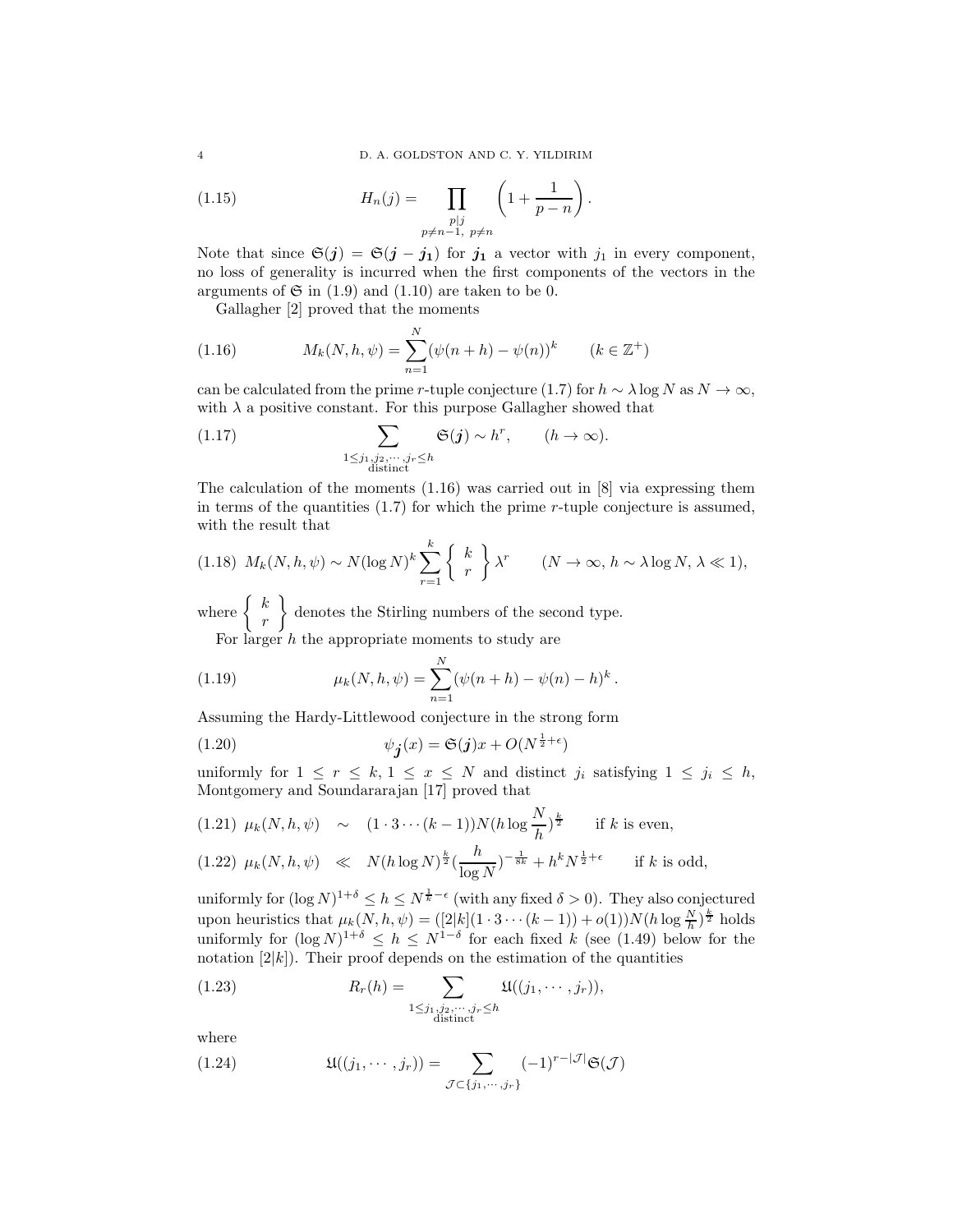$(R_0(h)$  and  $\mathfrak{S}(\emptyset)$  are taken to be 1), as

$$
(1.25) \ R_r(h) = (1 \cdot 3 \cdots (r-1)) (-h \log h + Ah)^{\frac{r}{2}} + O_r(h^{\frac{r}{2} - \frac{1}{r_r} + \epsilon}), \quad r : \text{even},
$$
  

$$
(1.26) \ R_r(h) \ll h^{\frac{r}{2} - \frac{1}{r_r} + \epsilon}, \quad r : \text{odd}
$$

 $(A = 2 - \gamma - \log 2\pi$ , and  $\gamma$  denotes Euler's constant). Gallagher's result (1.17) can be deduced from these. Note that it is easy to see  $R_1(h) = 0$ , and for  $r = 2$  we know from Goldston [3] that (1.25) holds with the much smaller error term  $O(h^{\frac{1}{2}+\epsilon})$ .

Only the first moment is known unconditionally as a simple consequence of the prime number theorem. The work of Goldston and Montgomery [6] reveals, upon assuming the Riemann Hypothesis, an equivalence between the asymptotic formulae for the second moment and the pair correlation conjecture for the zeros of the Riemann zeta-function.

From the surrogate prime-counting function  $\lambda_R(n)$ , we write

(1.27) 
$$
\psi_R(x) = \sum_{n \le x} \lambda_R(n),
$$

and we wish to examine the moments  $M(N, h, \psi_R)$  defined as in (1.16). We have

$$
M_k(N, h, \psi_R) = \sum_{n=1}^N \left( \sum_{\substack{1 \le m \le h}} \lambda_R(n+m) \right)^k
$$
  
= 
$$
\sum_{\substack{1 \le m_i \le h \\ 1 \le i \le k}} \sum_{n=1}^N \lambda_R(n+m_1) \lambda_R(n+m_2) \cdots \lambda_R(n+m_k).
$$

Now suppose that the k numbers  $m_1, m_2, \ldots, m_k$  take on r distinct values  $j_1, j_2, \ldots, j_r$ with  $j_i$  having multiplicity  $a_i$ , so that  $\sum_{1 \leq i \leq r} a_i = k$ . Grouping the terms leads to the expression

(1.28)

$$
M_k(N, h, \psi_R) = \sum_{r=1}^k \sum_{\substack{a_1, a_2, \dots, a_r \\ a_i \ge 1, \sum a_i = k}} \binom{k}{a_1, a_2, \dots, a_r} \sum_{1 \le j_1 < j_2 < \dots < j_r \le h} \mathcal{S}_k(N, \mathbf{j}, \mathbf{a}),
$$

where  $S_k(N, j, a)$  is the correlation given in (1.4). Our main result on these correlations is the following theorem.

**Theorem 1.** Given  $1 \leq k \leq 3$ , let  $\boldsymbol{j} = (j_1, j_2, \ldots, j_r)$  and  $\boldsymbol{a} = (a_1, a_2, \ldots, a_r)$ , where the  $j_i$ 's are distinct integers, and  $a_i \geq 1$  with  $\sum_{i=1}^r a_i = k$ . Assume  $\max_i |j_i| \leq$  $N^{1-\epsilon}$  and  $R \gg N^{\epsilon}$ . Then we have

(1.29) 
$$
\mathcal{S}_k(N, \boldsymbol{j}, \boldsymbol{a}) = (C_k(\boldsymbol{a})\mathfrak{S}(\boldsymbol{j}) + o(1))N(\log R)^{k-r} + O(R^k),
$$

where  $\mathcal{C}_k(\mathbf{a})$  has the values

$$
C_1(1) = 1, C_2(2) = 1, C_2(1, 1) = 1,
$$
  
\n $C_3(3) = \frac{3}{4}, C_3(2, 1) = 1, C_3(1, 1, 1) = 1.$ 

(As a notational convention extra parentheses have been dropped, so for example  $C_2((1,1)) = C_2(1,1)$ . The method of proof used in this paper may be carried out for  $k > 3$ , but the calculation of the constants  $\mathcal{C}_k(\boldsymbol{a})$  and controlling the error terms become extremely complicated even for  $k = 4$ . In the third paper in this series it is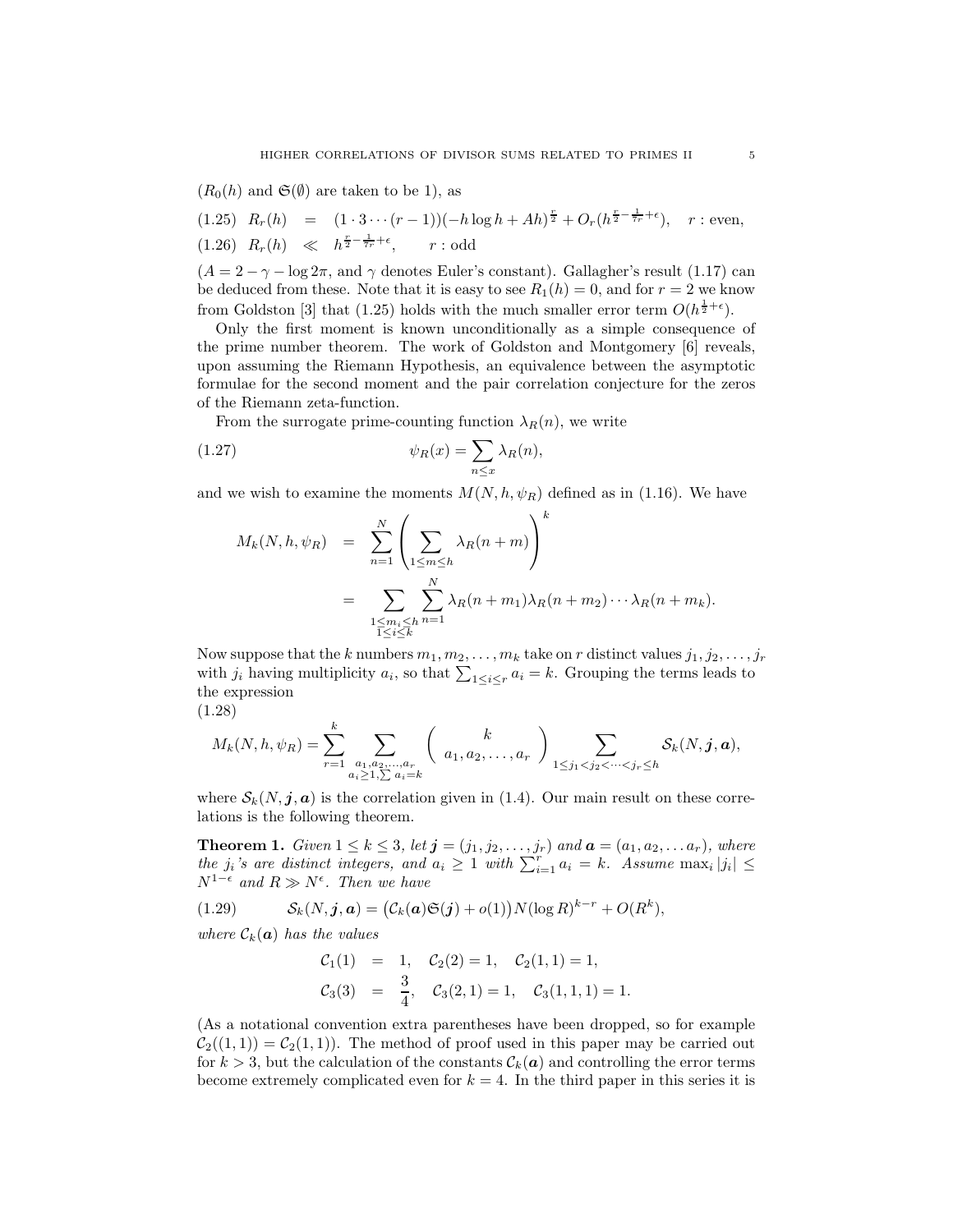shown by a different method that Theorem 1 for  $\Lambda_R(n)$  holds for all k, and also a way is found to calculate the constants  $\mathcal{C}_k(a)$  for small k. We also believe the error term  $O(R^k)$  can be reduced in size. In Hooley's method [15] for the special case  $S_2(N, (0), (2))$ , the error term  $O(R^2)$  doesn't arise at all.

Letting  $m = n + \min_i j_i$  in the sum of (1.4), and then shifting the summation range to extend from 1 to N again, we pick up an error  $O(|\min_i j_i|N^{\epsilon})$  since  $\lambda_R(n) \ll n^{\epsilon}$ . This error is absorbed in the error term  $o(N)$  under the conditions of the theorem. Also, as was remarked after (1.15),  $\mathfrak{S}(j)$  is not affected by this shift. Hence in proving Theorem 1 we may take  $j_1 = 0$ , and  $j_2, \ldots, j_r$  all positive. To see the upper bound for  $\lambda_R(n)$ , note that with  $n' = \prod p$ , one has  $\lambda_R(n) = \lambda_R(n')$ , so  $p|n \n p \leq R$ 

(1.30)  
\n
$$
\lambda_R(n) = \sum_{r \le R} \frac{\mu^2(r)\mu((r,n'))\phi((r,n'))}{\phi(r)} = \sum_{\substack{t \le R \\ (t,n')=1}} \frac{\mu^2(t)}{\phi(t)} \sum_{\substack{s|n' \\ s \le R/t}} \mu(s) \ll d(n') \log 2R.
$$

We now apply Theorem 1 in (1.28), and obtain upon using (1.17) that for  $h \ll$  $N^{1-\epsilon}$  and  $h \to \infty$ ,  $R = N^{\theta_k}$  with  $0 < \theta_k < \frac{1}{k}$  for  $M_k$ ,

(1.31) 
$$
M_1(N, h, \psi_R) \sim Nh
$$
,  $M_2(N, h, \psi_R) \sim Nh^2 + Nh \log R$ ,  
\n $M_3(N, h, \psi_R) \sim Nh^3 + 3Nh^2 \log R + \frac{3}{4}Nh \log^2 R$ .

The choice  $h = \lambda \log N$  renders full meaning to (1.31) allowing us to state

Corollary 1. For  $h \sim \lambda \log N$ ,  $\lambda \ll 1$ , and  $R = N^{\theta_k}$ , where  $\theta_k$  is fixed and  $0 < \theta_k < \frac{1}{k}$  for  $1 \leq k \leq 3$ , we have

$$
M_1(N, h, \psi_R) \sim \lambda N \log N, \qquad M_2(N, h, \psi_R) \sim (\theta_2 \lambda + \lambda^2) N \log^2 N,
$$
  
(1.32) 
$$
M_3(N, h, \psi_R) \sim (\frac{3}{4}\theta_3^2 \lambda + 3\theta_3 \lambda^2 + \lambda^3) N \log^3 N.
$$

We next consider the mixed moments

(1.33) 
$$
\tilde{M}_k(N, h, \psi_R) = \sum_{n=1}^N (\psi_R(n+h) - \psi_R(n))^{k-1} (\psi(n+h) - \psi(n))
$$

for  $k \geq 2$ , while for  $k = 1$  we take  $\tilde{M}_1(N, h, \psi_R) = M_1(N, h, \psi)$ . Writing

$$
(1.34) \qquad \qquad \psi(x) = x + E(x),
$$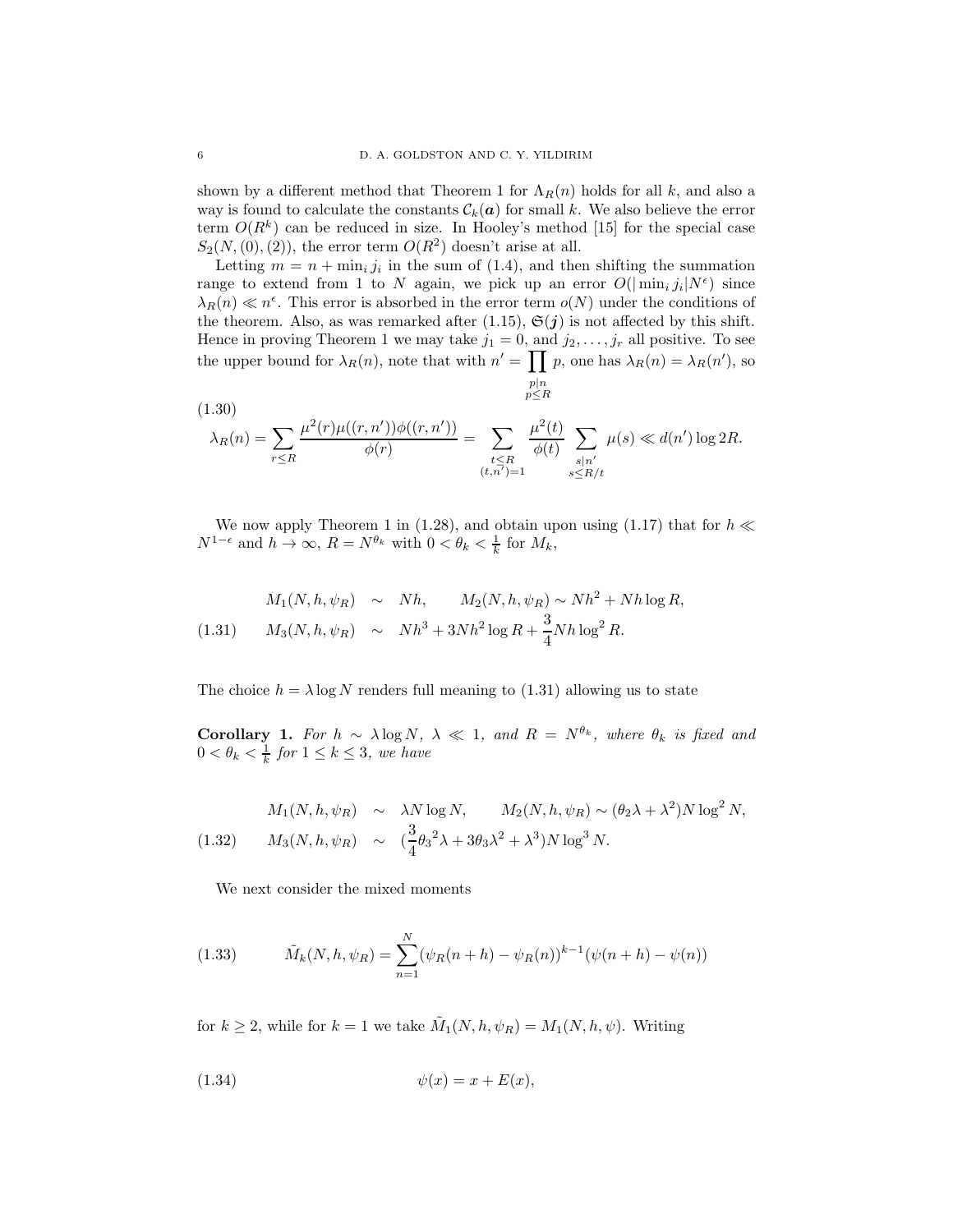we have for  $1 \leq h \leq N$ ,

$$
M_1(N, h, \psi) = \sum_{n=1}^N \sum_{n < k \le n+h} \Lambda(k) = \sum_{k=2}^{N+h} \Lambda(k) \sum_{n=\max(1, k-h)}^{\min(k-1, N)} 1
$$
\n
$$
= \sum_{k=2}^h (k-1)\Lambda(k) + \sum_{k=h+1}^N h\Lambda(k) + \sum_{k=N+1}^{N+h} (N+h-k+1)\Lambda(k)
$$
\n
$$
= \psi(N+h) - \psi(N) - \psi(h) - \int_2^h \psi(t) dt + \int_N^{N+h} \psi(t) dt
$$
\n
$$
= Nh + E(N+h) - E(N) - E(h) - \int_2^h E(t) dt + \int_N^{N+h} E(t) dt + O(1),
$$
\n255

(1.35)

where partial summation on  $(1.34)$  has also been used. The prime number theorem says  $E(x) = o(x)$ , so that we obtain for  $1 \leq h \leq N$  as  $N \to \infty$ ,

(1.36) 
$$
\tilde{M}_1(N, h, \psi_R) = M_1(N, h, \psi) \sim Nh.
$$

If the Riemann Hypothesis is assumed, then it is known that  $E(x) \ll x^{1/2} \log^2 x$ , giving

(1.37) 
$$
\tilde{M}_1(N, h, \psi_R) = M_1(N, h, \psi) = Nh + O(N^{\frac{1}{2}}h \log^2 N).
$$

For  $k \geq 2$ , leaving out the details that were included in [8], we have (1.38)

$$
\tilde{M}_k(N,h,\psi_R) = \sum_{r=2}^k \sum_{\substack{a_1, a_2, \dots, a_{r-1} \\ a_i \ge 1, \sum a_i = k-1}} \frac{1}{(r-1)!} \left( \begin{array}{c} k-1 \\ a_1, a_2, \dots, a_{r-1} \end{array} \right) W_r(N,\mathbf{j},\mathbf{a}) + O(RN^{\epsilon}),
$$

where

$$
W_r(N, \mathbf{j}, \mathbf{a}) = \sum_{i=1}^{r-1} (\mathcal{L}_1(R))^{a_i} \sum_{\substack{1 \leq j_1, j_2, \cdots, j_{r-1} \leq h \\ \text{distinct}}} \tilde{\mathcal{S}}_{k-a_i}(N, \mathbf{j}_i, \mathbf{a}_i) + \sum_{\substack{1 \leq j_1, j_2, \cdots, j_r \leq h \\ \text{distinct}}} \tilde{\mathcal{S}}_k(N, \mathbf{j}, \mathbf{a}),
$$

$$
\boldsymbol{j_i}=(j_1,j_2,\ldots,j_{i-1},j_{i+1},\ldots,j_{r-1},j_i), \quad \boldsymbol{a_i}=(a_1,a_2,\ldots,a_{i-1},a_{i+1},\ldots,a_{r-1},1),
$$

(1.39) 
$$
\mathcal{L}_k(R) := \sum_{\substack{r \leq R \\ (r,\overline{k})=1}} \frac{\mu^2(r)}{\phi(r)}.
$$

(It is easily seen that  $\mathcal{L}_1(R) \ll \log 2R$  for  $R \geq 1$ . A precise estimation of this sum due to Hildebrand [10] is given in (2.15) below).

Formula (1.38) reduces the calculation of the mixed moments to the calculation of mixed correlations. Our results depend on the extent of uniformity in the distribution of primes in arithmetic progressions. We let

(1.40) 
$$
\psi(x;q,a) = \sum_{\substack{n \le x \\ n \equiv a(q)}} \Lambda(n),
$$

and on taking

(1.41) 
$$
E(x;q,a) = \psi(x;q,a) - [(a,q) = 1] \frac{x}{\phi(q)},
$$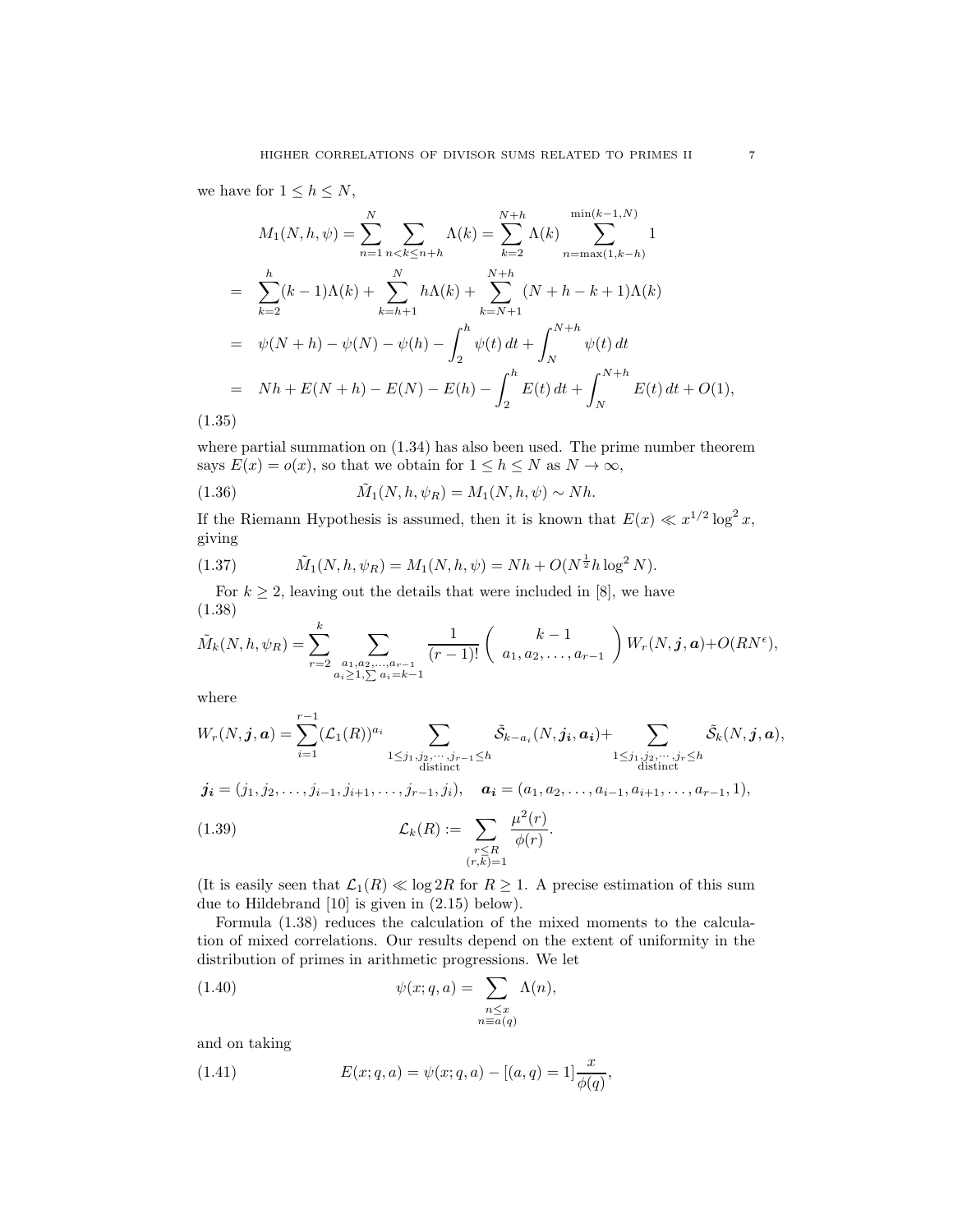(where we have used the Iverson notation (1.49) below) the estimate we need is, for some fixed  $0 < \vartheta < 1$ ,

(1.42) 
$$
\sum_{1 \le q \le x^{\vartheta - \epsilon}} \max_{(a,q)=1} |E(x;q,a)| \ll \frac{x}{\log^{A} x},
$$

for any  $\epsilon > 0$ , any  $\mathcal{A} = \mathcal{A}(\epsilon) > 0$ , and x sufficiently large (see [1], Chapter 28). This is a weakened form of the Bombieri-Vinogradov theorem if  $\vartheta = \frac{1}{2}$ , and therefore (1.42) holds unconditionally if  $\vartheta \leq \frac{1}{2}$ . Elliott and Halberstam conjectured (1.42) is true with  $\vartheta = 1$ . The range of R where our results on mixed correlations hold depends on  $\vartheta$  in (1.42). We prove

**Theorem 2.** Given  $2 \le k \le 3$ , let  $j = (j_1, j_2, \ldots, j_r)$  and  $a = (a_1, a_2, \ldots, a_r)$ , where  $r \geq 2$ ,  $a_r = 1$ , and where the j<sub>i</sub>'s are distinct integers, and  $a_i \geq 1$  with  $\sum_{i=1}^r a_i = k$ . Then we have, for  $N^{\epsilon} \ll R \ll N^{\frac{\vartheta}{k-1} - \epsilon}$  where  $(1.42)$  holds with  $\vartheta$ , and  $\max_i |j_i| \ll N^{\frac{1}{k-1} - \epsilon}$ 

(1.43) 
$$
\tilde{S}_k(N, \mathbf{j}, \mathbf{a}) = (\mathfrak{S}(\mathbf{j}) + o(1)) N(\log R)^{k-r}.
$$

In proving Theorem 2 we may take the argument of  $\Lambda$  to be n, the error arising from arranging this by shifts of the range of summation being  $O(|j_r|N^{\epsilon})$  +  $O((\max |j_i|)^{1+\epsilon}).$ 

Using (1.43) in (1.38), and (1.17), we find that

(1.44) 
$$
M_2(N, h, \psi_R) \sim Nh^2 + Nh\log R,
$$

$$
M_3(N, h, \psi_R) \sim Nh^3 + 3Nh^2\log R + Nh\log^2 R,
$$

and similar to Corollary 1 we have

**Corollary 2.** For  $h \sim \lambda \log N$ ,  $\lambda \ll 1$ , and  $R = N^{\theta_k}$ , where  $\theta_k$  is fixed and  $0 < \theta_k < \frac{\vartheta}{k-1}$  for  $k = 2$  or 3, we have,

$$
\tilde{M}_1(N, h, \psi_R) \sim \lambda N \log N, \qquad \tilde{M}_2(N, h, \psi_R) \sim (\theta_2 \lambda + \lambda^2) N \log^2 N,
$$
\n
$$
(1.45) \qquad \tilde{M}_3(N, h, \psi_R) \sim (\theta_3^2 \lambda + 3\theta_3 \lambda^2 + \lambda^3) N \log^3 N.
$$

The results for the correlations up to and including the third order of  $\lambda_R(n)$  and  $\Lambda_R(n)$  coincide asymptotically, thereby implying the results (Theorems 1.6 and 1.7) of [8] on primes in short intervals, in particular

(1.46) 
$$
\liminf_{n \to \infty} \left( \frac{p_{n+r} - p_n}{\log p_n} \right) \le r - \frac{\sqrt{r}}{2}.
$$

For longer intervals, instead of (1.42) we shall have recourse to Hooley's [13] bound depending on GRH that for all  $q \leq x$ 

(1.47) 
$$
\sum_{\substack{1 \le a \le q \\ (a,q)=1}} \max_{u \le x} |E(u;q,a)|^2 \ll x(\log x)^4.
$$

It is easy to see that the same bound holds when the sum is taken over all  $1 \le a \le q$ . For  $(a, q) > 1$  we have

$$
E(u;q,a) = \psi(u;q,a) \leq \sum_{\substack{n \leq x \\ n \equiv a (\text{mod } q)}} \Lambda(n),
$$

where it is seen that only those n's which are powers of a prime divisor of  $(a, q)$ contribute. The sum is not void only if  $(a, q)$  has just one prime factor, say p, in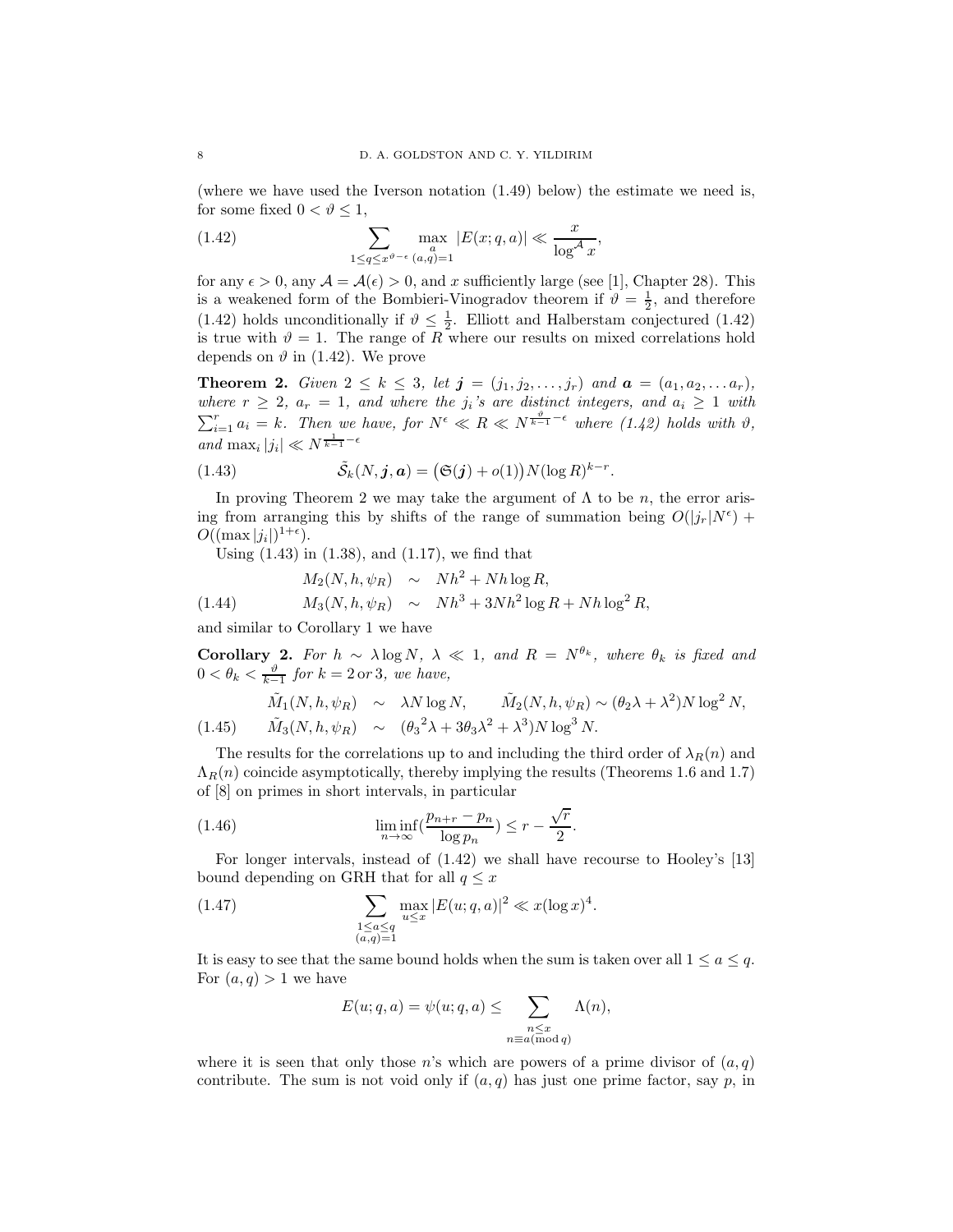which case its value is  $\leq (\log p) \lfloor \frac{\log x}{\log p} \rfloor \leq \log x$ . So the addition of  $(a, q) > 1$  terms in the sum of (1.47) brings in  $\leq q \log^2 x = o(x \log^4 x)$ .

We prove

Theorem 3. Assume the Generalized Riemann Hypothesis. For any arbitrarily small but fixed  $\eta > 0$ , and for sufficiently large N, with  $\log^{14} N \ll h \ll N^{\frac{1}{7}-\epsilon}$  and writing  $h = N^{\alpha}$ , there exists  $n_1, n_2 \in [N + 1, 2N]$  such that

$$
\psi(n_1 + h) - \psi(n_1) - h > \left(\frac{\sqrt{1 - 5\alpha}}{2} - \eta\right)(h \log N)^{\frac{1}{2}}
$$
\n
$$
(1.48) \qquad \psi(n_2 + h) - \psi(n_2) - h < -\left(\frac{\sqrt{1 - 5\alpha}}{2} - \eta\right)(h \log N)^{\frac{1}{2}}.
$$

This is a new development in the sense that formerly our knowledge under GRH was restricted to lower-bound estimates for the absolute value of the variation of the error term in the prime number theorem. The strongest of such results were attained in [7] in the more general case of primes in an arithmetic progression which yielded as a special case  $\max_{x \le y \le 2x} |\psi(y+h) - \psi(y) - h| \gg_{\epsilon} (h \log x)^{\frac{1}{2}}$  for  $1 \leq h \leq N^{\frac{1}{3}-\epsilon}$ . A proof of this is included in §10. In fact the general case was also obtained by using the correlations of  $\lambda_R(n)$ . There only the first and second level correlations were employed, nevertheless in the more general case of  $n \in [N+1, 2N]$ running through an arithmetic progresssion  $n \equiv a \pmod{q}$ .

*Notation*. In this paper N is always a large natural number,  $p$  is a prime number. The largest squarefree positive integer divisor of a nonzero integer  $j$  will be denoted by  $j^*$ . If a lower limit is unspecified in a summation it will be understood that the sum starts at 1. When a sum is denoted with a dash as  $\sum'$  this always indicates we will sum over all variables expressed by inequalities in the conditions of summation and these variables will all be pairwise coprime. We will always take the value of a void sum to be zero and the value of a void product to be 1. The letter  $\epsilon$  will denote a small positive number which may change each time it occurs. We will also use the Iverson notation of putting brackets around a truth-valued statement  $P(x)$ which means

(1.49) 
$$
[P(x)] = \begin{cases} 1, & \text{if } P(x) \text{ is true,} \\ 0, & \text{if } P(x) \text{ is false.} \end{cases}
$$

As usual,  $(a, b)$  denotes the greatest common divisor of a and b and  $[a_1, a_2, \dots, a_n]$ denotes the least common multiple of  $a_1, a_2, \ldots, a_n$ . If  $k = 0$ , the condition  $d|k$ means d can be any positive integer; and we will take  $(0, a) = 0$  for  $a \neq 0$ . We define  $\phi_2(p) = p-2$  on the primes,  $\phi_2(1) = 1$ , and extend the definition to squarefree integers multiplicatively. For arithmetical functions  $\alpha$ ,  $\beta$ , we will sometimes write  $\alpha \cdot \beta(n)$  for the product  $\alpha(n)\beta(n)$ , and  $\frac{\alpha}{\beta}(n)$  for the quotient  $\frac{\alpha(n)}{\beta(n)}$ .

### 2. Lemmas

Let us recall some well-known facts to be used in this paper.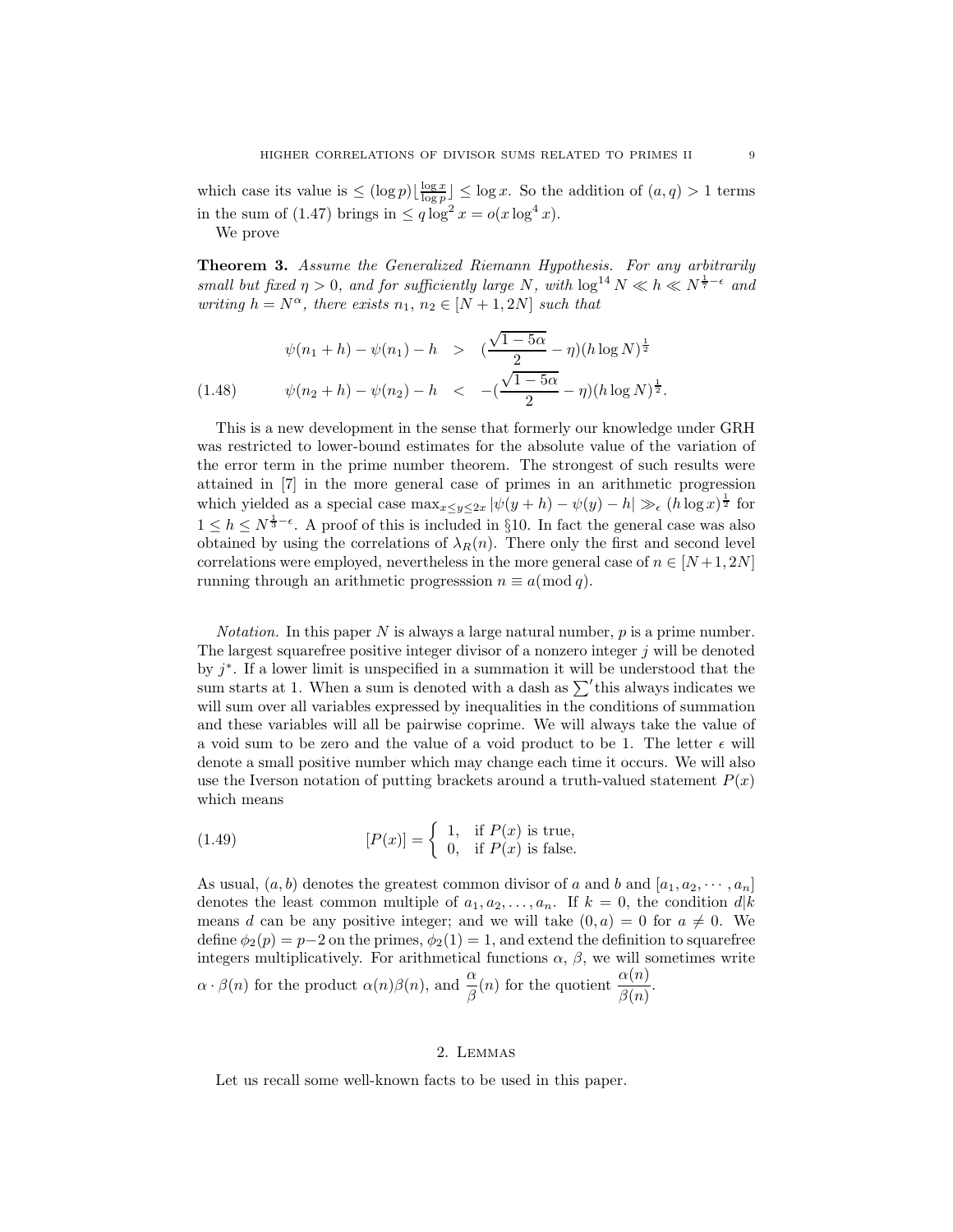We shall need the elementary estimates (see [7]), for an integer  $k \neq 0$ ,

$$
(2.1) \qquad \qquad \sum_{p|k} \frac{\log p}{p} \quad \ll \quad \log \log 3|k|
$$

(2.2) 
$$
m(k) := \sum_{d|k} \frac{\mu^2(d)}{\sqrt{d}} = \prod_{p|k} \left( 1 + \frac{1}{\sqrt{p}} \right) \ll \exp\left( \frac{c\sqrt{\log |k|}}{\log \log 3|k|} \right)
$$

(2.3) 
$$
\prod_{p|k} (1 + \frac{1}{p}) \ll \log \log 3|k|, \quad \mathfrak{S}_n(k) \ll \log \log 3|k|
$$

which follow from the prime number theorem

For a multiplicative function  $f(n)$  we have

(2.4) 
$$
\sum_{d|n} \mu^2(d) f(d) \log d = \left( \sum_{p|n} \frac{f(p) \log p}{1 + f(p)} \right) \prod_{p|n} (1 + f(p)) \qquad (n \neq 0).
$$

If  $f : \mathbb{N} \to \mathbb{R}$  is a multiplicative function satisfying  $0 \le f(p^m) \le \alpha_1 \alpha_2^m$  at all prime powers, with constants  $\alpha_1 > 0$ ,  $0 < \alpha_2 < 2$ , then we have uniformly for  $x \ge 2$ 

(2.5) 
$$
\sum_{n \leq x} f(n) \ll_{\alpha_1, \alpha_2} \frac{x}{\log x} \exp \sum_{p \leq x} \frac{f(p)}{p}.
$$

This result, quoted from [10] (which refers to [11] for the proof of a sharper version), helps us see that for monic polynomials  $P_i$ ,  $\prod$  $p|n$  $P_1(p)$  $\frac{P_1(p)}{P_2(p)}$  behaves on average the same

as  $n^{\deg P_1-\deg P_2}$ . In particular, we have

 $\mathbf{p} \neq \mathbf{p}$ 

(2.6) 
$$
\sum_{n \le x} \prod_{p|n} \frac{P_1(p)}{P_2(p)} \ll x \quad (\deg P_1 = \deg P_2)
$$

(2.7) 
$$
\sum_{n \le x} \prod_{p|n} \frac{P_1(p)}{P_2(p)} \ll \log x \qquad (1 + \deg P_1 = \deg P_2)
$$

$$
(2.8) \quad \sum_{x_1 < n \le x_2} \prod_{p \mid n} \frac{P_1(p)}{P_2(p)} \quad \ll \quad 1 + \log(\frac{x_2}{x_1}) \qquad (1 + \deg P_1 = \deg P_2)
$$

(2.9) 
$$
\sum_{n>x} \frac{1}{n^{\alpha}} \prod_{p|n} \frac{P_1(p)}{P_2(p)} \ll_{\alpha} \frac{1}{x^{\alpha}} \qquad (1 + \deg P_1 = \deg P_2, \text{ fixed } \alpha > 0)
$$

(2.10) 
$$
\sum_{n>x} \log n \prod_{p|n} \frac{1}{P_2(p)} \ll \frac{\log x}{x} \quad (\deg P_2 = 2).
$$

Here (2.6) follows from a direct application of (2.5), (2.7) and (2.8) can be obtained by partial summation on  $(2.6)$ , and to get  $(2.9)$  one may split the sum into ranges  $(x, 2x]$ ,  $(2x, 4x]$ , ... and apply  $(2.8)$  to each part. Then  $(2.10)$  is shown by partial summation on (2.9) with  $\alpha = 1$ . We will also need

(2.11) 
$$
\sum_{n \leq x} \frac{\mu^2(n)m(n)}{\sqrt{n}} \ll \sqrt{x},
$$

to see which we apply (2.5) with  $f(n) = m(n)$  and then do partial summation.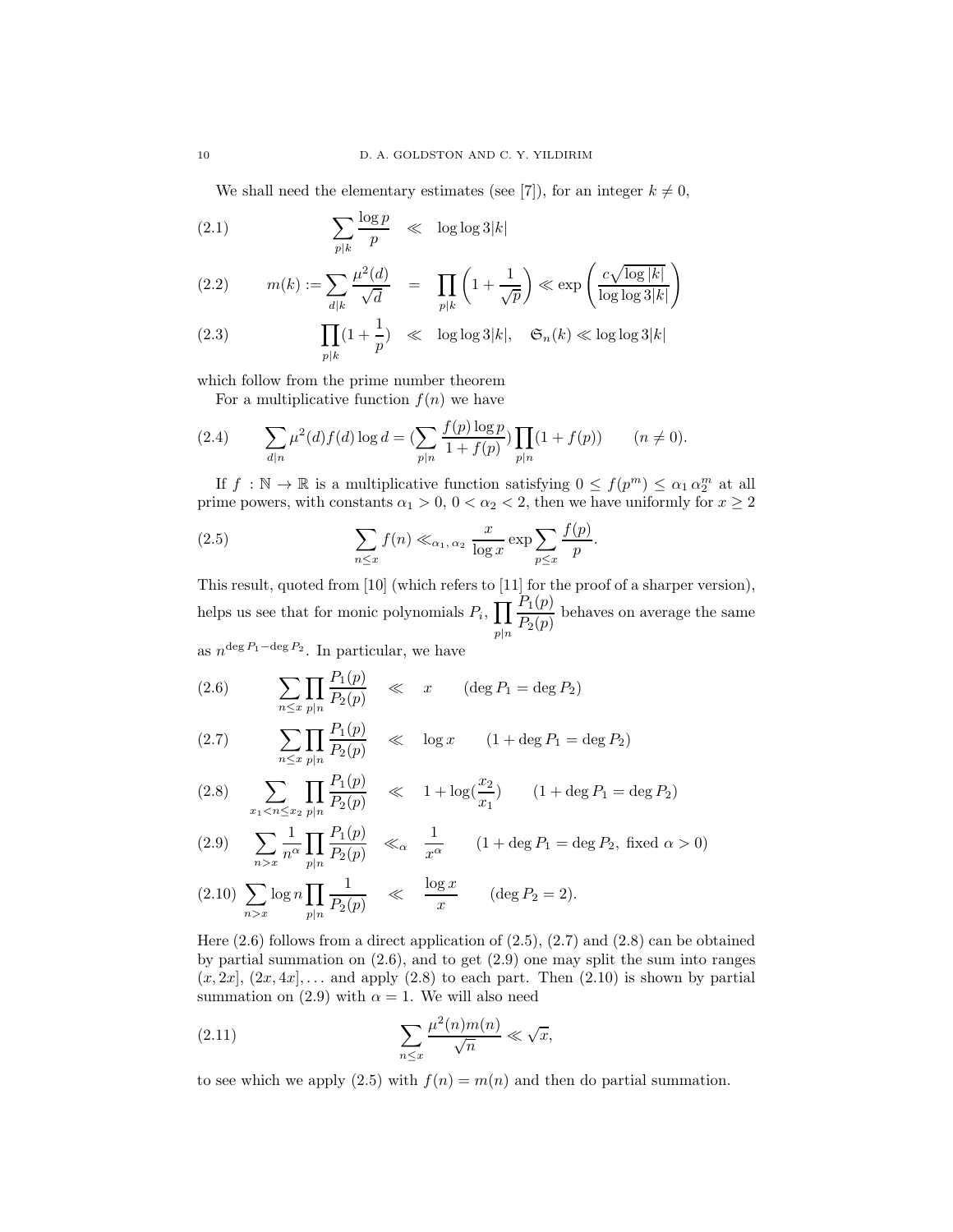We also quote a Perron-formula type of result Titchmarsh [19], §3.12. It will be used in proving Lemmas 2 and 3 which are needed in §7. Let  $A(s) = \sum_{n=1}^{\infty}$  $a_n$  $\frac{a_n}{n^s}$ , for  $\sigma = \Re s > 1$ . Assume that  $a_n = O(\mathfrak{a}(n))$ ,  $\mathfrak{a}(n)$  being nondecreasing, and

(2.12) 
$$
A(s) = \sum_{n=1}^{\infty} \frac{|a_n|}{n^{\sigma}} = O(\frac{1}{(\sigma - 1)^{\alpha}}) \quad (\sigma \to 1^{+}).
$$

For  $c > 0$ ,  $c + \sigma > 1$ , we have for  $x \notin \mathbb{N}$  and X is the nearest integer to x

$$
\sum_{1 \le n < x} \frac{a_n}{n^s} = \frac{1}{2\pi i} \int_{c-iT}^{c+iT} A(s+w) \frac{x^w}{w} dw + O(\frac{x^c}{T(\sigma + c - 1)^\alpha}) + O(\frac{\mathfrak{a}(2x)x^{1-\sigma} \log x}{T}) + O(\frac{\mathfrak{a}(X)x^{1-\sigma}}{T|x-X|}).
$$
\n(2.13)

Our first lemma is a generalization of a result of Hildebrand [10].

**Lemma 1.** Let  $P_1$  and  $P_2$  be monic polynomials such that  $\deg P_2 = 1 + \deg P_1$  and  $P_2(p) \neq 0$  for prime p. We have for each positive integer k, uniformly for  $x \geq 1$ ,

$$
\sum_{\substack{n \leq x \\ (n,k)=1}} \mu^{2}(n) \prod_{p|n} \frac{P_{1}(p)}{P_{2}(p)} =
$$
\n
$$
(2.14) \qquad \prod_{p} (1 + \frac{(p-1)P_{1}(p) - P_{2}(p)}{pP_{2}(p)}) \prod_{p|k} \left(\frac{P_{2}(p)}{P_{1}(p) + P_{2}(p)}\right) [\log x + \gamma + \sum_{p} \frac{P_{2}(p) - (p-2)P_{1}(p)}{(p-1)(P_{1}(p) + P_{2}(p))} \log p + \sum_{p|k} \frac{P_{1}(p) \log p}{P_{1}(p) + P_{2}(p)}] + O(\frac{m(k)}{\sqrt{x}}).
$$

Hildebrand's result is the special case (2.15)

$$
\mathcal{L}_k(x) = \sum_{\substack{n \leq x \\ (n,\overline{k})=1}} \frac{\mu^2(n)}{\phi(n)} = \frac{\phi(k)}{k} \left( \log x + \gamma + \sum_p \frac{\log p}{p(p-1)} + \sum_{p|k} \frac{\log p}{p} \right) + O(\frac{m(k)}{\sqrt{x}}).
$$

Note for future use that, by partial summation on (2.15),

(2.16) 
$$
\sum_{n \le x} \frac{\mu^2(n)}{\phi(n)} \log(\frac{x}{n}) = \frac{1}{2} \log^2 x + O(\log x).
$$

Another special case we will use is

$$
\sum_{\substack{n \le x \\ (n,k)=1}} \mu^2(n) \prod_{p|n} \frac{p^2 - p - 1}{(p-1)^3} =
$$
\n
$$
\prod_{p|n} (1 + \frac{p-2}{p(p-1)^2}) \prod_{p|k} (\frac{(p-1)^3}{p^3 - 2p^2 + 2p - 2}) \{ \log x + \gamma +
$$
\n
$$
(2.17) \sum_{p} \frac{(2p-3)\log p}{(p-1)(p^3 - 2p^2 + 2p - 2)} + \sum_{p|k} \frac{(p^2 - p - 1)\log p}{(p^3 - 2p^2 + 2p - 2)} + O(\frac{m(k)}{\sqrt{x}}).
$$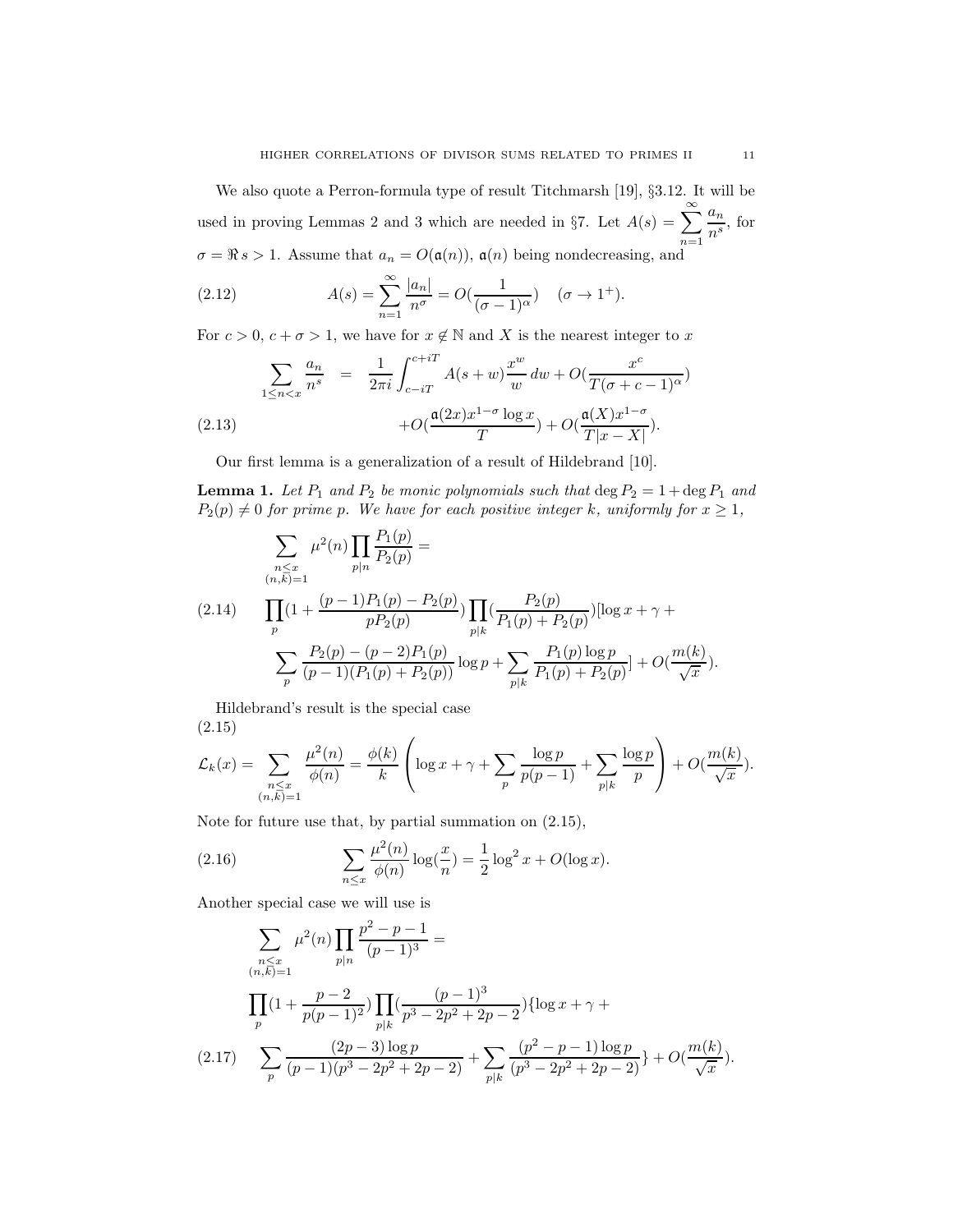**Lemma 2.** There exists a constant C such that for all  $x \ge 1$ ,

$$
(2.18)\qquad \qquad |\sum_{n\leq x}\frac{\mu(n)\phi_2(n)}{n\phi(n)}|\leq C.
$$

Lemma 3.  $As x \to \infty$ ,

$$
(2.19)\ \sum_{n\leq x}\mu^{2}(n)\prod_{p|n}\frac{3p-4}{(p-1)(\sqrt{p}-1)}=P(1)x^{\frac{1}{2}}\log^{2}x+Dx^{\frac{1}{2}}\log x+(E+o(1))x^{\frac{1}{2}},
$$

where  $P(s)$  is defined below in (3.20), and D, E are constants specified in (3.24).

In §4, §5 and §8 we will need

**Lemma 4.** For nonzero integers j and k, we have uniformly in  $x \ge 1$ (2.20)

$$
\sum_{\substack{n \leq x \\ (n,\vec{k})=1}} \frac{\mu(n)\mu \cdot \phi((n,j))}{\phi^2(n)} = \{1-[2 \nmid k]\mu((2,j))\}C_2 \prod_{\substack{p|k \\ p>2}} \frac{(p-1)^2}{p(p-2)} \prod_{\substack{p|j \\ p \neq k \\ p>2}} (\frac{p-1}{p-2}) + O(\frac{d(j')j'}{x\phi(j')}),
$$

where  $j' = \frac{j^*}{\sqrt{3}}$  $\frac{j}{(j^*,k)}$ .

From (2.20) we derive

$$
(2.21)
$$

$$
- \sum_{n \leq x} \frac{\mu(n) \mu \cdot \phi((n,j)) \log n}{\phi^2(n)}
$$
  
= 
$$
\begin{cases} \mathfrak{S}_2(j) \left[ \sum_{p \nmid j} \frac{\log p}{p(p-2)} - \sum_{p \mid j} \frac{\log p}{p} \right] + O(\frac{j^* d(j^*) \log 2x}{\phi(j^*) x}), & \text{if } 2 \mid j, \\ \mathfrak{S}_2(2j) \frac{\log 2}{2} + O(\frac{j^* d(j^*) \log 2x}{\phi(j^*) x}), & \text{if } 2 \nmid j. \end{cases}
$$

For use in §9 we prove

**Lemma 5.** For even  $J \neq 0$  with  $k|J$ , and  $J \ll x^A$  (any fixed  $A > 0$ ), we have uniformly in  $x \geq 1$ 

$$
(2.22) \qquad \sum_{n \leq x} \frac{\mu(n)d(n)}{\phi(n)\phi_2(\frac{n}{(n,2)})} \frac{\mu}{d}((n,J)) \frac{\mu}{\phi}((n,k))\phi_2((\frac{n}{(n,2)},J)) =
$$

$$
2 \left[2 \;/k\right] \prod_{p \;/J} (1 - \frac{2}{(p-1)(p-2)}) \prod_{\substack{p > 2 \\ p \mid J \\ p \nmid k}} (1 + \frac{1}{p-1}) \prod_{\substack{p > 2 \\ p \mid k}} (1 - \frac{1}{(p-1)^2}) + O(x^{-1+\epsilon}).
$$

### 3. Proofs of the lemmas

Proof of Lemma 1. We follow Hildebrand's way [10] of obtaining  $(2.15)$ . Let, for  $n \in \mathbb{N}$ ,

(3.1) 
$$
f_k(n) = \begin{cases} n\mu^2(n) \prod_{p|n} \frac{P_1(p)}{P_2(p)}, & \text{if } (n,k) = 1, \\ 0, & \text{if } (n,k) > 1. \end{cases}
$$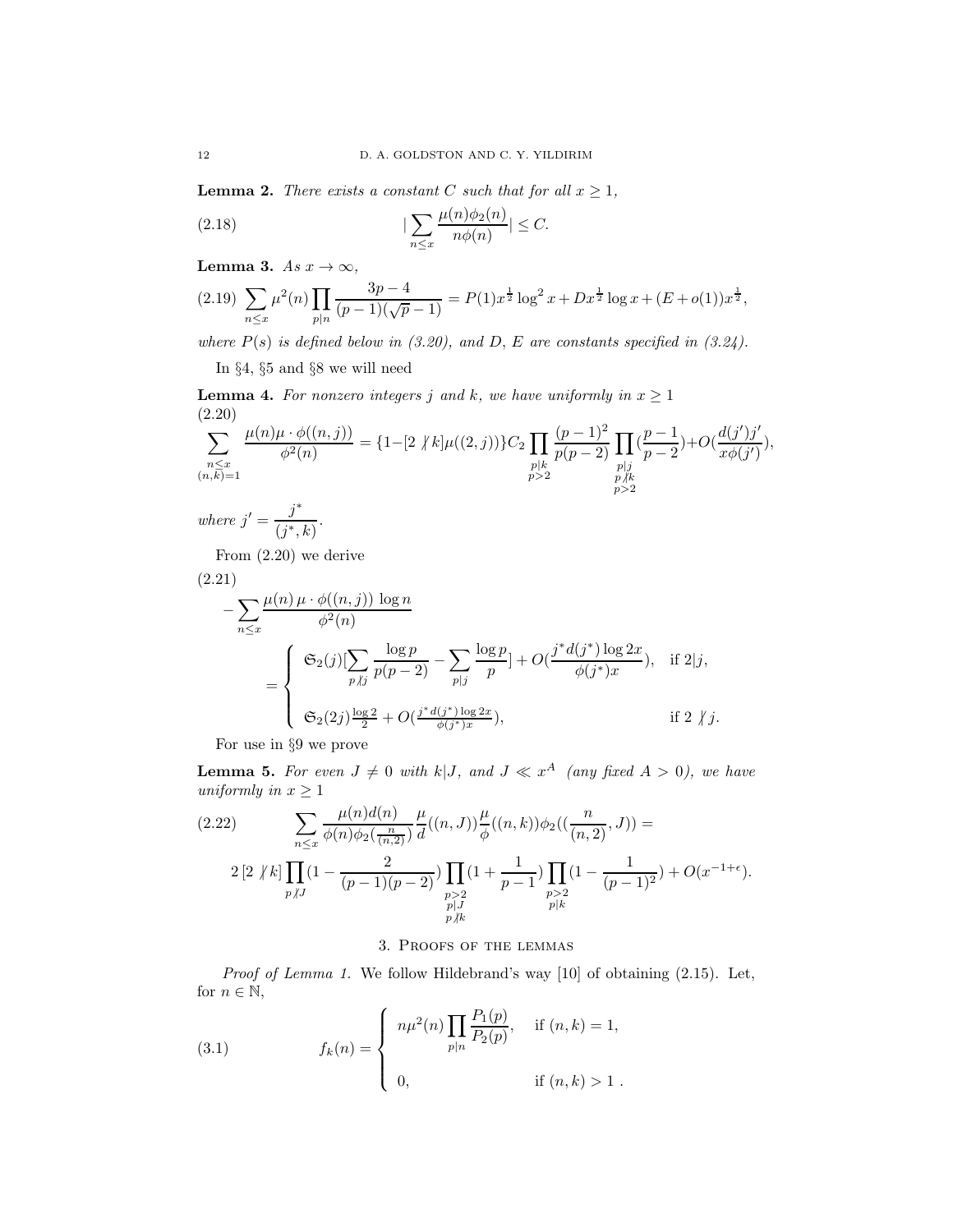Also define  $g_k$ , the Möbius transform of  $f_k$ , through

(3.2) 
$$
f_k(n) = \sum_{d|n} g_k(d), \qquad (n \in \mathbb{N}).
$$

We have (3.3)

$$
\sum_{\substack{n \leq x \\ (n,k)=1}}^{\infty} \mu^{2}(n) \prod_{p|n} \frac{P_{1}(p)}{P_{2}(p)} = \sum_{n \leq x} \frac{f_{k}(n)}{n} = \sum_{n \leq x} \frac{g_{k}(n)}{n} \sum_{m \leq \frac{x}{n}} \frac{1}{m} = \sum_{n \leq x} \frac{g_{k}(n)}{n} (\log \frac{x}{n} + \gamma + O(\frac{n}{x})).
$$

The arithmetical functions  $f_k$  and  $g_k$  are multiplicative, their values at the prime powers are

(3.4) 
$$
f_k(p^m) = \begin{cases} \frac{pP_1(p)}{P_2(p)}, & \text{for } m = 1 \text{ and } p \nmid k, \\ 0, & \text{otherwise}, \end{cases}
$$

and since  $g_k(p^m) = f_k(p^m) - f_k(p^{m-1}),$ 

(3.5) 
$$
g_k(p^m) = \begin{cases} \frac{pP_1(p)}{P_2(p)} - 1, & \text{for } m = 1 \text{ and } p \nmid k, \\ \frac{-pP_1(p)}{P_2(p)}, & \text{for } m = 2 \text{ and } p \nmid k, \\ -1, & \text{for } m = 1 \text{ and } p \mid k, \\ 0, & \text{for } m = 2, p \mid k \text{ or } m > 2. \end{cases}
$$

We see that  $\sum$  $p, m \geq 1$  $|g_k(p^m)|$  $\frac{p^m}{p^m}$  is convergent, so that  $\sum_{n=1}^{\infty}$  $n=1$  $g_k(n)$  $\frac{n}{n}$  is absolutely convergent, giving

$$
\sum_{n=1}^{\infty} \frac{g_k(n)}{n} = \prod_p (1 + \sum_{m\geq 1} \frac{g_k(p^m)}{p^m})
$$
  
\n
$$
= \prod_{p|k} (1 - \frac{1}{p}) \prod_{p \nmid k} (1 + \frac{\frac{pP_1(p)}{P_2(p)} - 1}{p} - \frac{P_1(p)}{pP_2(p)})
$$
  
\n(3.6) 
$$
= \prod_p (1 + \frac{(p-1)P_1(p) - P_2(p)}{pP_2(p)}) \prod_{p|k} \frac{P_2(p)}{P_1(p) + P_2(p)}.
$$

Now  $g_k(n) \neq 0$  only when n is of the form  $n = n_1 n_2 n_3^2$ , with pairwise coprime  $n_i$ 's  $(i = 1, 2, 3)$  satisfying  $\mu^2(n_i) = 1, n_1 | k, n_2 n_3 \nvert k$ , in which case

$$
(3.7) \t g_k(n) = \mu(n_1)\mu^2(n_2) \prod_{p|n_2} \left(\frac{pP_1(p) - P_2(p)}{P_2(p)}\right) \mu(n_3)n_3 \prod_{p|n_3} \frac{P_1(p)}{P_2(p)}.
$$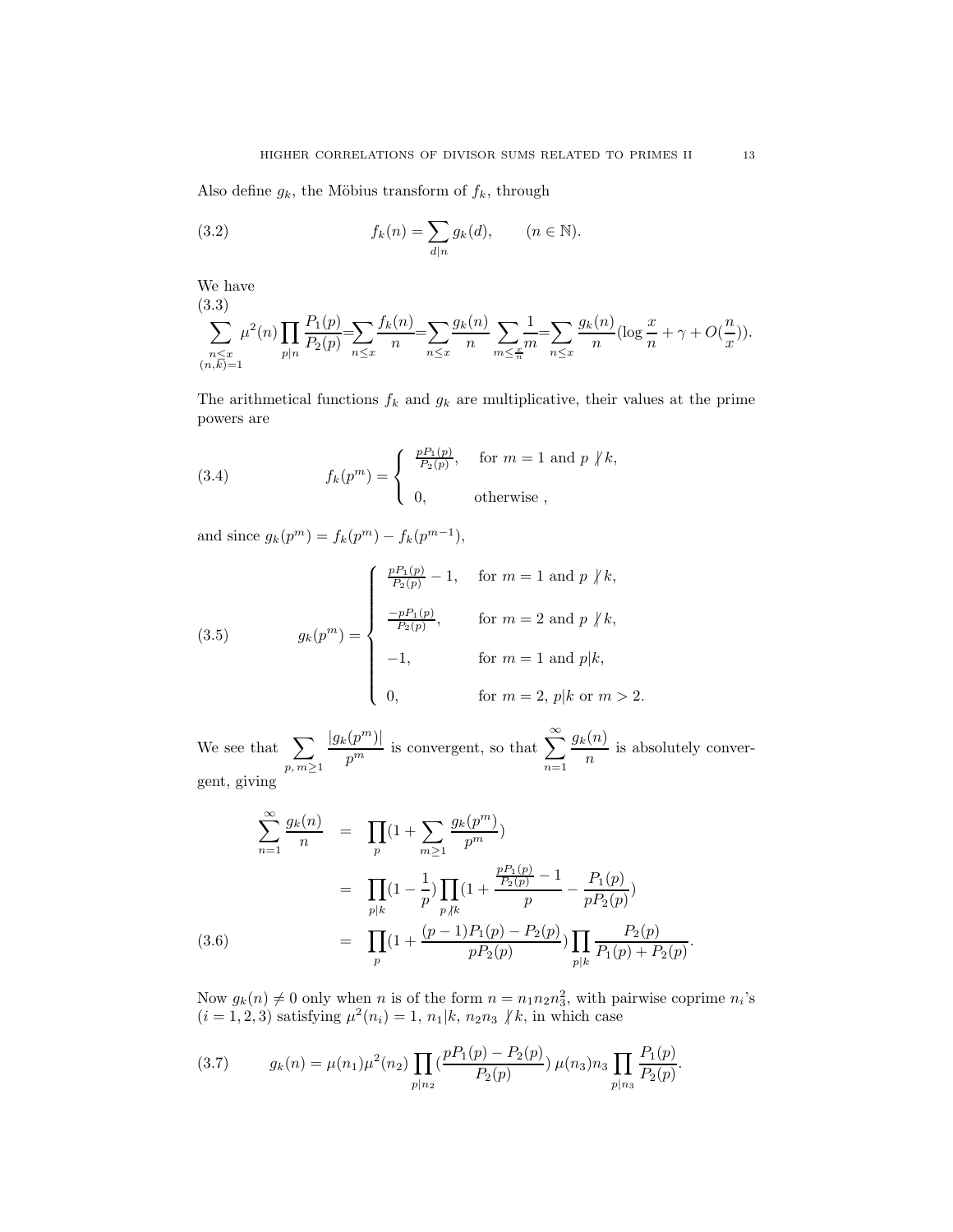Hence, for  $t \geq 1$ , we have

$$
\sum_{n\leq t} |g_k(n)| \leq \sum_{n_1|k} \mu^2(n_1) \sum_{n_2 \leq \frac{t}{n_1}} \prod_{p|n_2} \left(\frac{pP_1(p) - P_2(p)}{P_2(p)}\right) \sum_{n_3 \leq \sqrt{\frac{t}{n_1 n_2}}} n_3 \prod_{p|n_3} \frac{P_1(p)}{P_2(p)}
$$
\n
$$
\ll \sqrt{t} \sum_{n_1|k} \frac{\mu^2(n_1)}{\sqrt{n_1}} \sum_{n_2 \leq \frac{t}{n_1}} \frac{1}{\sqrt{n_2}} \prod_{p|n_2} \frac{pP_1(p) - P_2(p)}{P_2(p)} \ll \sqrt{t} \, m(k),
$$

where we have made use of  $(2.6)$  (resp.  $(2.9)$ ) for the sum over  $n_3$  (resp.  $n_2$ ). Next, for  $u\geq 1,$  we have

(3.9) 
$$
\left| \sum_{n>u} \frac{g_k(n)}{n} \right| = \left| \int_u^{\infty} \frac{1}{t^2} \sum_{u < n \le t} g_k(n) dt \right| \ll m(k) \int_u^{\infty} t^{-3/2} dt \ll \frac{m(k)}{\sqrt{u}},
$$

and therefore

(3.10) 
$$
\sum_{n \le x} \frac{g_k(n)}{n} = \sum_{n=1}^{\infty} \frac{g_k(n)}{n} + O(\frac{m(k)}{\sqrt{x}}).
$$

For the main term observe that

$$
\sum_{n \le x} \frac{g_k(n)}{n} \log \frac{x}{n} = \int_1^x \frac{1}{u} \sum_{n \le u} \frac{g_k(n)}{n} du
$$
  
= 
$$
\sum_{n=1}^\infty \frac{g_k(n)}{n} \int_1^x \frac{du}{u} - \int_1^\infty \frac{1}{u} \sum_{n > u} \frac{g_k(n)}{n} du + \int_x^\infty \frac{1}{u} \sum_{n > u} \frac{g_k(n)}{n} du
$$
  
(3.11) = 
$$
\sum_{n=1}^\infty \frac{g_k(n)}{n} \log x - \int_1^\infty \frac{1}{u} \sum_{n > u} \frac{g_k(n)}{n} du + O(\frac{m(k)}{\sqrt{x}}).
$$

The last integral here is

$$
\int_{1}^{\infty} \frac{1}{u} \sum_{n>u} \frac{g_{k}(n)}{n} du = \sum_{n=1}^{\infty} \frac{g_{k}(n) \log n}{n} = \sum_{n=1}^{\infty} \frac{g_{k}(n)}{n} \sum_{p^{m}||n} \log p^{m}
$$
  
\n
$$
= \sum_{p, m \ge 1} \log p^{m} \sum_{\substack{n=1 \ p^{m}||n}}^{\infty} \frac{g_{k}(n)}{n} = \sum_{p, m \ge 1} \frac{g_{k}(p^{m}) \log p^{m}}{p^{m}} \sum_{\substack{n=1 \ p \neq n}}^{\infty} \frac{g_{k}(n)}{n}
$$
  
\n
$$
= \sum_{n=1}^{\infty} \frac{g_{k}(n)}{n} \sum_{p, m \ge 1} \frac{g_{k}(p^{m}) \log p^{m}}{p^{m}} (1 + \sum_{l=1}^{\infty} \frac{g_{k}(p^{l})}{p^{l}})^{-1}
$$
  
\n
$$
= \sum_{n=1}^{\infty} \frac{g_{k}(n)}{n} \left\{ \sum_{p \neq k} \frac{[(p-2)P_{1}(p) - P_{2}(p)] \log p}{(p-1)(P_{1}(p) + P_{2}(p))} - \sum_{p|k} \frac{\log p}{p-1} \right\}
$$
  
\n(3.12) 
$$
= \sum_{n=1}^{\infty} \frac{g_{k}(n)}{n} \left\{ \sum_{p} \frac{[(p-2)P_{1}(p) - P_{2}(p)] \log p}{(p-1)(P_{1}(p) + P_{2}(p))} - \sum_{p|k} \frac{P_{1}(p) \log p}{(P_{1}(p) + P_{2}(p))} \right\}.
$$

Plugging (3.12) in (3.11), and then using (3.11), (3.10), (3.8) and (3.6) in (3.3), we complete the proof of Lemma 1.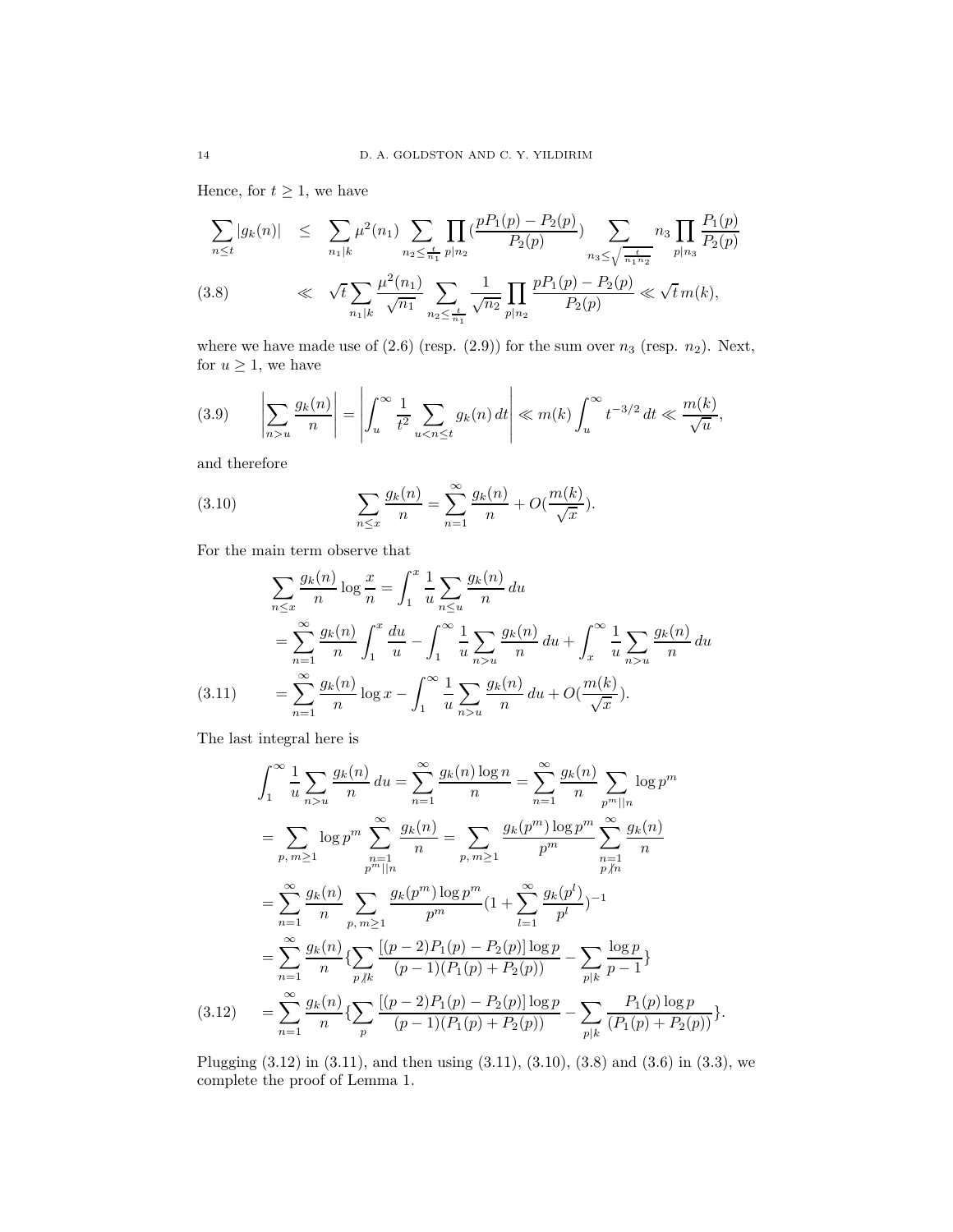Proof of Lemma 2. Let

(3.13) 
$$
A(s) := \sum_{n=1}^{\infty} \frac{\mu(n)\phi_2(n)}{\phi(n)} \frac{1}{n^s},
$$

the series being absolutely convergent for  $\Re s > 1$ . From (2.13) with x half an odd integer, we have

(3.14) 
$$
\sum_{n \le x} \frac{\mu(n)\phi_2(n)}{n\phi(n)} = \frac{1}{2\pi i} \int_{c-iT}^{c+iT} A(1+w) \frac{x^w}{w} dw + O(\frac{x^c}{cT}) + O(\frac{\log x}{T}).
$$

Taking  $c = \frac{1}{1}$  $\frac{1}{\log x}$ , which minimizes  $\frac{x^c}{c}$  $\frac{c}{c}$ , the error of (3.14) is  $O(\frac{\log x}{T})$  $\frac{e^{i\omega}}{T}$ . Next note that

(3.15) 
$$
A(s) = \prod_{p} \left(1 - \frac{p-2}{(p-1)p^s}\right) = \frac{1}{\zeta(s)} \prod_{p} \left(1 + \frac{1}{(p-1)(p^s-1)}\right),
$$

where the last product is expressible as a Dirichlet series which is absolutely convergent for  $\Re s > 0$ . So we have (3.16)

$$
\sum_{n \le x} \frac{\mu(n)\phi_2(n)}{n\phi(n)} = \frac{1}{2\pi i} \int_{c-iT}^{c+iT} \frac{1}{\zeta(w+1)} \prod_p (1 + \frac{1}{(p-1)(p^{1+w}-1)}) \frac{x^w}{w} dw + O(\frac{\log x}{T}).
$$

Now we pull the line of integration to  $w = -\frac{K}{\log T} + it$ ,  $-T \le t \le T$  in accordance with the well-known zero-free region for  $\zeta(s)$ , so that the integrand has no poles in the region thus formed. Here

(3.17) 
$$
\frac{1}{\zeta(s)} = O(\log(|t|+2)), \qquad (\sigma \ge 1 - \frac{K}{\log(|t|+2)})
$$

holds (see Titchmarsh [19], Thm.  $3.8$  and Eq.  $(3.11.8)$ ), so that

$$
\int_{-\frac{K}{\log T} - iT}^{-\frac{K}{\log T} + iT} \frac{1}{\zeta(1+w)} \prod_{p} (1 + \frac{1}{(p-1)(p^{w+1} - 1)}) \frac{x^w}{w} dw
$$
\n
$$
\ll x^{-\frac{K}{\log T}} \log T \int_{-T}^{T} \frac{dt}{\sqrt{\frac{K}{\log T}^2 + t^2}} \ll x^{-\frac{K}{\log T}} \log^2 T.
$$

For the integrals over the horizontal sides of the contour we have

$$
\int_{\frac{-K}{\log T}}^{\frac{1}{\log x}} \frac{1}{\zeta(1+u+iT)} \prod_{p} (1+\frac{1}{(p-1)(p^{1+u+iT}-1)}) \frac{x^{u+iT}}{(u+iT)} du
$$
\n(3.19) 
$$
\ll \frac{\log T}{T} \int_{\frac{-K}{\log T}}^{\frac{1}{\log x}} x^u du \ll \frac{\log T}{T}.
$$

By taking  $log T = \sqrt{log x}$ , all the error terms in (3.16), (3.18) and (3.19) are made to tend to 0 as  $x \to \infty$ . So, as  $x \to \infty$ , the sum of (2.18) tends to 0, and this completes the proof of Lemma 2.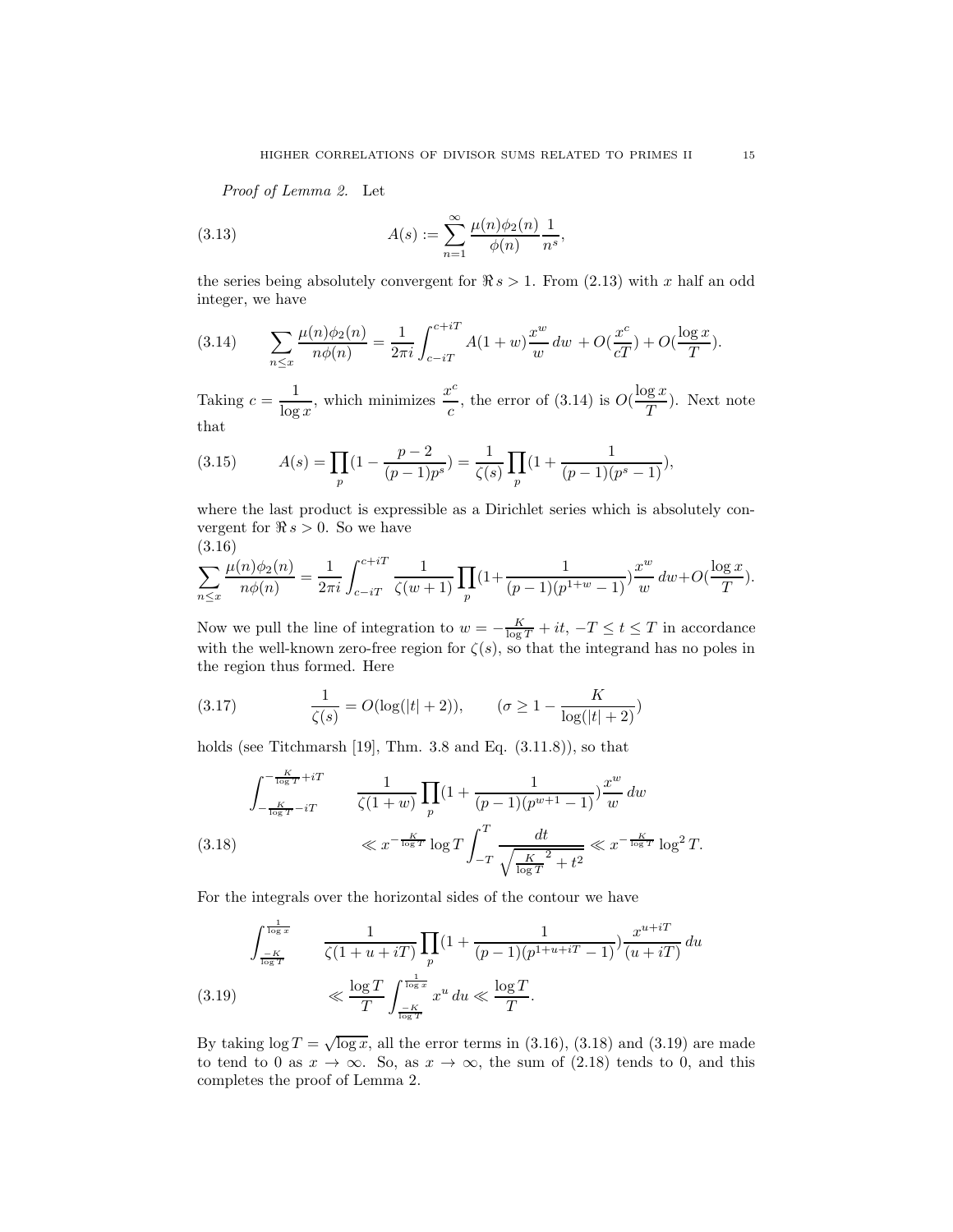Proof of Lemma 3. Consider

$$
A(s) := \sum_{n=1}^{\infty} \frac{\mu^2(n)}{n^s} \prod_{p|n} \frac{(3p-4)\sqrt{p}}{(p-1)(\sqrt{p}-1)} = \prod_{p} \left(1 + \frac{3}{p^s} \frac{(p-\frac{4}{3})\sqrt{p}}{(p-1)(\sqrt{p}-1)}\right)
$$
  

$$
= \zeta^3(s) \prod_{p} \left[1 + \frac{3}{p^{s+\frac{1}{2}}} \left(\frac{p-\frac{\sqrt{p}}{3}-1}{p-\sqrt{p}-1+\frac{1}{\sqrt{p}}}\right) + \frac{3}{p^{2s}} \left(1 - \frac{(3p-4)\sqrt{p}}{(p-1)(\sqrt{p}-1)}\right) + \frac{1}{p^{3s}} \left(\frac{(9p-12)\sqrt{p}}{(p-1)(\sqrt{p}-1)} - 1\right) - \frac{1}{p^{4s}} \frac{(3p-4)\sqrt{p}}{(p-1)(\sqrt{p}-1)} \right]
$$
  
(3.20)

The series  $A(s)$  converges absolutely for  $\Re s > 1$ , and the last product, call it P(s), is absolutely convergent for  $\Re s > \frac{1}{2}$ . Eq. (2.13) can be applied with  $\alpha = 3$ , x half an odd integer, and  $c = \frac{1}{2} + \frac{1}{\log x}$  to have

$$
\sum_{n \leq x} \mu^{2}(n) \prod_{p|n} \frac{(3p-4)}{(p-1)(\sqrt{p}-1)}
$$
\n(3.21) 
$$
= \frac{1}{2\pi i} \int_{c-iT}^{c+iT} A(\frac{1}{2}+w) \frac{x^{w}}{w} dw + O(\frac{x^{\frac{1}{2}} \log^{3} x}{T}) + O(\frac{e^{\frac{K \log x}{\log \log x}} x^{\frac{1}{2}} \log x}{T}).
$$

In writing the very last error term (with an appropriate constant  $K$ ) we have used

(3.22) 
$$
\prod_{p|n} \frac{(3p-4)\sqrt{p}}{(p-1)(\sqrt{p}-1)} \ll 4^{\omega(n)} m(n),
$$

and elementary deductions from the prime number theorem, namely (2.2) and

(3.23) 
$$
\omega(n) \le c_1 \frac{\log n}{\log \log n}.
$$

Now we pull the line of integration to  $\Re w = \delta, 0 < \delta < \frac{1}{2}$ . In doing so we pass the triple pole of the integrand at  $w = \frac{1}{2}$ , where the residue is

(3.24) 
$$
P(1)x^{\frac{1}{2}}\log^2 x + Dx^{\frac{1}{2}}\log x + Ex^{\frac{1}{2}}
$$

(with the constants D, E made up of the Stieltjes constants and the values of  $P(s)$ ) and its first two derivatives at  $s = 1$ ). On the left vertical side of the contour we will have

$$
\int_{\delta - iT}^{\delta + iT} \zeta^3(w + \frac{1}{2}) P(w + \frac{1}{2}) \frac{x^w}{w} dw \ll x^{\delta} \int_0^T \frac{|\zeta(\frac{1}{2} + \delta + it)|^3}{\sqrt{\delta^2 + t^2}} dt
$$
\n(3.25)\n
$$
\ll x^{\delta} \left( \frac{1}{(\frac{1}{2} - \delta)^2} + \log^3 T \right),
$$

if we take  $\frac{1}{2} - \frac{U}{\log^{\frac{2}{3}}}$  $\frac{U}{\log^{\frac{2}{3}}T} < \delta < \frac{1}{2}$ , U being an appropriate constant. To see this we employ the estimate (see Karatsuba and Voronin [16], p.116)

(3.26) 
$$
\zeta(\sigma + it) = O(\log^{\frac{2}{3}} |t|), \quad (\sigma \ge 1 - \frac{U}{\log^{\frac{2}{3}} |t|}, |t| \ge 2),
$$

which implies

(3.27) 
$$
x^{\delta} \int_{2}^{T} \frac{|\zeta(\frac{1}{2} + \delta + it)|^{3}}{\sqrt{\delta^{2} + t^{2}}} dt \ll x^{\delta} \int_{2}^{T} \frac{\log^{2} t}{t} dt \ll x^{\delta} \log^{3} T.
$$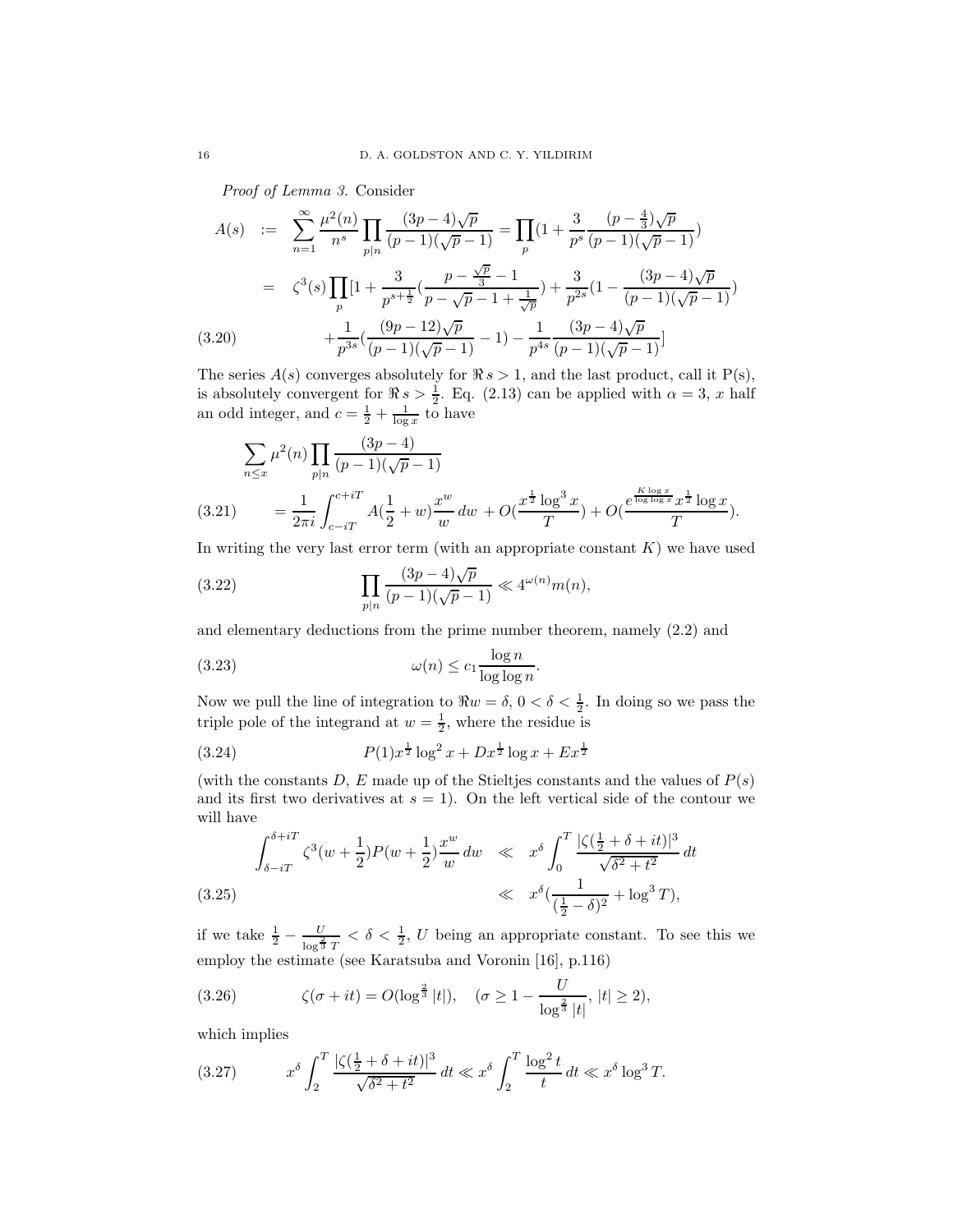We also have

$$
(3.28) \t x^{\delta} \int_0^2 \frac{|\zeta(\frac{1}{2} + \delta + it)|^3}{\sqrt{\delta^2 + t^2}} dt \ll x^{\delta} \int_0^2 \frac{1}{|\delta - \frac{1}{2} + it|^3} dt \ll \frac{x^{\delta}}{(\frac{1}{2} - \delta)^2}.
$$

For the horizontal sides of the contour we have, by (3.26), (3.29)

$$
\int_{\delta + iT}^{c + iT} \zeta^3(w + \frac{1}{2}) P(w + \frac{1}{2}) \frac{x^w}{w} dw \ll \frac{1}{T} \int_{\delta}^c |\zeta(\frac{1}{2} + \sigma + iT)|^3 x^{\sigma} d\sigma \ll \frac{x^{\frac{1}{2}} \log^2 T}{T \log x}.
$$

Choosing

(3.30) 
$$
\delta = \frac{1}{2} - \frac{1}{(\log T)^{\frac{3}{4}}}, \quad T = e^{\frac{2K \log x}{\log \log x}} \log x \log \log x
$$

we make all the error terms in (3.21), (3.25) and (3.29) to be  $o(\sqrt{x})$ . This completes the proof of Lemma 3.

Proof of Lemma 4. We have

(3.31) 
$$
\sum_{\substack{n=1 \ (n,k)=1}}^{\infty} \frac{\mu(n)\mu \cdot \phi((n,j))}{\phi^2(n)} = \prod_{\substack{p|j \ p \nmid k}} (1 + \frac{1}{p-1}) \prod_{\substack{p \nmid j \ p \nmid k}} (1 - \frac{1}{(p-1)^2}),
$$

where we notice that the last product is 0 if 2  $\int jk$ . If 2 $\int jk$ , the products are re-organized to give the main term of (2.20), which has been expressed so as to be valid whether or not  $2|jk$ . The O-term of (2.20) is the tail of the series

$$
\sum_{\substack{n>x\\(n,k)=1}}\frac{\mu(n)\mu \cdot \phi((n,j))}{\phi^2(n)} = \sum_{\substack{d|j^*\\(d,k)=1}}\mu \cdot \phi(d) \sum_{\substack{n>x\\(n,k)=1}}\frac{\mu(n)}{\phi^2(n)} \overline{\phi^2(n)}
$$
\n
$$
(3.32) = \sum_{\substack{d|j^*\\(d,k)=1}}\frac{\mu^2(d)}{\phi(d)} \sum_{\substack{t>\frac{x}{d}\\\{t>\frac{x}{d}\\\{t,kj=1}}}\frac{\mu(t)}{\phi^2(t)} \ll \frac{1}{x} \sum_{\substack{d|j^*\\(d,k)=1}}\frac{d}{\phi(d)} \ll \frac{d(j')j'}{x\phi(j')}.
$$

To obtain (2.21), let

$$
(3.33) \qquad B(s) := \sum_{n=1}^{\infty} \frac{\mu(n)\mu \cdot \phi((n,j))}{\phi^2(n)n^s} = \prod_{p|j} \left(1 + \frac{1}{(p-1)p^s}\right) \prod_{p \nmid j} \left(1 - \frac{1}{(p-1)^2 p^s}\right),
$$

where for  $\Re s > -1$  the product is absolutely convergent. Then

(3.34) 
$$
B'(0) = \begin{cases} \mathfrak{S}_2(j)[\sum_{p \mid j} \frac{\log p}{p(p-2)} - \sum_{p \mid j} \frac{\log p}{p}], & \text{if } 2 \mid j, \\ \mathfrak{S}_2(2j) \frac{\log 2}{2}, & \text{if } 2 \nmid j. \end{cases}
$$

But

$$
\sum_{n \leq x} \frac{\mu(n)\mu \cdot \phi((n,j))}{\phi^2(n)} (-\log n) = B'(0) + \sum_{n > x} \frac{\mu(n)\mu \cdot \phi((n,j))}{\phi^2(n)} (\log n),
$$

and the very last sum is shown to be  $\ll \frac{d(j^*)j^* \log 2x}{\phi(j^*)x}$  $\frac{y}{\phi(j^*)x}$  similarly to (3.32).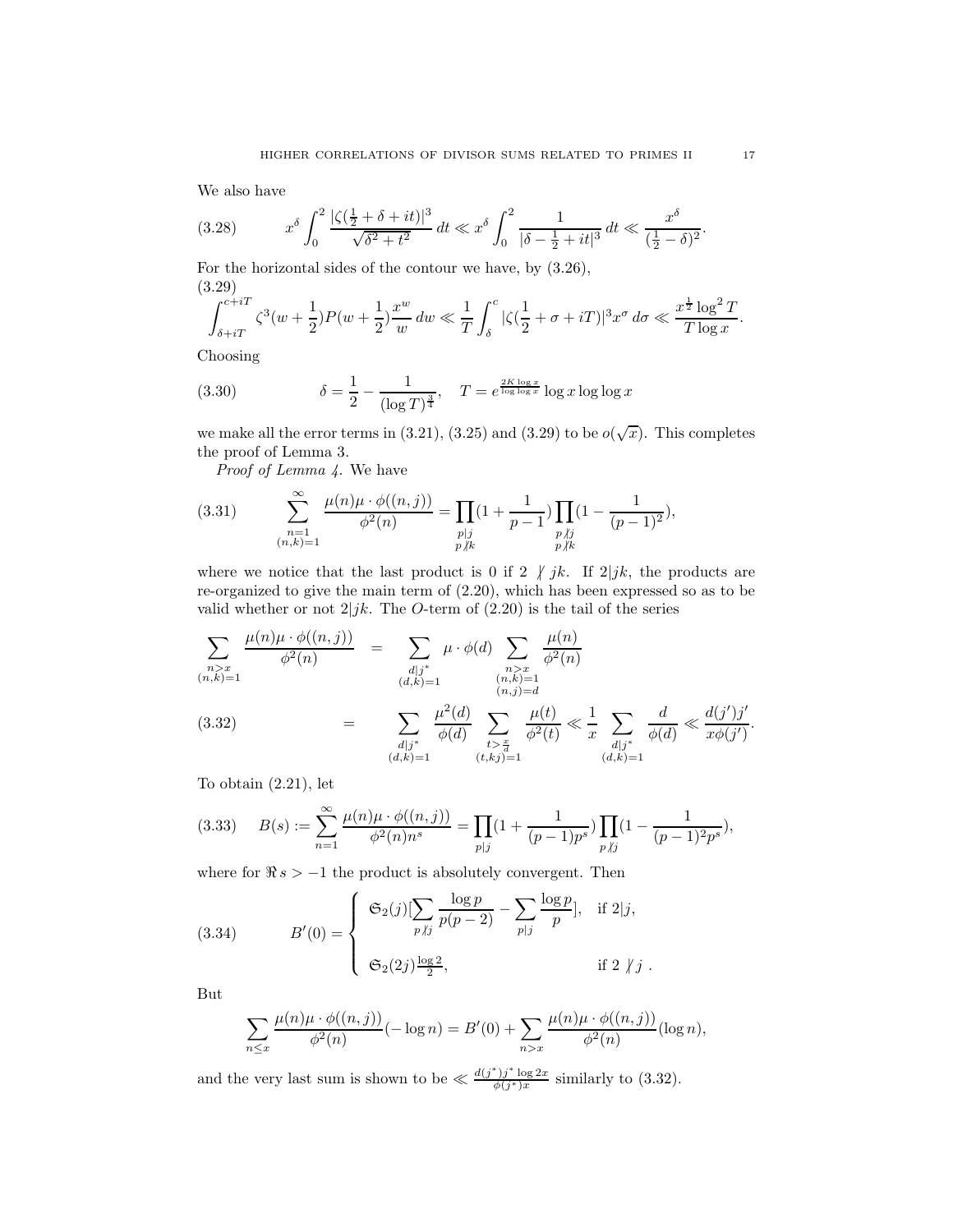*Proof of Lemma 5.* We extend the sum to all  $n$ , introducing as error the tail of the series for  $n > x$ . We have

$$
(3.35) \quad \sum_{n=1}^{\infty} \frac{\mu(n)d(n)}{\phi(n)\phi_2(\frac{n}{(n,2)})} \frac{\mu}{d}((n,J)) \frac{\mu}{\phi}((n,k))\phi_2((\frac{n}{(n,2)},J))
$$

$$
= (1 + \mu((2,k))) \prod_{\substack{p \mid J \\ p \mid J}} \left(1 - \frac{2}{(p-1)(p-2)}\right) \prod_{\substack{p > 2 \\ p \mid J \\ p \nmid k}} \left(1 + \frac{1}{p-1}\right) \prod_{\substack{p > 2 \\ p \mid k}} \left(1 - \frac{1}{(p-1)^2}\right),
$$

and the introduced error is bounded as

$$
\ll \sum_{n>x} \frac{\mu^2(n)d(n)\phi_2((\frac{n}{(n,2)},J))}{\phi(n)\phi_2(\frac{n}{(n,2)})d((n,J))} \ll \sum_{m|J} \frac{\phi_2}{d}(m) \sum_{\substack{n>x \ p_2 = m}} \frac{\mu^2(n)d(n)}{\phi(n)\phi_2(\frac{n}{(n,2)})}
$$
  

$$
\ll \sum_{m|J} \frac{1}{\phi(m)} \sum_{\substack{t \ge \frac{x}{m} \\ (t,2J)=1}} \frac{\mu^2(t)d(t)}{\phi(t)\phi_2(t)} \ll \sum_{m|J} \frac{1}{\phi(m)} \sum_{t \ge \frac{x}{m}} \frac{1}{t^{2-\epsilon}}
$$
  
(3.36) 
$$
\ll \frac{1}{x^{1-\epsilon}} \sum_{m|J} \frac{m^{1-\epsilon}}{\phi(m)} \ll \frac{1}{x^{1-\epsilon}}.
$$

4. PAIR CORRELATIONS OF  $\lambda_R(n)$ 

In the case  $k=1$  of Theorem 1 we have

$$
S_1(N,(j_1),(1)) = \sum_{n \le N} \lambda_R(n+j_1) = \sum_{r \le R} \frac{\mu^2(r)}{\phi(r)} \sum_{d|r} d\mu(d) \sum_{\substack{\max(1,1+j_1) \le n \le N+j_1 \\ d|n}} 1
$$
  

$$
= \sum_{r \le R} \frac{\mu^2(r)}{\phi(r)} \sum_{d|r} d\mu(d) (\frac{N+j_1 - \max(0,j_1)}{d} + O(1))
$$
  

$$
= N + \min(0,j_1) + O(\sum_{r \le R} \frac{\mu^2(r)\sigma(r)}{\phi(r)}) = N(1+o(1)) + O(R),
$$

where we refer to (2.6) for

(4.2) 
$$
\sum_{r \leq R} \frac{\mu^2(r)\sigma(r)}{\phi(r)} \ll R.
$$

To examine the case  $k = 2$  of Theorem 1 we need to consider

(4.3) 
$$
\mathcal{S}_2(j) = \sum_{n=1}^N \lambda_R(n) \lambda_R(n+j).
$$

In our earlier notation,  $S_2(j) = S_2(N, (0, j), (1, 1))$  if  $j \neq 0$ , and  $S_2(0) = S_2(N, (0), (2)).$ We have for any  $j$ ,

(4.4) 
$$
\mathcal{S}_2(j) = \sum_{r_1, r_2 \le R} \frac{\mu^2(r_1)\mu^2(r_2)}{\phi(r_1)\phi(r_2)} \sum_{\substack{d \mid r_1 \\ e \mid r_2}} d\mu(d)e\mu(e) \sum_{\substack{n \le N \\ d \mid n \\ e \mid n+j}} 1.
$$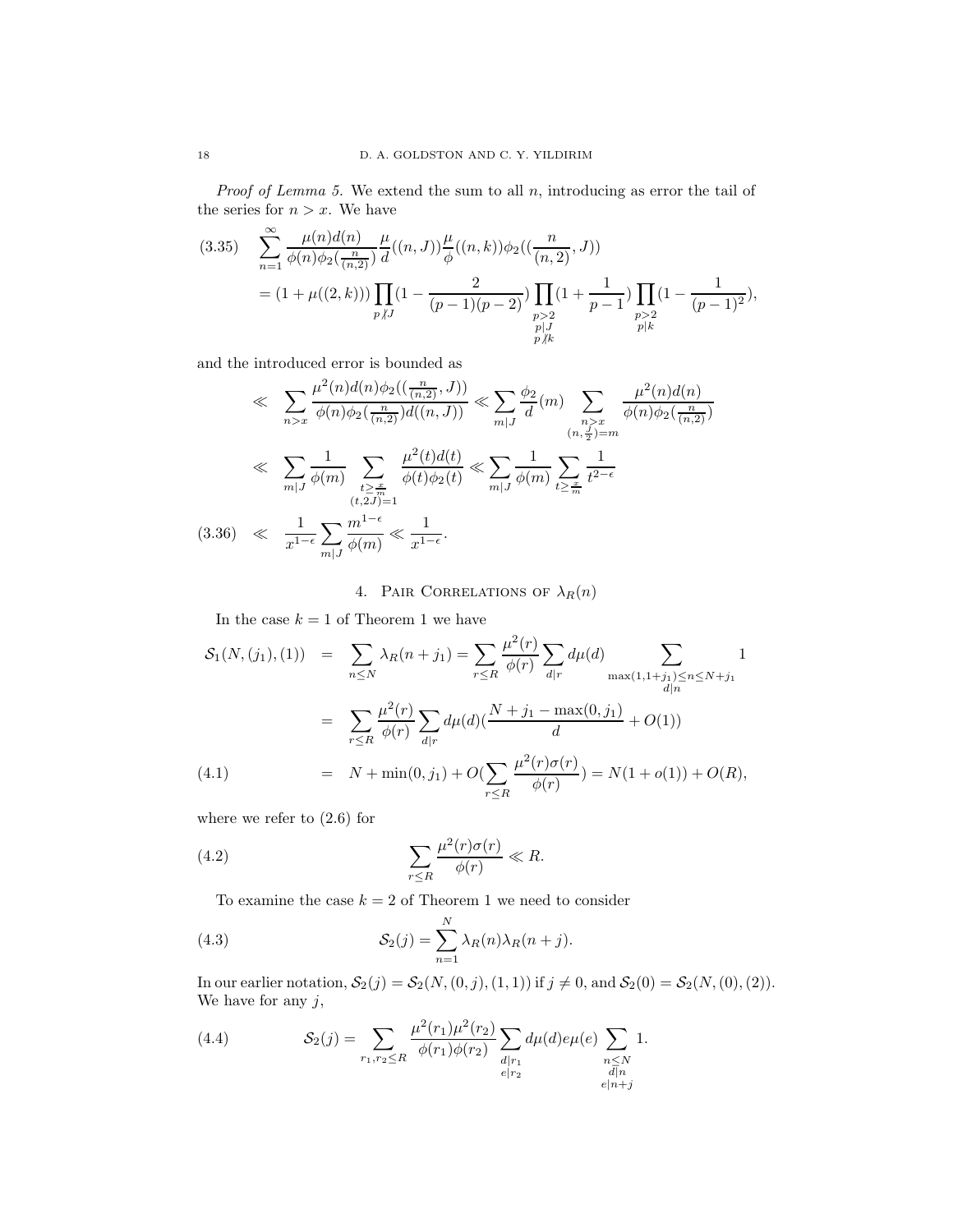The innermost sum is over  $n$ 's in a unique residue class modulo  $[d, e]$  whenever  $(d, e)|j$ , in which case its value is  $N/[d, e] + O(1)$ , otherwise the innermost sum is void. By (4.2) the last  $O(1)$  leads to a contribution of  $O(R^2)$  in (4.4). Hence

(4.5) 
$$
\mathcal{S}_2(j) = N \sum_{r_1, r_2 \le R} \frac{\mu^2(r_1)\mu^2(r_2)}{\phi(r_1)\phi(r_2)} \sum_{\substack{d \mid r_1 \\ e \mid r_2 \\ (d,e) \mid j}} \mu(d)\mu(e)(d,e) + O(R^2).
$$

Let  $(d, e) = \delta, d = d'\delta, e = e'\delta$  so that  $(d', e') = 1$ . Then the inner sums over d and e become

$$
\sum_{\substack{\delta \mid (r_1,r_2) \\ \delta \mid j}} \delta \sum_{d' \mid \frac{r_1}{\delta}} \mu(d') \sum_{\substack{e' \mid \frac{r_2}{\delta} \\ (e',d')=1}} \mu(e').
$$

Here the innermost sum is

$$
\sum_{\substack{e' \mid \frac{r_2}{\delta} \\ (e',d')=1}} \mu(e') = \prod_{\substack{p \mid \frac{r_2}{\delta} \\ p \nmid d'}} (1 + \mu(p)) = \begin{cases} 1, & \text{if } \frac{r_2}{\delta} | d' \\ 0, & \text{otherwise.} \end{cases}
$$

Next the sum over  $d'$  becomes

$$
\sum_{\substack{d' \mid \frac{r_1}{\delta} \\ \frac{r_2}{\delta} \mid d' }} \mu(d') = \begin{cases} \mu(\frac{r_1}{\delta}), & \text{if } r_1 = r_2 , \\ 0, & \text{otherwise.} \end{cases}
$$

Hence we have, for any  $j$ ,

(4.6) 
$$
\mathcal{S}_2(j) = N \sum_{r_1 \le R} \frac{\mu(r_1)}{\phi^2(r_1)} \sum_{\delta | (r_1, j)} \delta \mu(\delta) + O(R^2)
$$

$$
= N \sum_{r_1 \le R} \frac{\mu(r_1) \mu((j, r_1)) \phi((j, r_1))}{\phi^2(r_1)} + O(R^2).
$$

Now, if  $j = 0$ , (4.6) reduces to

(4.7) 
$$
\sum_{n \le N} (\lambda_R(n))^2 = N \mathcal{L}_1(R) + O(R^2),
$$

and by (2.15) this proves Theorem 1 for the case  $S_2(N,(0),(2))$ . If  $j \neq 0$ , then by Lemma 4

(4.8) 
$$
\sum_{r_1 \leq R} \frac{\mu(r_1)\mu((j, r_1))\phi((j, r_1))}{\phi^2(r_1)} = \mathfrak{S}_2(j) + O(\frac{j^*d(j^*)}{R\phi(j^*)}),
$$

and therefore

(4.9) 
$$
\sum_{n \leq N} \lambda_R(n) \lambda_R(n+j) = N \mathfrak{S}_2(j) + O\left(\frac{N j^* d(j^*)}{R \phi(j^*)}\right) + O(R^2), \qquad (j \neq 0),
$$

which completes the proof of Theorem 1 for the case  $\mathcal{S}_2(N,(0,j),(1,1))$ .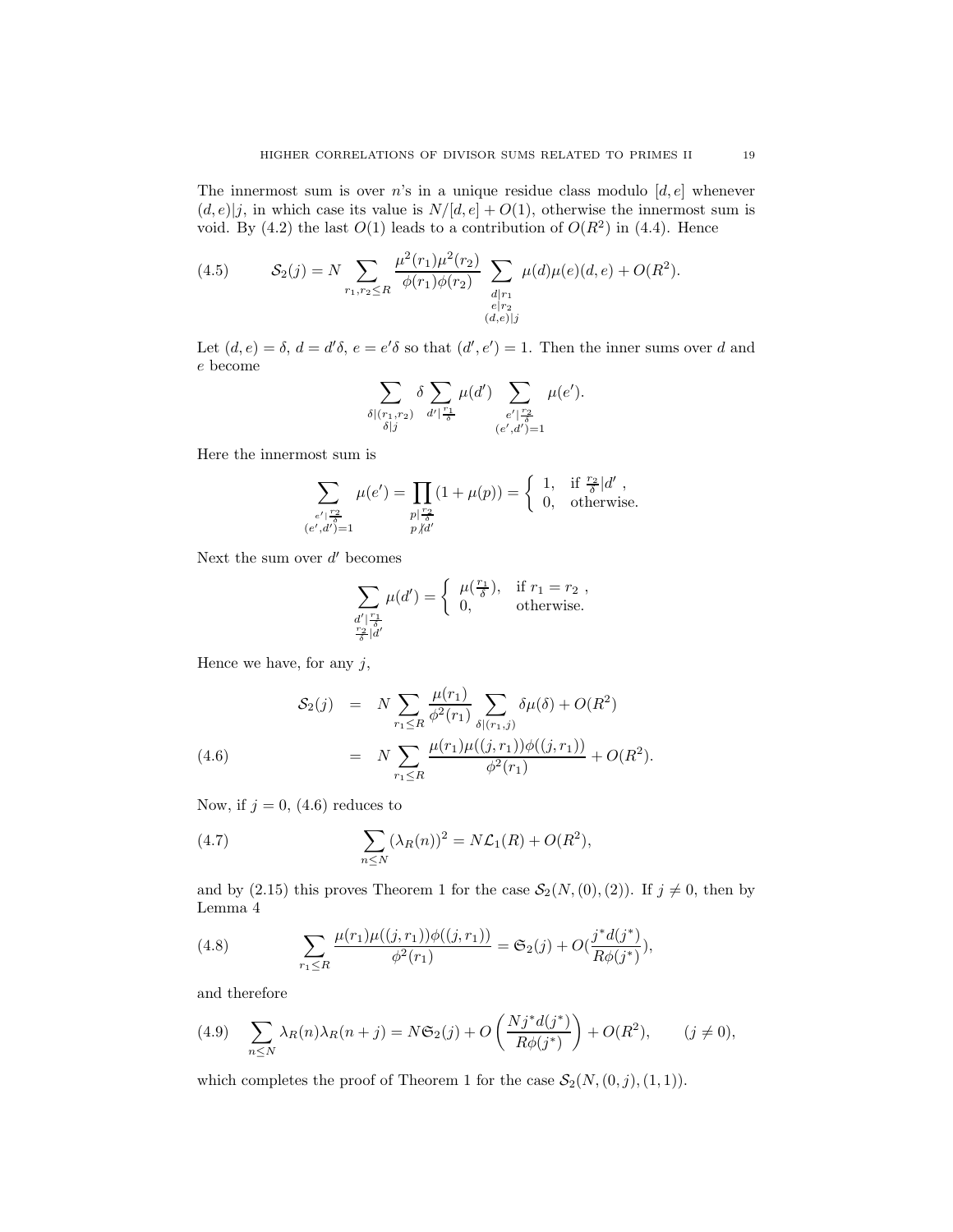### 5. THE MIXED CORRELATIONS

We now turn our attention to the mixed correlations  $\tilde{\mathcal{S}}_k(N, \mathbf{j}, \mathbf{a})$  defined in (1.5). The  $k = 1$  case was noted in (1.6), and the first mixed moment was treated in (1.35)-(1.37). We consider

(5.1) 
$$
\tilde{S}_2(j) = \sum_{n=1}^N \lambda_R(n+j)\Lambda(n), \qquad (j \neq 0)
$$

in the case of mixed second level correlations. In the notation of (1.5),  $\tilde{S}_2(j) =$  $\tilde{S}_2(N,(j,0),(1,1)).$  We have

(5.2) 
$$
\tilde{\mathcal{S}}_2(j) = \sum_{r \leq R} \frac{\mu^2(r)}{\phi(r)} \sum_{d|r} d\mu(d) \sum_{\substack{\max(2,1-j) \leq n \leq N \\ d|n+j}} \Lambda(n), \qquad (j \neq 0).
$$

The innermost sum of (5.2) is

(5.3) = 
$$
\psi(N; d, -j) - \psi(\max(2, 1 - j); d, -j)
$$
  
=  $[(d, j) = 1] \frac{N}{\phi(d)} + E(N; d, -j) + [j < 0] \cdot O((1 + \frac{|j|}{d}) \log |j|),$ 

by  $(1.41)$ . Hence  $(5.2)$  becomes

$$
\tilde{S}_2(j) = N \sum_{r \le R} \frac{\mu^2(r)}{\phi(r)} \sum_{\substack{d|r \ (d,j)=1}} \frac{d\mu(d)}{\phi(d)} + O\left(\sum_{d \le R} \frac{d\mu^2(d)}{\phi(d)} |E(N; d, -j)| \sum_{\substack{s \le \frac{R}{d} \\ (s, d) = 1}} \frac{\mu^2(s)}{\phi(s)}\right)
$$
\n
$$
(5.4) \qquad + [j < 0] \cdot O\left(\log|j| \sum_{r \le R} \frac{\mu^2(r)}{\phi(r)} \sum_{d|r} d\left(1 + \frac{|j|}{d}\right)\right).
$$

Since

(5.5) 
$$
\sum_{\substack{d|r \ (d,j)=1}} \frac{d\mu(d)}{\phi(d)} = \frac{\mu(\frac{r}{(r,j)})}{\phi(\frac{r}{(r,j)})},
$$

the main term of  $(5.4)$  is the same as that of  $(4.6)$ , so  $(4.8)$  settles it. The last error term is easily bounded as  $O((R + |j| \log^2 R) \log |j|)$ . As for the error term with E in (5.4), it is

$$
\ll \log R \log \log R \left( \sum_{\substack{d \leq R \\ (d,j)=1}} |E(N;d, -j)| + \sum_{\substack{d \leq R \\ (d,j)>1}} \mu^2(d) \psi(N;d, -j) \right).
$$

Here the first sum is estimated by the Bombieri-Vinogradov theorem (1.42), provided that  $R \ll N^{1/2-\epsilon}$ . In the second sum only n's which are powers of those primes that are divisors of  $(d, j)$  contribute to  $\psi$ . Hence the second sum is

$$
\ll \sum_{p|j} \sum_{\substack{d \le R \\ p \mid d}} \sum_{\substack{p^a \le N \\ p^a \text{ d}/p^a + j}} \log p \ll \log N \sum_{p|j} \sum_{\substack{d \le R \\ p \mid d}} 1 \ll R \log N \log \log 3|j|.
$$

Thus we obtain, for  $j \neq 0$ ,

(5.6) 
$$
\tilde{S}_2(j) = \sum_{n=1}^N \lambda_R(n+j)\Lambda(n) = N\mathfrak{S}_2(j) + O\left(\frac{Nj^*d(j^*)}{R\phi(j^*)}\right) + O(\frac{N}{\log^4 N}),
$$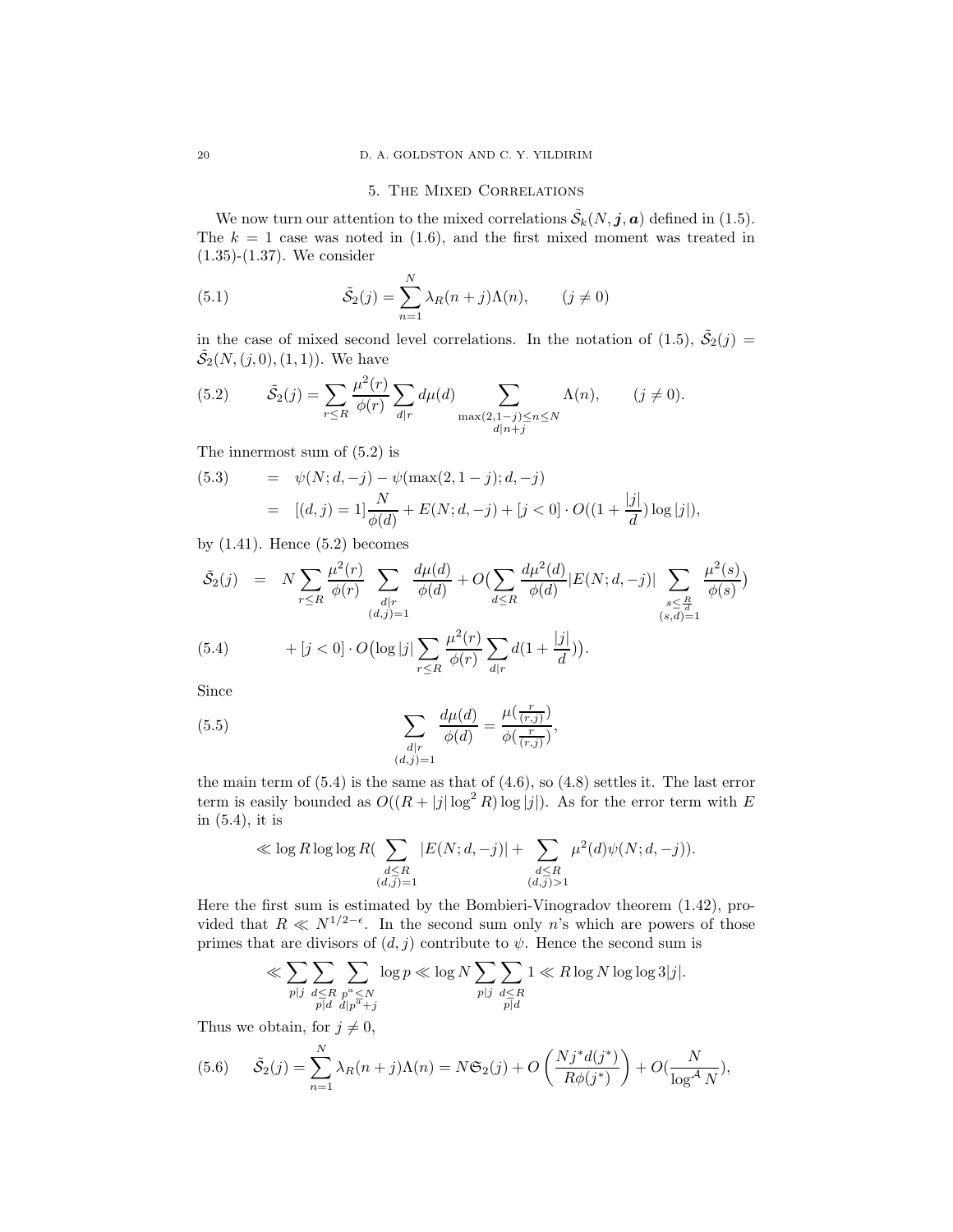completing the proof of Theorem 2 in the case  $k = 2$ .

For mixed correlations of the third level we may begin with

(5.7) 
$$
\tilde{S}_3(j_1, j_2, 0) = \sum_{n=1}^N \lambda_R(n+j_1)\lambda_R(n+j_2)\Lambda(n), \qquad (j_1 j_2 \neq 0).
$$

In the beginning the two cases,  $j_1 = j_2$  or not, will undergo a common treatment. Using the definition of  $\lambda_R(n)$  we can rewrite this as (5.8)

$$
\tilde{S}_3(j_1, j_2, 0) = \sum_{r_1, r_2 \le R} \frac{\mu^2(r_1)\mu^2(r_2)}{\phi(r_1)\phi(r_2)} \sum_{\substack{d \mid r_1 \\ e \mid r_2}} d\mu(d)e\mu(e) \sum_{\substack{\max(2, 1 - j_1, 1 - j_2) \le n \le N \\ n \equiv -j_1(\text{mod }d) \\ n \equiv -j_2(\text{mod }e)}} \Lambda(n).
$$

The congruence conditions in the innermost sum are compatible if and only if  $(d, e)|j_1-j_2|$ , in which case there is a unique residue class j such that  $n \equiv j \pmod{[d, e]},$ and similar to (5.3) the innermost sum is

(5.9) 
$$
= [([d, e], j) = 1] \frac{N}{\phi([d, e])} + E(N; [d, e], j) + O(\max_{i} |j_{i}| \log N).
$$

Placed in  $(5.8)$ , the error part of  $(5.9)$  contributes, (calling the last O-term M)

$$
\ll \sum_{\substack{d,e \leq R \\ (d,e)|j_1-j_2}} \frac{de}{\phi(d)\phi(e)} [|E(N; [d,e], j)| + O(M)] \sum_{\substack{s_1 \leq \frac{R}{2} \\ (s_1,d)=1}} \frac{\mu^2(s_1)}{\phi(s_1)} \sum_{\substack{s_2 \leq \frac{R}{2} \\ (s_2,d)=1}} \frac{\mu^2(s_2)}{\phi(s_2)}
$$
\n
$$
\ll (\log R)^2 (\log \log R)^2 \sum_{\substack{d,e \leq R \\ (d,e)|j_1-j_2}} [|E(N; [d,e], j)| + O(M)]
$$
\n
$$
\ll (\log R)^3 \sum_{D \leq R^2} [\max_{a(\text{mod } D)} |E(N; D, a)| + O(M)] \sum_{\substack{d,e \leq R \\ [d,e]=D}} 1
$$
\n
$$
\ll (\log R)^3 \sum_{D \leq R^2} [\max_{a(\text{mod } D)} |E(N; D, a)| + O(M)] d_3(D)
$$
\n
$$
\ll (\log R)^3 \sqrt{\sum_{D \leq R^2} \frac{d_3(D)^2}{D} \sqrt{\sum_{D \leq R^2} D[\max_{a(\text{mod } D)} |E(N; D, a)| + O(M)]^2}}
$$
\n
$$
\ll (\log R)^{\frac{15}{2}} \sqrt{\sum_{D \leq R^2} D[\frac{N \log N}{D} \max_{a(\text{mod } D)} |E(N; D, a)| + O(M^2)]}
$$
\n
$$
\ll (\log R)^{\frac{15}{2}} \sqrt{\sum_{\log A=1} \frac{N^2}{N} + NR^2 \log^2 N + (\max_{i} |j_i|)^2 R^4 \log^2 N}
$$
\n
$$
\ll \frac{N}{\log^B N}, \tag{5.10}
$$

where  $\beta$  is as large as wished by taking A large enough, provided that  $R \ll$  $N^{1/4-\epsilon}$  for the applicability of the Bombieri-Vinogradov estimate (1.42), and that  $R^2 \max_i |j_i| \ll N^{1-\epsilon}$ . In the above sequence of inequalities we have used some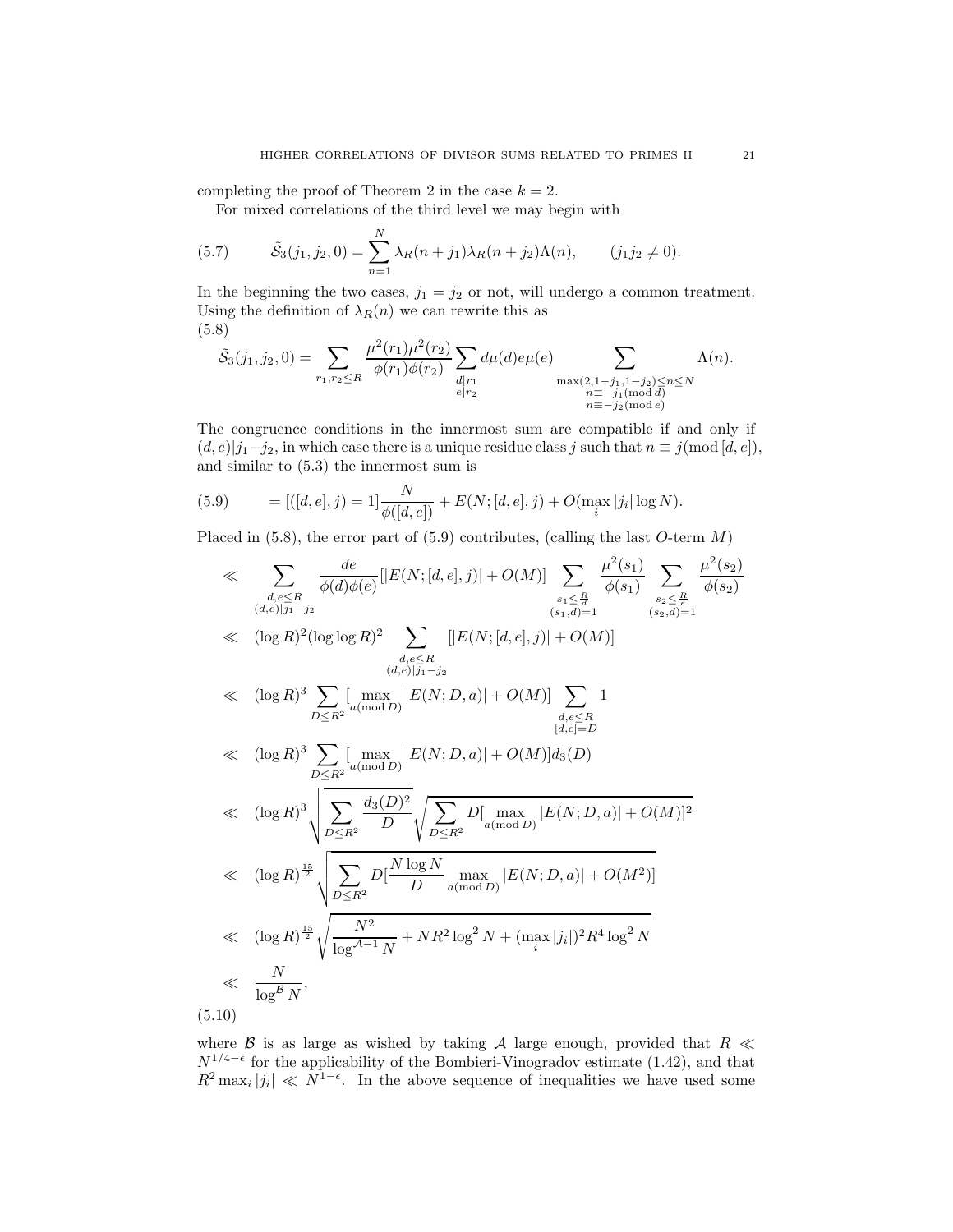well-known features of the divisor function  $d_3(n)$ , and we have employed the trivial estimate  $|E(N;D,a)| \ll \frac{N \log N}{D}$ , and the  $(a, D) > 1$  part of  $\max_{a(\text{mod } D)}$  is estimated to be  $\ll NR^2 \log^2 N$  as was done for (5.6).

From  $(5.8)$ – $(5.10)$  we have (5.11)

 $\tilde{S}_3(j_1, j_2, 0) = N \sum$  $r_1,r_2 \leq R$  $\mu^2(r_1)\mu^2(r_2)$  $\phi(r_1)\phi(r_2)$  $\sum$  $\begin{array}{c}\nd|r_1,e|r_2\(d,j_1)=1,(e,j_2)=1\\(d,e)|j_1-j_2\end{array}$  $\frac{d\mu(d)e\mu(e)}{\phi([d,e])}+O(\frac{N}{\log^{B}})$  $\log^{\mathcal{D}} N$ ),

for  $(j, [d, e]) = 1$  if and only if  $(j_1, d) = 1$  and  $(j_2, e) = 1$ . Letting  $\frac{r_1}{a_1}, r'_2 = \frac{r_2}{(r_2, r_3)}, (d, e) = \delta, d = d'$ 

(5.12) 
$$
r'_1 = \frac{1}{(r_1, j_1)}, r'_2 = \frac{2}{(r_2, j_2)}, (d, e) = \delta, d = d'\delta, e = e'\delta,
$$

the inner sums over  $d$  and  $e$  in  $(5.11)$  take the form

$$
\sum_{\substack{\delta | (r'_1, r'_2) \\ \delta | j_1 - j_2}} \frac{\delta^2}{\phi(\delta)} \sum_{d' | \frac{r_1 \prime}{\delta}} \frac{d' \mu(d')}{\phi(d')} \sum_{\substack{e' | \frac{r'_2}{\delta} \\ (e',d') = 1}} \frac{e' \mu(e')}{\phi(e')}.
$$

Here the innermost sum is

$$
\sum_{\substack{e' \mid \frac{r'_2}{\delta} \\ (e',d')=1}} \frac{e' \mu(e')}{\phi(e')} = \prod_{\substack{p \mid \frac{r'_2}{\delta} \\ p \nmid d'}} (1 - \frac{p}{p-1}) = \prod_{\substack{p \mid \frac{r'_2}{\delta} \\ p \nmid d'}} \frac{-1}{p-1} = \frac{\mu(\frac{r'_2}{(\frac{r'_2}{\delta},d')})}{\phi(\frac{r'_2}{(\frac{r'_2}{\delta},d')})}.
$$

So the inner sums over  $d$  and  $e$  in  $(5.11)$  become

$$
\frac{\mu(r'_2)}{\phi(r'_2)} \sum_{\substack{\delta | (r'_1, r'_2) \\ \delta | j_1 - j_2}} \delta^2 \mu(\delta) \sum_{d' | \frac{r_1 t'}{\delta}} \frac{d' \mu(d')}{\phi(d')} \mu((\frac{r'_2}{\delta}, d')) \phi((\frac{r'_2}{\delta}, d')),
$$

in which we can evaluate the sum over  $d'$  as

$$
\prod_{\substack{p | (\frac{r'_1}{\delta}, \frac{r'_2}{\delta}) \\ p | (\frac{r'_1}{\delta}, \frac{r'_2}{\delta})}} \frac{(1+p) \prod_{\substack{p | \frac{r'_1}{\delta} \\ p \nmid \frac{r'_2}{\delta}}} \frac{-1}{p-1} = \sigma((\frac{r'_1}{\delta}, \frac{r'_2}{\delta})) \frac{\mu(\frac{r'_1}{\delta}, \frac{r'_2}{\delta})}{\phi(\frac{r'_1}{\delta}, \frac{r'_2}{\delta})}.
$$

Now the inner sums over d and  $e$  in  $(5.11)$  have been simplified to

$$
\frac{\mu(r'_1)}{\phi(r'_1)} \frac{\mu(r'_2)}{\phi(r'_2)} \mu \cdot \phi \cdot \sigma((r'_1, r'_2)) \sum_{\substack{\delta | (r'_1, r'_2) \\ \delta | j_1 - j_2}} \frac{\delta^2 \mu(\delta)}{\sigma(\delta)}
$$
\n
$$
= \frac{\mu(r'_1)}{\phi(r'_1)} \frac{\mu(r'_2)}{\phi(r'_2)} \mu \cdot \phi \cdot \sigma((r'_1, r'_2)) \prod_{p | (r'_1, r'_2, j_1 - j_2)} (1 - \frac{p^2}{p + 1}).
$$

Plugging this into (5.11) the main term of  $\tilde{S}_3(j_1, j_2, 0)$  is now expressed as

$$
(5.13) N \sum_{r_1, r_2 \le R} \frac{\mu^2(r_1)\mu^2(r_2)\mu(r_1')\mu(r_2')}{\phi(r_1)\phi(r_2)\phi(r_1')\phi(r_2')} \mu \cdot \phi \cdot \sigma((r_1', r_2')) \prod_{p|(r_1', r_2', j_1 - j_2)} \left(\frac{1 + p - p^2}{p + 1}\right).
$$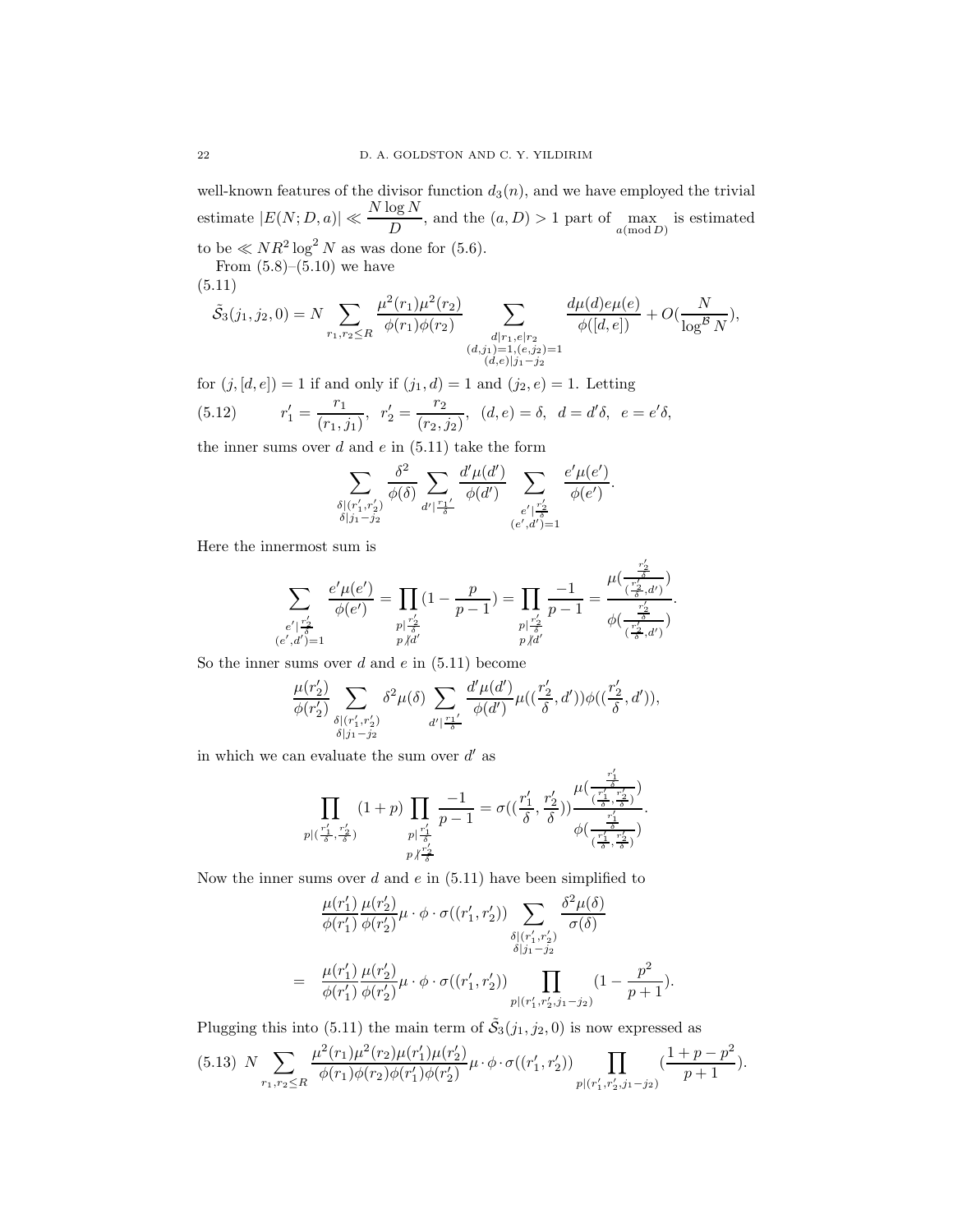We now express  $r_1$  and  $r_2$  as products of coprime factors and transform (5.13) into a sum over these new variables. Let (5.14)

$$
r_1 = (r_1, j_1)r'_1 = (r_1, j_1)(r'_1, j_2)r''_1 = (r_1, j_1)(r'_1, j_2)(r''_1, j_1 - j_2)r''_1 = s_{11}s_{12}s_{13}r''_1,
$$
  
\nsay, so that  $s_{11}|j_1; s_{12}|j_2, (s_{12}, j_1) = 1; s_{13}|(j_1 - j_2), (s_{13}, j_1j_2) = 1$ ; and  
\n
$$
(r''_1, j_1j_2(j_1 - j_2)) = 1.
$$
 Similarly let  
\n(5.15)  
\n
$$
r_2 = (r_2, j_2)r'_2 = (r_2, j_2)(r'_2, j_1)r''_2 = (r_2, j_2)(r'_2, j_1)(r''_2, j_1 - j_2)r''_2 = s_{22}s_{21}s_{23}r''_2,
$$
  
\nwith  $s_{22}|j_2; s_{21}|j_1, (s_{21}, j_2) = 1; s_{23}|(j_1 - j_2), (s_{23}, j_1j_2) = 1; (r'''_2, j_1j_2(j_1 - j_2)) = 1.$   
\nThen we let

Then we let (5.16)

$$
(s_{13}, s_{23}) = s_3, \ s_{13} = t_1 s_3, \ s_{23} = t_2 s_3, \ (r_1''' , r_2''') = r, \ r_1''' = s_{14} r, \ r_2''' = s_{24} r,
$$

so that  $t_1, t_2, s_3$  are each divisors of  $j_1 - j_2$  which are coprime to  $j_1 j_2$ , and  $s_{14}, s_{24}, r$ are relatively prime to  $j_1j_2(j_1 - j_2)$ . We now have the factorizations

(5.17) 
$$
r_1 = s_{11}s_{12}t_1s_3s_{14}r, \qquad r_2 = s_{22}s_{21}t_2s_3s_{24}r,
$$

with the just stated coprimality and divisibility conditions on these variables to be specified by a star on the summation signs below. Now the sum of  $(5.11)$  has been transformed into

$$
\sum_{\substack{s_{11}s_{12}t_{1}s_{3}s_{14}r\leq R\\s_{22}s_{21}t_{2}s_{3}s_{24}r\leq R}} \frac{\mu^{2}(s_{11})\mu(s_{12})\mu(t_{1})\mu(t_{2})\mu^{2}(s_{22})\mu(s_{21})}{\phi(s_{11})\phi^{2}(s_{12})\phi^{2}(t_{1})\phi^{2}(t_{2})\phi(s_{22})\phi^{2}(s_{21})} \frac{\mu^{2}(s_{3})}{\phi^{3}(s_{3})} \prod_{p|s_{3}} (p^{2}-p-1)
$$
\n(5.18)\n
$$
\times \frac{\mu(s_{14})\mu(s_{24})\mu(r)\sigma(r)}{\phi^{2}(s_{14})\phi^{2}(s_{24})\phi^{3}(r)}.
$$

If  $j_1 = j_2 = j \neq 0$ , we have  $s_{12} = s_{21} = r_1''' = r_2''' = 1$ , so that (5.18) reduces to

(5.19) 
$$
\sum_{\substack{s_{11}t_1s_3\leq R\\s_{22}t_2s_3\leq R}} \frac{\mu^2(s_{11})\mu^2(s_{22})\mu(t_1)\mu(t_2)}{\phi(s_{11})\phi(s_{22})\phi^2(t_1)\phi^2(t_2)}\mu^2(s_3) \prod_{p|s_3} \frac{(p^2-p-1)}{(p-1)^3}.
$$

We first deal with  $(5.19)$  by starting to sum over  $s_3$  as

$$
\sum_{\substack{s_3 \le \min\left(\frac{R}{s_1t_1}, \frac{R}{s_2t_2}\right) \\ (s_3, t_1t_2j) = 1}} \mu^2(s_3) \prod_{p|s_3} \frac{(p^2 - p - 1)}{(p - 1)^3} =
$$
\n
$$
\prod_{\substack{s_3, t_1t_2j \ge 1 \\ p}} \left(1 + \frac{p - 2}{p(p - 1)^2}\right) \prod_{p|t_1t_2j} \left(\frac{(p - 1)^3}{p^3 - 2p^2 + 2p - 2}\right) \{\log \min\left(\frac{R}{s_{11}t_1}, \frac{R}{s_{22}t_2}\right) + \gamma + \sum_{p \mid t_1t_2j} \frac{(2p - 3)\log p}{(p - 1)(p^3 - 2p^2 + 2p - 2)} + \sum_{p|t_1t_2j} \frac{(p^2 - p - 1)\log p}{(p^3 - 2p^2 + 2p - 2)}\} +
$$
\n
$$
(5.20) \quad O\left(\frac{m(t_1t_2j)}{\sqrt{\min\left(\frac{R}{s_{11}t_1}, \frac{R}{s_{22}t_2}\right)}}\right)
$$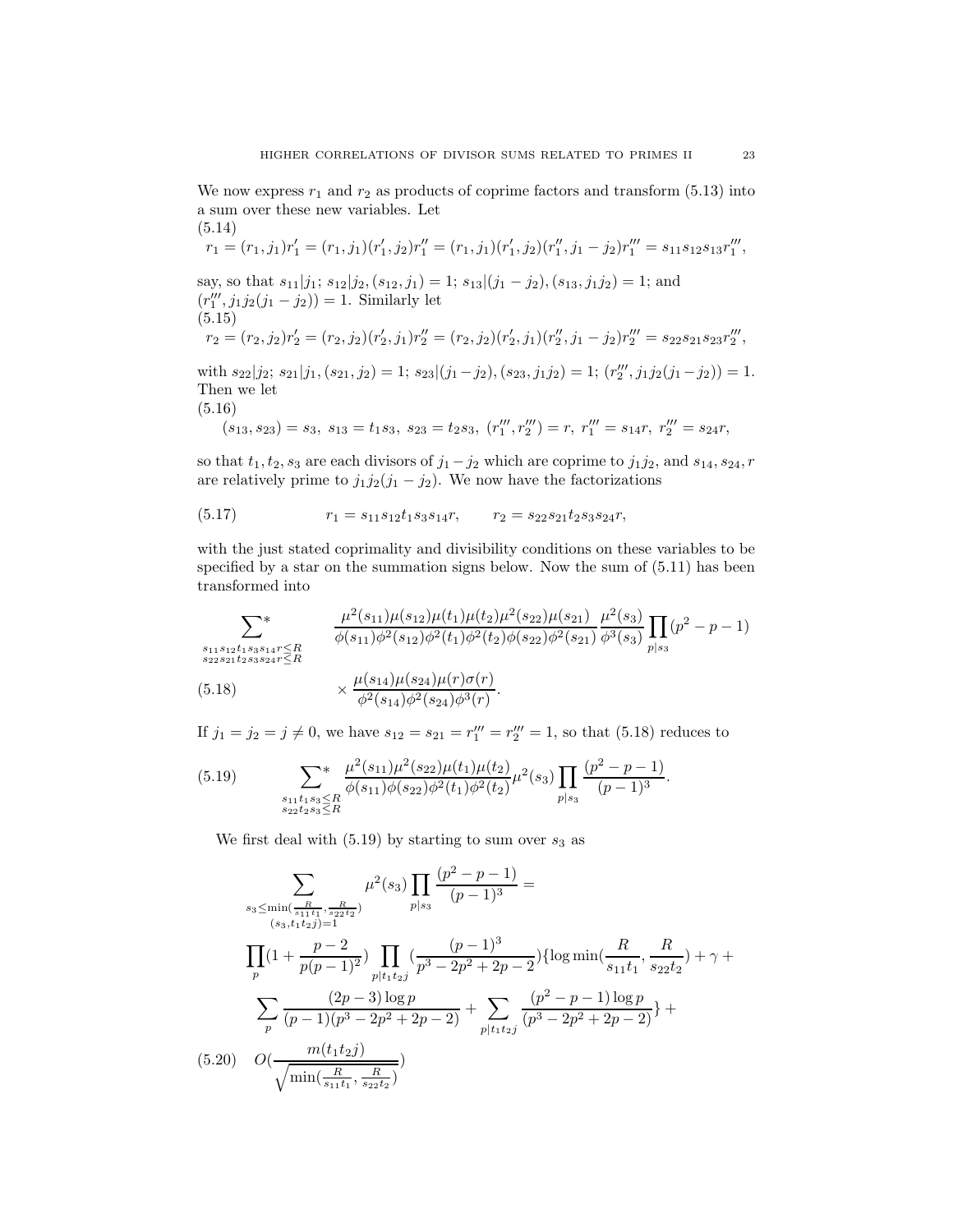according to (2.14). The last error term will contribute to (5.19)

$$
\ll \frac{m(j)}{\sqrt{R}} \sum_{\substack{s_{11}|j \ \text{odd } s_{22}|j}} \frac{\mu^2(s_{11})\mu^2(s_{22})}{\phi(s_{11})\phi(s_{22})} \sum_{\substack{t_1 \leq \frac{R}{s_{11}} \\ (t_1,j)=1}} \frac{\mu^2(t_2)m(t_2)}{\phi^2(t_1)} \sqrt{\max(s_{11}t_1, s_{22}t_2)} \frac{\mu^2(t_2)m(t_2)}{\phi^2(t_2)} \sqrt{\max(s_{11}t_1, s_{22}t_2)} \frac{\mu^2(t_2)m(t_2)}{\phi^2(t_2)}}{\phi^2(t_2)} \sum_{\substack{s_{12}|j \ \text{odd } s_{22}|j}} \frac{\mu^2(s_{11})\mu^2(s_{22})}{\phi^2(t_2)}} \sum_{\substack{t_1 \leq \frac{R}{s_{11}}} \\ (t_1,j)=1}} \frac{\mu^2(t_2)m(t_2)}{\phi^2(t_2)} \sqrt{s_{11}t_1} + \sum_{\substack{s_{12}|j \ \text{odd } s_{22}|j}} \frac{\mu^2(t_2)m(t_2)}{\phi^2(t_2)} \sqrt{s_{22}t_2} \} \frac{\mu^2(t_2)m(t_2)}{\phi^2(t_2)} \sqrt{s_{22}t_2} \} \ll \frac{m(j)}{\sqrt{R}} \{\sum_{\substack{s_{11}|j \ \text{odd } s_{12}|j}} \frac{\mu^2(s_{11})\sqrt{s_{11}}} {\phi(s_{11})} \frac{\mu^2(s_{22})}{\phi(s_{22})} \sum_{\substack{t_1 \leq \frac{R}{s_{11}}} \\ (t_1,t_1)=1} \frac{\mu^2(t_1)\sqrt{t_1}m(t_1)}{\phi^2(t_1)} \frac{\mu^2(s_{11})\mu^2(s_{22})\sqrt{s_{22}}} {\phi^2(t_1)}} \sum_{\substack{t_1 \leq \frac{R}{s_{11}}} \\ (t_1,t_2)=1} \frac{\mu^2(t_1)m(t_1)}{\phi^2(t_1)} \} \ll \frac{m(j)}{\sqrt{R}} \sum_{\substack{s_{21}|j \ \text{odd } s_{22}|j}} \frac{\mu^2(s_{11})\sqrt{s_{11}}} {\phi(s_{22})} \sum_{\substack{t_1 \leq \frac{
$$

Before calculating the main contribution from the log min term, we find the contributions from the other terms of (5.20). Since (5.22)

$$
\gamma + \sum_{p} \frac{(2p-3)\log p}{(p-1)(p^3 - 2p^2 + 2p - 2)} + \sum_{p \mid t_1 t_2 j} \frac{(p^2 - p - 1)\log p}{(p^3 - 2p^2 + 2p - 2)} \ll \log \log 3t_1 t_2 j^*
$$

as in (2.1), the sums over  $t_1$ ,  $t_2$  are each  $O(1)$ , and the sums over  $s_{11}$ ,  $s_{22}$  running through the divisors of j are each of value  $j/\phi(j)$ , and by  $(2.3)$ 

(5.23) 
$$
(\frac{j}{\phi(j)})^2 \prod_{p|j} \frac{(p-1)^3}{p^3 - 2p^2 + 2p - 2} \ll \prod_{p|j} (1 + \frac{1}{p}) \ll \log \log 3j^*,
$$

the secondary terms of (5.20) contribute to (5.19)

(5.24) ≪ (log log 3j ∗ ) 2 .

As for the main term of the brackets of  $(5.20)$ ,  $\log R - \log \max(s_{11}t_1, s_{22}t_2)$ , the log max part will contribute little. For the  $t_1$ ,  $t_2$  sums are again  $O(1)$ , and the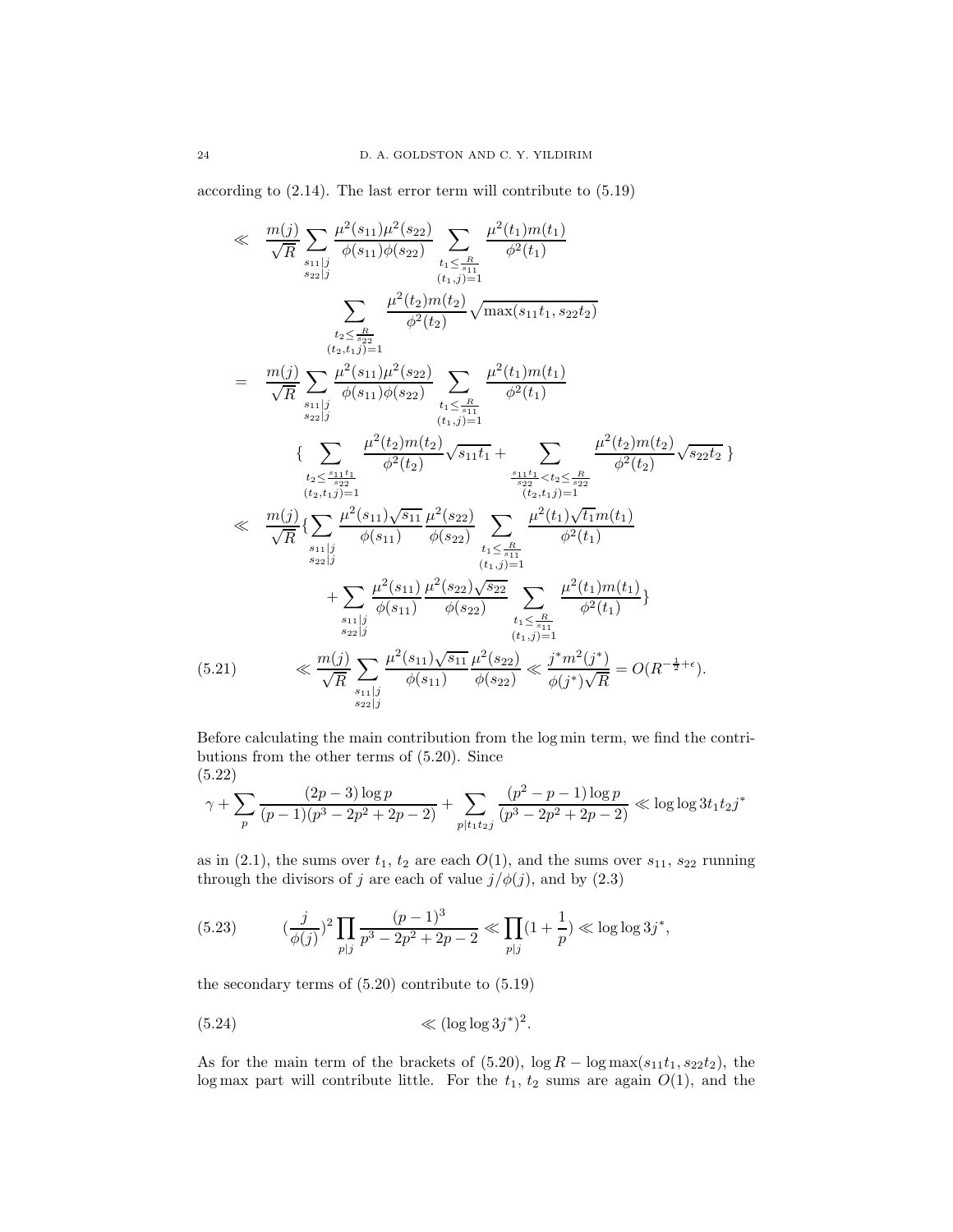$$
\begin{aligned} & s_{11}, \, s_{22} \, \text{sums are} \\ & \quad (5.25) \\ & \ll \sum_{\substack{s_{11} \mid j \\ s_{22} \mid j}} \frac{\mu^2(s_{11}) \log s_{11}}{\phi(s_{11})} \frac{\mu^2(s_{22})}{\phi(s_{22})} \ll \frac{j}{\phi(j)} \sum_{s_{11} \mid j} \frac{\mu^2(s_{11}) \log s_{11}}{\phi(s_{11})} \end{aligned} \qquad = \left(\frac{j}{\phi(j)}\right)^2 \sum_{p \mid j} \frac{\log p}{p},
$$

where we have employed  $(2.4)$ . Using  $(5.23)$ , and  $(2.1)$  to bound the very last sum, the contribution from the log max term is also majorized as in (5.24). We note that it is possible to carry out the calculation  $(5.22)-(5.24)$  more precisely, but this wouldn't be significant since we have not been able to give a better evaluation of the contribution of the log max term.

The main term of (5.19) has now been reduced to

$$
\log R \prod_{p} (1 + \frac{p-2}{p(p-1)^2}) \prod_{p|j} \frac{(p-1)^3}{p^3 - 2p^2 + 2p - 2} \sum_{\substack{s_{11}|j \ s_{22}|j}} \frac{\mu^2(s_{11})\mu^2(s_{22})}{\phi(s_{11})\phi(s_{22})}
$$
\n
$$
(5.26) \qquad \sum_{\substack{t_1 \leq \frac{R}{s_{11}} \\ (t_1,j) = 1}} \mu(t_1) \prod_{p|t_1} \frac{p-1}{p^3 - 2p^2 + 2p - 2} \sum_{\substack{t_2 \leq \frac{R}{s_{22}}} \\ (t_2, t_1,j) = 1} \mu(t_2) \prod_{p|t_2} \frac{p-1}{p^3 - 2p^2 + 2p - 2}.
$$

Now observe that by (2.9)

$$
\sum_{\substack{n \leq x \\ (n,k)=1}} \mu(n) \prod_{p|n} \frac{p-1}{p^3 - 2p^2 + 2p - 2} = \sum_{\substack{n=1 \\ (n,k)=1}}^{\infty} \mu(n) \prod_{p|n} \left(\frac{p-1}{p^3 - 2p^2 + 2p - 2}\right) + O\left(\frac{1}{x}\right)
$$
\n
$$
= \prod_{p|k} \left(1 - \frac{p-1}{p^3 - 2p^2 + 2p - 2}\right) + O\left(\frac{1}{x}\right)
$$
\n
$$
(5.27) \qquad \qquad = \prod_{p} \left(1 - \frac{p-1}{p^3 - 2p^2 + 2p - 2}\right) \prod_{p|k} \left(\frac{p^3 - 2p^2 + 2p - 2}{p^3 - 2p^2 + p - 1}\right) + O\left(\frac{1}{x}\right).
$$

Upon doing the  $t_2$ -sum according to  $(5.27)$ , the error of the last kind contributes to (5.26)

$$
\ll \frac{\log R}{R} \sum_{\substack{s_{11}|j \ s_{22}|j}} \frac{\mu^2(s_{11})\mu^2(s_{22})s_{22}}{\phi(s_{11})\phi(s_{22})} \sum_{\substack{t_1 \leq \frac{R}{s_{11}} \\ (t_1,j)=1}} \mu^2(t_1) \prod_{p|t_1} \frac{p-1}{p^3 - 2p^2 + 2p - 2}
$$
\n
$$
(5.28) \ll \frac{\log R}{R} \sum_{s_{11}|j} \frac{\mu^2(s_{11})}{\phi(s_{11})} \sum_{s_{22}|j} \frac{\mu^2(s_{22})s_{22}}{\phi(s_{22})} \ll \frac{\log R}{R} \frac{j^*}{\phi(j^*)} \frac{j^* d(j^*)}{\phi(j^*)} \ll R^{-1+\epsilon}.
$$

From (5.27) we see that the main term is now

$$
\log R \prod_{p} (1 - \frac{1}{p(p-1)^2}) \prod_{p|j} \frac{(p-1)^3}{p^3 - 2p^2 + p - 1} \sum_{\substack{s_{11}|j \ s_{22}|j}} \frac{\mu^2(s_{11})\mu^2(s_{22})}{\phi(s_{11})\phi(s_{22})}
$$
\n
$$
\sum_{\substack{t_1 \leq \frac{R}{s_{11}} \\ (t_1,j)=1}} \mu(t_1) \prod_{p|t_1} \frac{p-1}{p^3 - 2p^2 + p - 1}.
$$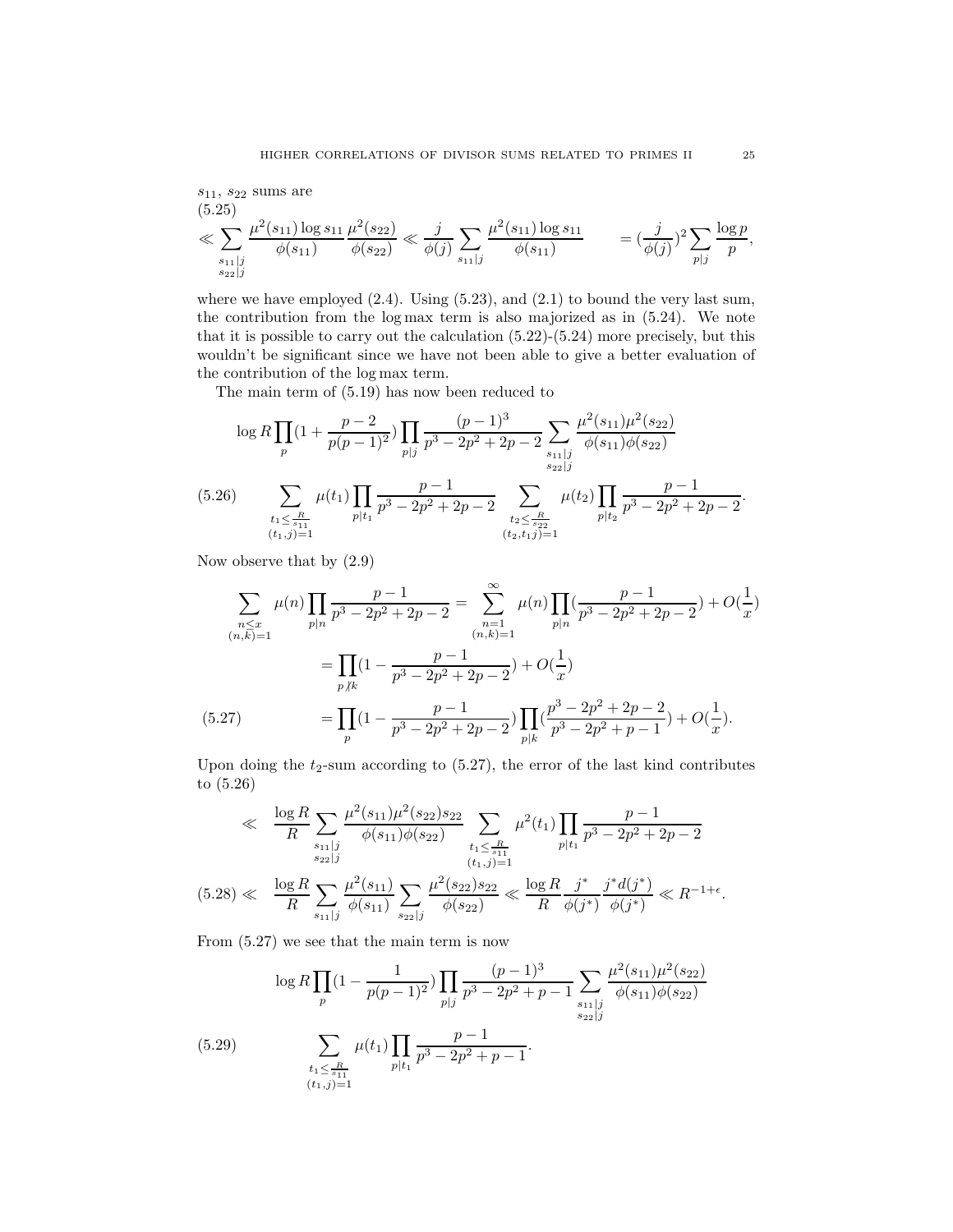As in (5.27) we have

$$
(5.30) \quad \sum_{\substack{t_1 \leq \frac{R}{s_{11}} \\ (t_1,j)=1}} \mu(t_1) \prod_{p|t_1} \frac{p-1}{p^3 - 2p^2 + p - 1} = \prod_{p \nmid j} (1 - \frac{p-1}{p^3 - 2p^2 + p - 1}) + O(\frac{s_{11}}{R}),
$$

and this last error leads to a contribution of  $O(R^{-1+\epsilon})$  just as in (5.28). The main term becomes

(5.31)

$$
\log R \prod_{p} (1 - \frac{1}{p(p-1)^2}) \prod_{p \mid j} \frac{(p-1)^3}{p^3 - 2p^2 + p - 1} \prod_{p \mid j} (1 - \frac{p-1}{p^3 - 2p^2 + p - 1}) \sum_{\substack{s_{11} \mid j \\ s_{22} \mid j}} \frac{\mu^2(s_{11}) \mu^2(s_{22})}{\phi(s_{11}) \phi(s_{22})}
$$

Note that if 2  $\hat{I}$  j, then the third product is 0. We simplify (5.31) and obtain the final expression for the main term as

(5.32) 
$$
[2|j] \, 2 \prod_{p>2} (1 - \frac{1}{(p-1)^2}) \prod_{\substack{p|j \\ p>2}} (\frac{p-1}{p-2}) \log R = \mathfrak{S}_2(j) \log R.
$$

Since the largest error term all along this calculation (besides that of  $(5.11)$ ) was  $O(N(\log \log 3j^*)^2)$ , this completes the proof of Theorem 2 in the case  $k = 3, r = 2$ in view of  $(1.9)$ .

We now calculate the expression (5.18), with  $j_1 \neq j_2$ ,  $j_1j_2 \neq 0$ , for the case  $k =$  $r = 3$  of Theorem 2. Some additional notation will prove to be convenient. Let  $J =$  $[j_1j_2(j_1-j_2)]^*, j_1^* = (j_1^*)' (j_1^*, j_2^*), j_2^* = (j_2^*)' (j_1^*, j_2^*), (j_1-j_2)^* = (j_1^*, j_2^*) j_3^*,$  so that  $J = (j_1^*)' (j_2^*)' (j_1^*, j_2^*) j_3^*$  as a product of relatively prime factors. The conditions on the variables are rewritten as  $s_{11}|j_1^*, s_{22}|j_2^*, s_{12}|(j_2^*)'$ ,  $s_{21}|(j_1^*)'$ ,  $s_3t_1t_2|j_3^*,$   $(rs_{14}s_{24}, J)$  = 1, with  $s_3$ ,  $t_1$ ,  $t_2$  being pairwise coprime and the same for r,  $s_{14}$ ,  $s_{24}$ .

We start by summing over  $r$ , observing that

$$
(5.33) \quad \sum_{\substack{n \leq x \\ (n,k)=1}} \frac{\mu(r)\sigma(r)}{\phi^3(r)} = \sum_{\substack{n=1 \\ (n,k)=1}}^{\infty} \frac{\mu(r)\sigma(r)}{\phi^3(r)} + O(\frac{1}{x}) = \prod_{p \nmid k} (1 - \frac{p+1}{(p-1)^3}) + O(\frac{1}{x}).
$$

In our case

$$
\sum_{r \leq \min(\frac{R}{s_{11}s_{12}t_{1}s_{3}s_{14}}, \frac{R}{s_{21}s_{22}t_{2}s_{3}s_{24}})} \frac{\mu(r)\sigma(r)}{\phi^{3}(r)} =
$$
\n
$$
\prod_{p} \frac{p^{3} - 3p^{2} + 2p - 2}{(p-1)^{3}} \prod_{p | Js_{14}s_{24}} \frac{(p-1)^{3}}{p^{3} - 3p^{2} + 2p - 2}
$$
\n(5.34)\n
$$
+ O(\frac{1}{R} \max(s_{11}s_{12}t_{1}s_{3}s_{14}, s_{21}s_{22}t_{2}s_{3}s_{24}))
$$

is fed into (5.18). The error term of (5.34) brings

$$
\ll \frac{1}{R} \sum_{\substack{s_{11}s_{12}t_{1}s_{3}s_{14} \leq R \\ s_{22}s_{21}t_{2}s_{3}s_{24} \leq R}} \frac{\mu^{2}(s_{11})\mu^{2}(s_{12})\mu^{2}(t_{1})\mu^{2}(t_{2})\mu^{2}(s_{22})\mu^{2}(s_{21})}{\phi(s_{11})\phi^{2}(s_{12})\phi^{2}(t_{1})\phi^{2}(t_{2})\phi(s_{22})\phi^{2}(s_{21})}
$$
\n
$$
(5.35) \times \frac{\mu^{2}(s_{3})s_{3}}{\phi^{3}(s_{3})} \prod_{p|s_{3}} (p^{2} - p - 1) \frac{\mu^{2}(s_{14})\mu^{2}(s_{24})}{\phi^{2}(s_{14})\phi^{2}(s_{24})} \max(s_{11}s_{12}t_{1}s_{14}, s_{21}s_{22}t_{2}s_{24}),
$$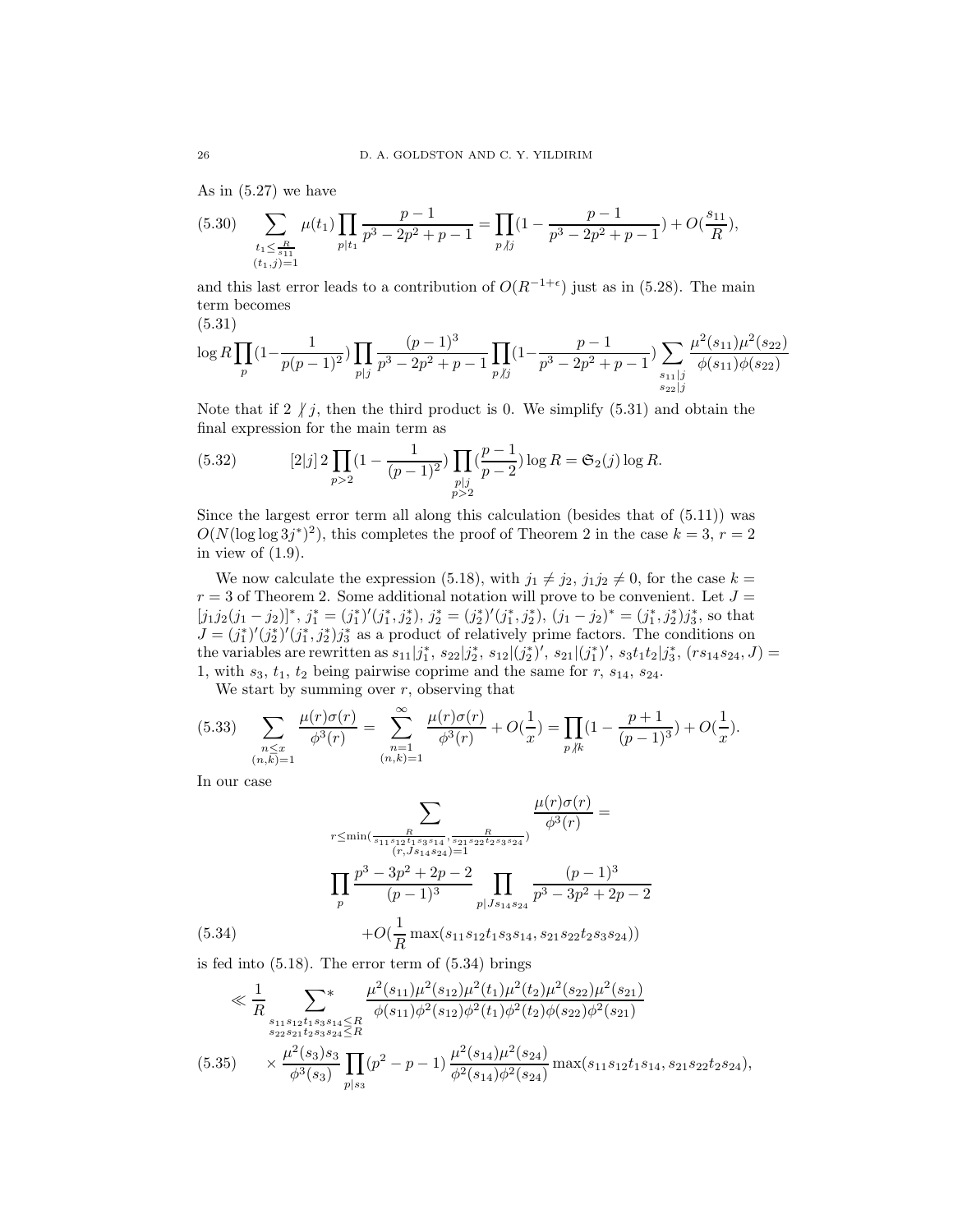in which the next summation over  $\mathfrak{s}_{24}$  reads (5.36)

$$
\sum_{\substack{s_{24}\leq \frac{s_{11}s_{12}t_1s_{14}}{s_{21}s_{22}t_2}} \atop{(s_{24},j_{s_{14}})=1}} \frac{\mu^2(s_{24})}{\phi^2(s_{24})} s_{11}s_{12}t_1s_{14} + \sum_{\substack{s_{11}s_{12}t_1s_{14} \\ s_{21}s_{22}t_2 \\ (s_{24},j_{s_{14}})=1}} \frac{\mu^2(s_{24})}{\phi^2(s_{24})} s_{21}s_{22}t_2s_{24}.
$$

This makes (5.35) majorized as

$$
\ll \frac{1}{R} \left\{ \sum_{\substack{s_{11}s_{12}t_{1}s_{3}s_{14} \leq R \\ s_{22}s_{21}t_{2}s_{3} \leq R}} \frac{\mu^{2}(s_{11})s_{11}}{\phi(s_{11})} \frac{\mu^{2}(s_{12})s_{12}}{\phi^{2}(t_{1})} \frac{\mu^{2}(t_{2})}{\phi^{2}(t_{2})} \frac{\mu^{2}(s_{22})}{\phi(s_{22})} \frac{\mu^{2}(s_{21})}{\phi^{2}(s_{21})} \right\}
$$

$$
\times \frac{\mu^{2}(s_{3})s_{3}}{\phi^{3}(s_{3})} \prod_{p|s_{3}} (p^{2} - p - 1) \frac{\mu^{2}(s_{14})s_{14}}{\phi^{2}(s_{14})}
$$

$$
+ \sum_{\substack{s_{11}s_{12}t_{1}s_{3}s_{14} \leq R \\ s_{22}s_{21}t_{2}s_{3} \leq R}} \frac{\mu^{2}(s_{11})}{\phi(s_{11})} \frac{\mu^{2}(s_{12})}{\phi^{2}(s_{12})} \frac{\mu^{2}(t_{1})}{\phi^{2}(t_{1})} \frac{\mu^{2}(t_{2})t_{2}}{\phi^{2}(t_{2})} \frac{\mu^{2}(s_{22})s_{22}}{\phi(s_{22})} \frac{\mu^{2}(s_{21})s_{21}}{\phi^{2}(s_{21})}
$$

$$
(5.37) \times \frac{\mu^{2}(s_{3})s_{3}}{\phi^{3}(s_{3})} \prod_{p|s_{3}} (p^{2} - p - 1) \frac{\mu^{2}(s_{14})}{\phi^{2}(s_{14})} \log R \},
$$

where we have made use of  $(2.8)$ . Now we sum over  $s_{14}$  and majorize  $(5.37)$  as

$$
\ll \frac{\log R}{R} \{ \sum_{\substack{s_{11}s_{12}t_{1}s_{3} \leq R \\ s_{22}s_{21}t_{2s_{3} \leq R}}}\frac{\mu^{2}(s_{11})s_{11}}{\phi(s_{11})} \frac{\mu^{2}(s_{12})s_{12}}{\phi^{2}(s_{12})} \frac{\mu^{2}(t_{1})t_{1}}{\phi^{2}(t_{2})} \frac{\mu^{2}(s_{22})}{\phi(s_{22})} \frac{\mu^{2}(s_{21})}{\phi^{2}(s_{21})}
$$
\n
$$
\times \frac{\mu^{2}(s_{3})s_{3}}{\phi^{3}(s_{3})} \prod_{p|s_{3}}(p^{2} - p - 1)
$$
\n+ 
$$
\sum_{\substack{s_{11}s_{12}t_{1}s_{3} \leq R \\ s_{22}s_{21}t_{2s_{3} \leq R}}}\frac{\mu^{2}(s_{11})}{\phi(s_{11})} \frac{\mu^{2}(s_{12})}{\phi^{2}(s_{12})} \frac{\mu^{2}(t_{1})}{\phi^{2}(t_{1})} \frac{\mu^{2}(t_{2})t_{2}}{\phi^{2}(t_{2})} \frac{\mu^{2}(s_{21})s_{21}}{\phi(s_{22})} \frac{\mu^{2}(s_{21})s_{21}}{\phi^{2}(s_{21})}
$$
\n(5.38) 
$$
\times \frac{\mu^{2}(s_{3})s_{3}}{\phi^{3}(s_{3})} \prod_{p|s_{3}}(p^{2} - p - 1) \}
$$
\n
$$
\ll R^{-1+\epsilon},
$$

where to see the last line it is enough to observe that all of the summations are over variables which divide  $j_1$  or  $j_2$  or  $j_1 - j_2$ , and a more precise (but more complicated looking) factor than  $R^{\epsilon}$  could easily be given.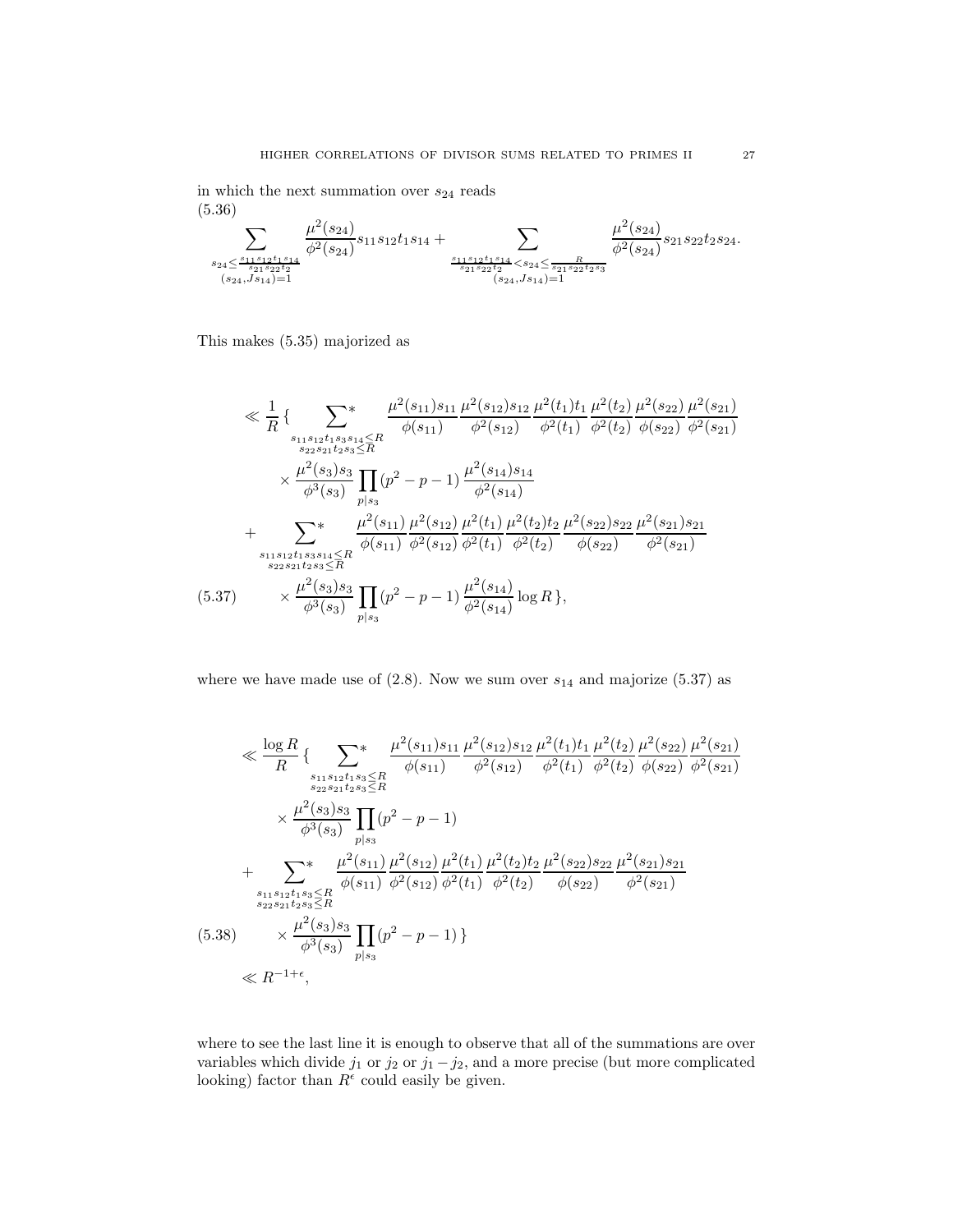We revert to  $(5.18)$  with the sum over r already performed in  $(5.34)$  so that the main term has been turned into

$$
\prod_{p} \frac{p^3 - 3p^2 + 2p - 2}{(p-1)^3} \prod_{p|J} \frac{(p-1)^3}{p^3 - 3p^2 + 2p - 2}
$$
\n
$$
\times \sum_{\substack{s_{11}s_{12}t_1s_3s_{14} \le R \\ s_{22}s_{21}t_2s_3s_{24} \le R}} \frac{\mu^2(s_{11})\mu(s_{12})\mu^2(s_{22})\mu(s_{21})\mu(t_1)\mu(t_2)}{\phi(s_{11})\phi^2(s_{12})\phi(s_{22})\phi^2(s_{21})\phi^2(t_1)\phi^2(t_2)}
$$
\n(5.39) 
$$
\times \frac{\mu^2(s_3)}{\phi^3(s_3)} \prod_{p|s_3} (p^2 - p - 1) \mu(s_{14})\mu(s_{24}) \prod_{p|s_{14}s_{24}} \frac{p - 1}{p^3 - 3p^2 + 2p - 2}.
$$

For the sum over  $s_{24}$  we have

$$
\sum_{\substack{s_{24} \le \frac{R}{s_{21}s_{22}s_3} \\ (s_{24}, s_{34})=1}} \mu(s_{24}) \prod_{p|s_{24}} \frac{p-1}{p^3 - 3p^2 + 2p - 2} = \frac{\sum_{\substack{s_{24} \le \frac{R}{s_{24}, s_{24}}\\ (s_{24}, s_{34})=1}} \mu(s_{24}) \prod_{p|s_{24}} \frac{p-1}{p^3 - 3p^2 + 2p - 2} + O(\frac{s_{21}s_{22}t_{2}s_3}{R}).
$$

The error terms, here and in what follows, can be considered similar to above ending up with  $O(R^{-1+\epsilon})$  as in (5.38). So from now on we shall just concentrate on the main term, which upon (5.39) has become

$$
\prod_{p} \frac{p^3 - 3p^2 + p - 1}{(p-1)^3} \prod_{p|J} \frac{(p-1)^3}{p^3 - 3p^2 + p - 1}
$$
\n
$$
\times \sum_{\substack{s_{11}s_{12}t_{1}s_{3}s_{14} \le R \\ s_{22}s_{21}t_{2s_{3}} \le R}} \frac{\mu^2(s_{11})\mu(s_{12})\mu^2(s_{22})\mu(s_{21})\mu(t_{1})\mu(t_{2})}{\phi(s_{11})\phi^2(s_{12})\phi(s_{22})\phi^2(s_{21})\phi^2(t_{1})\phi^2(t_{2})}
$$
\n(5.41) 
$$
\times \frac{\mu^2(s_3)}{\phi^3(s_3)} \prod_{p|s_3} (p^2 - p - 1) \mu(s_{14}) \prod_{p|s_{14}} \frac{p - 1}{p^3 - 3p^2 + p - 1}.
$$

Next in row is the sum over  $s_{14}$ ,

(5.42) 
$$
\sum_{\substack{s_{14} \leq \frac{R}{s_{11}s_{12}t_{1}s_{3}} \\ (s_{14}, J)=1}} \mu(s_{14}) \prod_{p|s_{14}} \frac{p-1}{p^{3}-3p^{2}+p-1} = \prod_{p \mid J} (\frac{p^{2}(p-3)}{p^{3}-3p^{2}+p-1}) + O(\frac{s_{11}s_{12}t_{1}s_{3}}{R}).
$$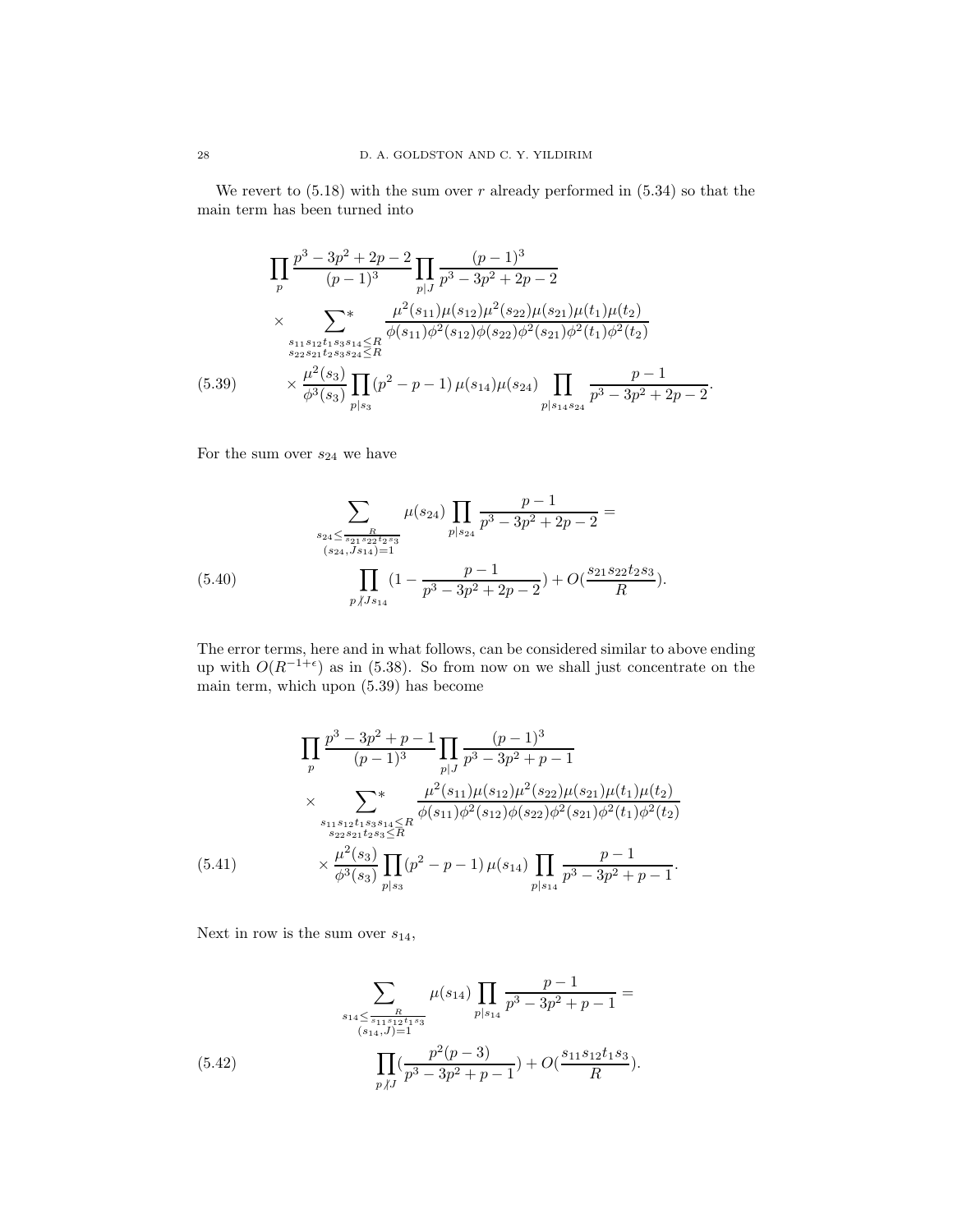This shows that if 3  $\vert J \vert$ , then the main term is 0. Note that 2  $\vert J \vert$  always. So now we can express the main term as

$$
[3|J] \prod_{p>3} \frac{p^2(p-3)}{(p-1)^3} \prod_{\substack{p|J \ p>3}} \frac{(p-1)^3}{p^2(p-3)}
$$
  
 
$$
\times \sum_{\substack{s_{11}s_{12}t_{1}s_{3} \le R \\ s_{22}s_{21}t_{2}s_{3} \le R}} \frac{\mu^2(s_{11})\mu(s_{12})\mu^2(s_{22})\mu(s_{21})\mu(t_1)\mu(t_2)}{\phi(s_{11})\phi^2(s_{12})\phi(s_{22})\phi^2(s_{21})\phi^2(t_1)\phi^2(t_2)} \frac{\mu^2(s_3)}{\phi^3(s_3)} \prod_{p|s_3} (p^2 - p - 1).
$$
  
(5.43)

From now on the inequality conditions in  $\sum^*$  become superfluous as all of the remaining variables to be summed over are divisors of J, which is  $\ll R^{\epsilon}$ , and therefore satisfy these inequalities anyway. The sum over  $s_3$  is

(5.44) 
$$
\sum_{s_3 \mid \frac{j_3^*}{t_1 t_2}} \mu^2(s_3) \prod_{p \mid s_3} \frac{p^2 - p - 1}{(p - 1)^3} = \prod_{p \mid \frac{j_3^*}{t_1 t_2}} \frac{p^3 - 2p^2 + 2p - 2}{(p - 1)^3},
$$

turning the main term into

$$
[3|J] \prod_{p>3} \frac{p^2(p-3)}{(p-1)^3} \prod_{\substack{p|J \ p>3}} \frac{(p-1)^3}{p^2(p-3)} \prod_{p|J_{3}^*} \frac{p^3 - 2p^2 + 2p - 2}{(p-1)^3}
$$
  

$$
(5.45) \qquad \times \sum^* \frac{\mu^2(s_{11})\mu(s_{12})\mu^2(s_{22})\mu(s_{21})}{\phi(s_{11})\phi^2(s_{12})\phi(s_{22})\phi^2(s_{21})} \mu(t_1)\mu(t_2) \prod_{p|t_1t_2} \frac{p-1}{p^3 - 2p^2 + 2p - 2}.
$$

Now the sum over  $t_2$  is

(5.46) 
$$
\sum_{t_2 \mid \frac{j_3^*}{t_1}} \mu(t_2) \prod_{p \mid t_2} \frac{p-1}{p^3 - 2p^2 + 2p - 2} = \prod_{p \mid \frac{j_3^*}{t_1}} \frac{p^3 - 2p^2 + p - 1}{p^3 - 2p^2 + 2p - 2},
$$

and the main term becomes

$$
\begin{aligned}\n & [3|J] \prod_{p>3} \frac{p^2(p-3)}{(p-1)^3} \prod_{\substack{p|J\\p>3}} \frac{(p-1)^3}{p^2(p-3)} \prod_{\substack{p|J^*\\p>3}} \frac{p^3 - 2p^2 + p - 1}{(p-1)^3} \\
 &\times \sum^* \frac{\mu^2(s_{11})\mu(s_{12})\mu^2(s_{22})\mu(s_{21})}{\phi(s_{11})\phi^2(s_{12})\phi(s_{22})\phi^2(s_{21})} \mu(t_1) \prod_{p|t_1} \frac{p-1}{p^3 - 2p^2 + p - 1}.\n \end{aligned}
$$

We continue by summing over  $t_1$ ,

(5.48) 
$$
\sum_{t_1|j_3^*} \mu(t_1) \prod_{p|t_1} \frac{p-1}{p^3 - 2p^2 + p - 1} = \prod_{p|j_3^*} \frac{p^2(p-2)}{p^3 - 2p^2 + p - 1},
$$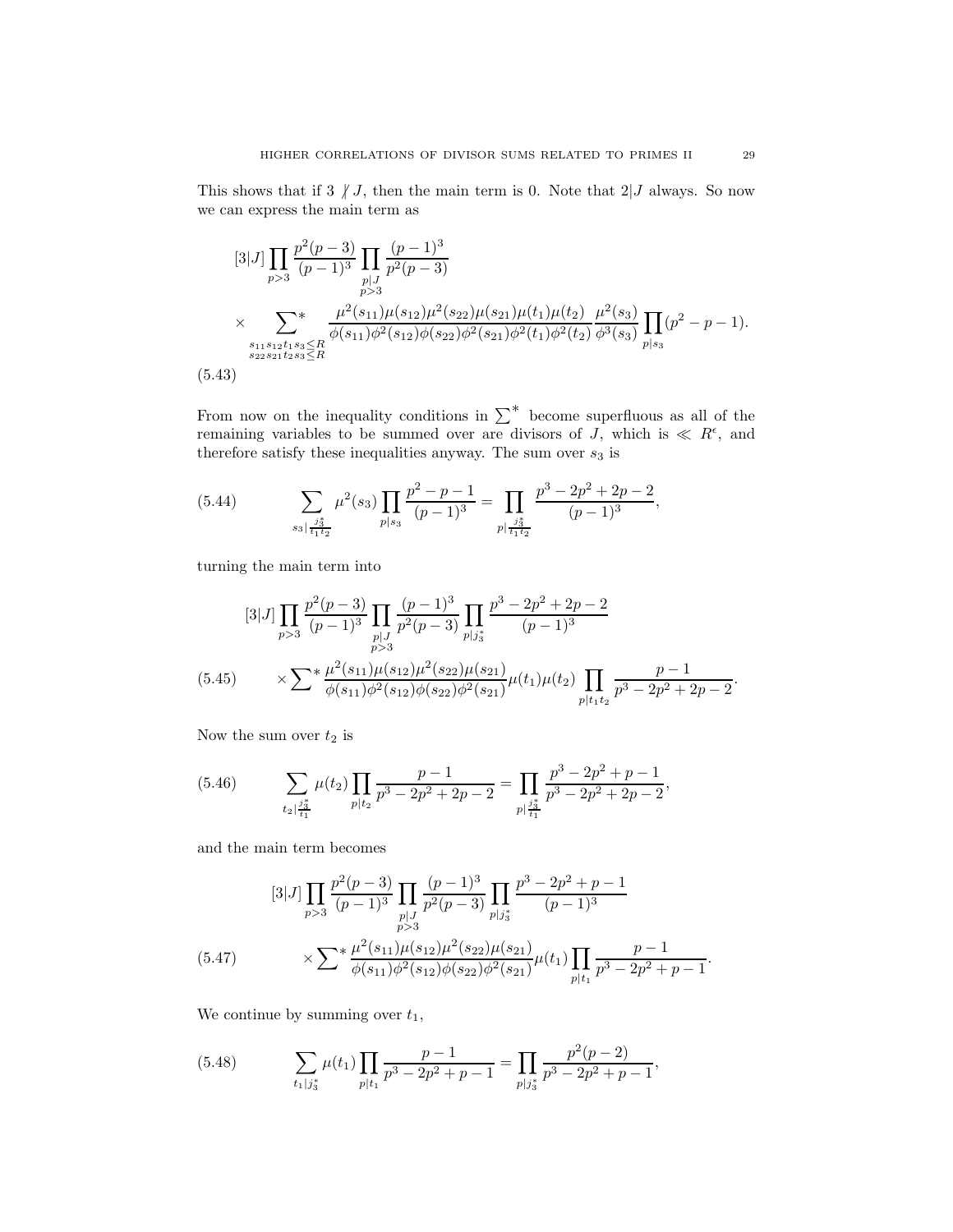where the very last product is 0 if  $2|j_3^*$  (which is equivalent to  $2 \nmid j_1 j_2$ ). Now the main term has been simplified to

(5.49) 
$$
[3|J] \prod_{p>3} \frac{p^2(p-3)}{(p-1)^3} \prod_{\substack{p|J \ p>3}} \frac{(p-1)^3}{p^2(p-3)} \prod_{\substack{p|J_3^* \ p>3}} \frac{p^2(p-2)}{(p-1)^3}
$$

$$
\times \sum^* \frac{\mu^2(s_{11})\mu(s_{12})\mu^2(s_{22})\mu(s_{21})}{\phi(s_{11})\phi^2(s_{12})\phi(s_{22})\phi^2(s_{21})}.
$$

For the final reduction of the main term we have

$$
\sum_{s_{11}|j_{1}^{*}} \frac{\mu^{2}(s_{11})}{\phi(s_{11})} = \frac{j_{1}^{*}}{\phi(j_{1}^{*})} = \frac{(j_{1}^{*})'(j_{1}^{*}, j_{2}^{*})}{\phi((j_{1}^{*})')\phi((j_{1}^{*}, j_{2}^{*}))}
$$
\n
$$
\sum_{s_{22}|j_{2}^{*}} \frac{\mu^{2}(s_{22})}{\phi(s_{22})} = \frac{(j_{2}^{*})'(j_{1}^{*}, j_{2}^{*})}{\phi((j_{2}^{*})')\phi((j_{1}^{*}, j_{2}^{*}))}
$$
\n
$$
\sum_{s_{12}|(j_{2}^{*})'} \frac{\mu(s_{12})}{\phi^{2}(s_{12})} = \prod_{p|(j_{2}^{*})'} \frac{p(p-2)}{(p-1)^{2}}
$$
\n(5.50)\n
$$
\sum_{s_{21}|(j_{1}^{*})'} \frac{\mu(s_{21})}{\phi^{2}(s_{21})} = \prod_{p|(j_{1}^{*})'} \frac{p(p-2)}{(p-1)^{2}},
$$

which shows that the main term is 0 if  $2|(j_1^*)'(j_2^*)'$ . Hence, since  $2|J$ , in order to have a nonzero main term it must be that  $2|(j_1^*, j_2^*)$ . Thus we find that the result of the summation (5.18) is

$$
\begin{split} [2|(j_1^*, j_2^*)][3|J] \prod_{p>3} \frac{p^2(p-3)}{(p-1)^3} \prod_{\substack{p|J \ p>3}} \frac{(p-1)^3}{p^2(p-3)} \prod_{\substack{p|j_3^* \\ p>3}} \frac{p^2(p-2)}{(p-1)^3} \\ &\times \frac{(j_1^*)'}{\phi((j_1^*)')} \frac{(j_2^*)'}{\phi((j_2^*)')} \left(\frac{(j_1^*, j_2^*)}{\phi((j_1^*, j_2^*))}\right)^2 \prod_{p|j_1^*, j_2^*} \frac{p(p-2)}{(p-1)^2} .\end{split}
$$

To re-organize (5.51), note that the product over all  $p > 3$  is  $\frac{4}{3}C_2C_3$  (see (1.13)), and recall that for nonzero main term  $2|(j_1^*, j_2^*)$  so that  $2 \frac{\sqrt{(j_1^*)'}(j_2^*)'}{j_3^*}$ , and then consider one by one the four possibilities arising from  $3|(j_1^*)'(j_2^*)'(j_1^*,j_2^*)j_3^*$  as to which factor 3 divides. In this way we find that the main term is

$$
[2|(j_1, j_2)][3|j_1j_2(j_1 - j_2)] 6C_2C_3 \prod_{\substack{p|(j_1, j_2) \\ p>2}} \left(\frac{p-1}{p-2}\right) \prod_{\substack{p|j_1j_2(j_1 - j_2) \\ p>3}} \left(\frac{p-2}{p-3}\right)
$$
  
(5.52) 
$$
= \mathfrak{S}_2((j_1, j_2))\mathfrak{S}_3(j_1j_2(j_1 - j_2)),
$$

and, by (1.10), this completes the proof of Theorem 2 for the case  $k = r = 3$ .

6. RE-EXPRESSION OF THE PURE TRIPLE CORRELATIONS  $S_3(N, j, a)$ 

In this section the sum

(6.1) 
$$
\mathcal{S}_3(N, \mathbf{j}, \mathbf{a}) = \sum_{n=1}^N \lambda_R(n+j_1) \lambda_R(n+j_2) \lambda_R(n)
$$

will be reduced to a multiple sum over relatively prime variables. Later on three cases will be considered: If  $j_1 = j_2 = 0$ , then the sum is  $S_3(N, (0), (3))$ ; if  $j_1 = j_2 =$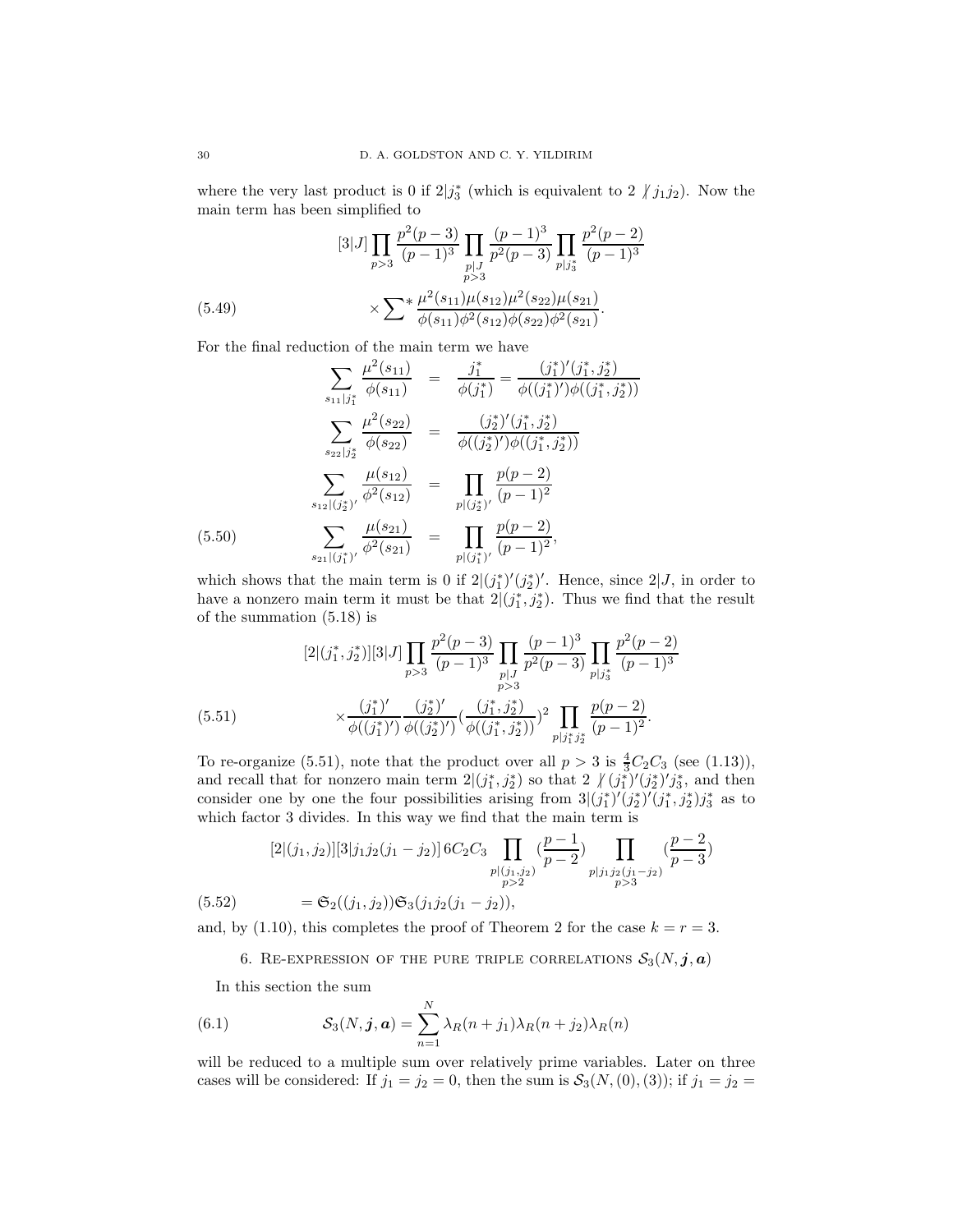$j \neq 0$ , then the sum is  $S_3(N, (0, j), (1, 2))$ ; if  $j_1 \neq j_2$  and  $j_1j_2 \neq 0$ , then the sum is  $S_3(N,(0, j_1, j_2), (1, 1, 1))$ . From the definition of  $\lambda_R(n)$ 's we have (6.2)

$$
S_3(N, \mathbf{j}, \mathbf{a}) = \sum_{r_1, r_2, r_3 \le R} \frac{\mu^2(r_1)\mu^2(r_2)\mu^2(r_3)}{\phi(r_1)\phi(r_2)\phi(r_3)} \sum_{\substack{d \mid r_1 \\ e \mid r_2}} d\mu(d)e\mu(e)f\mu(f) \sum_{\substack{n \le N \\ n \equiv -j_1(\text{mod }d) \\ n \equiv 0(\text{mod }f)}} 1.
$$

The innermost sum is over n's in a unique residue class modulo  $[d, e, f]$  whenever  $(d, e)|j_1-j_2, (d, f)|j_1, (e, f)|j_2$  in which case its value is  $N/[d, e, f]+O(1)$ , otherwise the innermost sum is void. As in  $(4.5)$ , by  $(4.2)$  the last  $O(1)$  leads to a contribution of  $O(R^3)$  in (6.2). Hence (6.3)

$$
S_3(N, \mathbf{j}, \mathbf{a}) = N \sum_{r_1, r_2, r_3 \le R} \frac{\mu^2(r_1)\mu^2(r_2)\mu^2(r_3)}{\phi(r_1)\phi(r_2)\phi(r_3)} \sum_{\substack{d \mid r_1, e \mid r_2, f \mid r_3 \\ (d,e) \mid j_1 - j_2 \\ (d,f) \mid j_1, (e,f)}} \frac{d\mu(d)e\mu(e)f\mu(f)}{[d,e,f]} + O(R^3).
$$

We can express the summation variables as products of coprime factors (since the Möbius function restricts us to squarefree  $r_i$ 's)

$$
(6.4) \t\t r_1 = a_1 a_{12} a_{13} a_{123}; \t\t r_2 = a_2 a_{12} a_{23} a_{123}; \t\t r_3 = a_3 a_{13} a_{23} a_{123},
$$

with the understanding that for a subscript  $\chi$ ,  $a_{\chi}$  is a divisor of those  $r_j$ 's where j occurs in  $\chi$ . We can now write

$$
(6.5) \qquad d = d_1 d_{12} d_{13} d_{123}; \qquad e = e_2 e_{12} e_{23} e_{123}; \qquad f = f_3 f_{13} f_{23} f_{123},
$$

where a d or  $e$  or  $f$  with a certain subscript is a divisor of the  $a$  with the same subscript (e.g.  $d_{12} | a_{12}$ ). Then we have

$$
(6.6) \qquad [d,e,f] = d_1 e_2 f_3 [d_{12}, e_{12}][d_{13}, f_{13}][e_{23}, f_{23}][d_{123}, e_{123}, f_{123}].
$$

So the inner sum of  $(6.3)$  over d, e, f becomes (6.7)  $\overline{J}$  f

X\* d1d12d13d123|a1a12a13a<sup>123</sup> e2e12e23e123|a2a12a23a<sup>123</sup> f3f13f23f123|a3a13a23a<sup>123</sup> d12e<sup>12</sup> [d12, e12] [d13, f13] e23f<sup>23</sup> [e23, f23] d123e123f<sup>123</sup> [d123, e123, f123] µ(d1)· · · µ(f123),

where  $\cdots$  indicates that we have the Möbius functions of all of the twelve variables coming from (6.5), and the star in  $\sum^*$  reminds us that the variables of summation also obey the conditions

(6.8)  
\n
$$
(d, e) = (d_{12}, e_{12})(d_{123}, e_{123})|j_1 - j_2
$$
\n
$$
(d, f) = (d_{13}, f_{13})(d_{123}, f_{123})|j_1
$$
\n
$$
(6.8)
$$
\n
$$
(e, f) = (e_{23}, f_{23})(e_{123}, f_{123})|j_2.
$$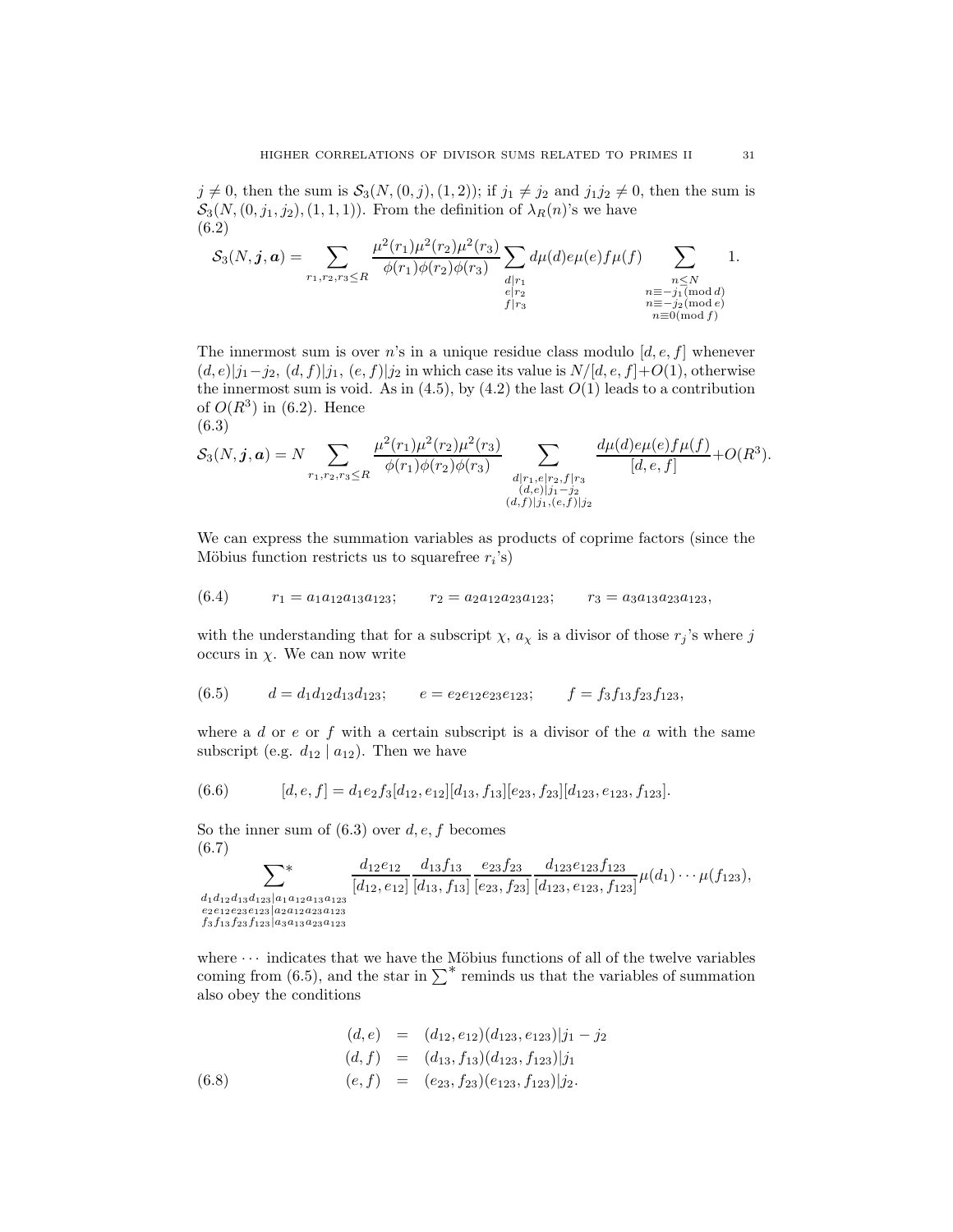Now (6.7) can be broken into simpler sums as

$$
\sum_{\substack{d_{123}, e_{123}, f_{123} \mid a_{123} \\ (d_{123}, e_{123}) \mid j_1 - j_2 \\ (d_{123}, f_{123}) \mid j_1 - j_2 \\ (e_{123}, f_{123}) \mid j_1 - j_2}} \frac{\mu(d_{123}, \mu(e_{123}, f_{123})} [d_{123}, e_{123}, f_{123}]}{{[d_{123}, e_{123}}]_{j_1}} \\ \sum_{\substack{d_{12}, e_{12} \mid a_{12} \\ (d_{12}, e_{12}) \mid \frac{j_1 - j_2}{(d_{123}, e_{123})}} \mu(d_{12}) \mu(e_{12}) (d_{12}, e_{12})} \sum_{\substack{d_{13}, f_{13} \mid a_{13} \\ (d_{13}, f_{13}) \mid \frac{j_1}{(d_{123}, f_{123})}} \mu(d_{13}) \mu(f_{13}) (d_{13}, f_{13})}
$$
\n(6.9) 
$$
\sum_{\substack{e_{23}, f_{23} \mid a_{23} \\ (e_{23}, f_{23}) \mid \frac{j_2}{(e_{123}, f_{123})}} \mu(e_{23}) \mu(f_{23}) (e_{23}, f_{23}) \sum_{\substack{d_1 \mid a_1 \\ e_1 \mid a_1}} \mu(d_1) \sum_{\substack{e_2 \mid a_2 \\ e_2 \mid a_2}} \mu(e_2) \sum_{\substack{f_3 \mid a_3 \\ f_3 \mid a_3}} \mu(f_3).
$$

The last three sums yield a nonzero contribution only if  $a_1 = a_2 = a_3 = 1$ . As for the other sums, by multiplicativity, it suffices to evaluate them when the  $a_{\chi}$  are prime. We have for squarefree  $a_{\chi}$ 's

$$
\sum_{\substack{d_{12}, e_{12} \mid a_{12} \\ (d_{12}, e_{12}) \mid \frac{j_1 - j_2 \\ (d_{12}, e_{12}) \mid (d_{12}, e_{12})}} \mu(d_{12}) \mu(e_{12})(d_{12}, e_{12}) = \mu(a_{12})\mu \cdot \phi(a_{12}, j_1 - j_2)}
$$
\n
$$
\sum_{\substack{d_{13}, f_{13} \mid a_{13} \\ (d_{13}, f_{13}) \mid \frac{j_1}{(d_{123}, f_{123})}} \mu(d_{13})\mu(f_{13})(d_{13}, f_{13}) = \mu(a_{13})\mu \cdot \phi(a_{13}, j_1)
$$
\n
$$
(6.10) \sum_{\substack{e_{23}, f_{23} \mid a_{23} \\ (e_{23}, f_{23}) \mid \frac{j_2}{(e_{123}, f_{123})}} \mu(e_{23})\mu(f_{23})(e_{23}, f_{23}) = \mu(a_{23})\mu \cdot \phi(a_{23}, j_2),
$$

and

$$
(6.11) \qquad \qquad \sum_{\substack{d_{123}, e_{123}, f_{123} \mid a_{123} \\ (d_{123}, e_{123}), j_1 - j_2 \\ (d_{123}, f_{123}) \mid j_1 - j_2 \\ (e_{123}, f_{123}) \mid j_1}} \frac{\mu(d_{123})\mu(e_{123})\mu(f_{123})d_{123}e_{123}f_{123}}{[d_{123}, e_{123}, f_{123}]} = \qquad \qquad (d_{123}, e_{123}, f_{123})
$$
\n
$$
\mu \cdot \phi((a_{123}, j_1, j_2)) \times \phi_2((a_{123}, j_1, j_2))\phi_2(\frac{(a_{123}, j_1 - j_2)}{(a_{123}, j_1 - j_2, j_1 j_2)}) \prod_{\substack{p \mid a_{123} \\ p \nmid j_1 j_2(j_1 - j_2) \\ p \nmid j_1 j_2(j_1 - j_2)}} (-2).
$$

Thus the sum in the main term of (6.3) has been transformed into a sum over pairwise coprime variables  $a_{\chi}$ ,

$$
\sum_{\substack{a_{12}a_{13}a_{123} \le R \\ a_{12}a_{23}a_{123} \le R \\ a_{13}a_{23}a_{123} \le R \\ \times \frac{\mu^2(a_{12})\mu \cdot \phi((a_{12},j_1-j_2))\mu(a_{13})\mu \cdot \phi((a_{13},j_1))\mu(a_{23})\mu \cdot \phi((a_{23},j_2))}{\phi^2(a_{12})\phi^2(a_{13})\phi^2(a_{23})} \times \frac{\mu^2(a_{123})\mu \cdot \phi((a_{123},j_1,j_2))\phi_2((a_{123},j_1))\phi_2(\frac{(a_{123},j_2)}{(a_{123},j_1,j_2)})\phi_2(\frac{(a_{123},j_1-j_2)}{(a_{123},j_1-j_2,j_1,j_2)})}{\phi^3(a_{123})}
$$
\n(6.12) 
$$
\times \mu \cdot d(\frac{a_{123}}{(a_{123},j_1j_2(j_1-j_2))}).
$$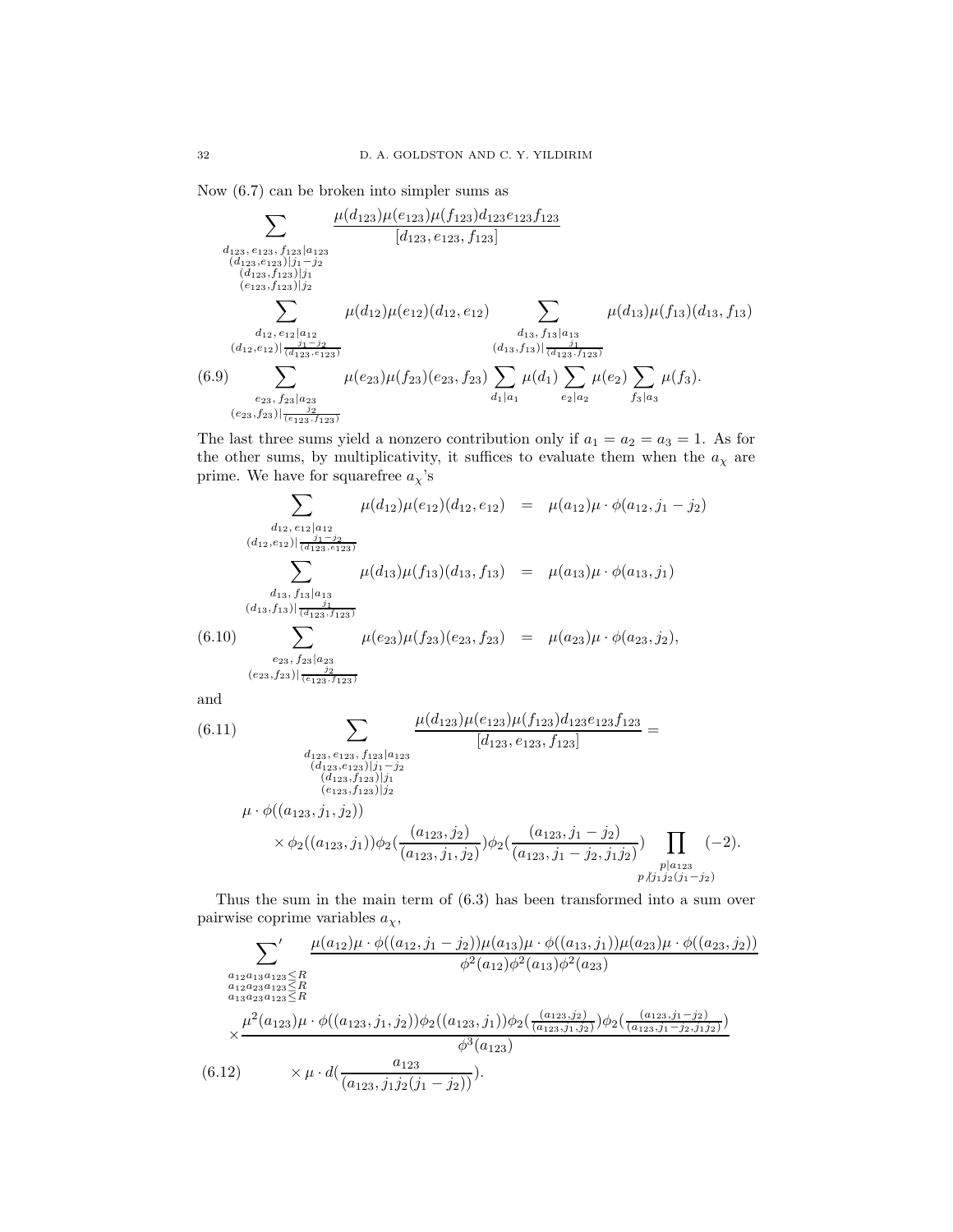7. PURE TRIPLE CORRELATIONS: THE CASE  $j_1 = j_2 = 0$ 

.

In this case (6.12) reads

(7.1) 
$$
\sum_{\substack{uvy \leq R \\ uvy \leq R \\ vwy \leq R}}' \frac{\mu^2(u)\mu^2(v)\mu^2(w)\mu(y)\phi_2(y)}{\phi(u)\phi(v)\phi(w)\phi^2(y)}
$$

We begin by summing over  $u$  as

(7.2) 
$$
\sum_{\substack{u \le \min(\frac{R}{vy}, \frac{R}{wy}) \\ (u,vwy)=1}} \frac{\mu^2(u)}{\phi(u)},
$$

which is evaluated by  $(2.15)$ , and plugging into  $(7.1)$  we have

$$
\sum_{vwy\leq R} \frac{\mu^2(v)\mu^2(w)\mu(y)\phi_2(y)}{vwy\phi(y)} [\log \min(\frac{R}{vy}, \frac{R}{wy}) + D_1 + \sum_{p|vwy} \frac{\log p}{p}]
$$
  
(7.3) 
$$
+ O(\sum_{vwy\leq R} \frac{\mu^2(v)\mu^2(w)\mu^2(y)\phi_2(y)m(vwy)}{\phi(v)\phi(w)\phi^2(y)\sqrt{\min(\frac{R}{vy}, \frac{R}{wy})}}),
$$

where we have written  $D_1$  for the constant  $\gamma + \sum_{p} \frac{\log p}{p(p-1)}$ . We will regard the log min occurring in (7.3) as  $\log(\frac{R}{vwy}) + \log \min(v, w)$ . First, upon letting  $z = vwy$ , we have

$$
\sum_{vwy\leq R} \frac{\mu^2(v)\mu^2(w)\mu(y)\phi_2(y)}{vwy\phi(y)} \log(\frac{R}{vwy}) = \sum_{z\leq R} \frac{\mu^2(z)}{z} \log(\frac{R}{z}) \sum_{y|z} \frac{\mu(y)\phi_2(y)}{\phi(y)} \sum_{w|\frac{z}{y}} 1
$$
  
\n
$$
= \sum_{z\leq R} \frac{\mu^2(z)d(z)}{z} \log(\frac{R}{z}) \sum_{y|z} \frac{\mu(y)\phi_2(y)}{d(y)\phi(y)} = \sum_{z\leq R} \frac{\mu^2(z)d(z)}{z} \log(\frac{R}{z}) \prod_{p|z} (1 - \frac{p-2}{2(p-1)})
$$
  
\n(7.4) 
$$
= \sum_{z\leq R} \frac{\mu^2(z)}{\phi(z)} \log(\frac{R}{z}) = \frac{1}{2} \log^2 R + O(\log R),
$$

by (2.16). Similarly, we have

(7.5) 
$$
\sum_{vwy\leq R} \frac{\mu^2(v)\mu^2(w)\mu(y)\phi_2(y)}{vwy\phi(y)} = \sum_{z\leq R} \frac{\mu^2(z)}{\phi(z)} = \log R + O(1),
$$

and

$$
\sum_{vwy\leq R} \frac{\mu^2(v)\mu^2(w)\mu(y)\phi_2(y)}{vwy\phi(y)} \sum_{p|vwy} \frac{\log p}{p} = \sum_{z\leq R} \frac{\mu^2(z)}{\phi(z)} \sum_{p|z} \frac{\log p}{p}
$$

$$
= \sum_{p\leq R} \frac{\log p}{p} \sum_{\substack{z\leq R \\ p|z}} \frac{\mu^2(z)}{\phi(z)} = \sum_{p\leq R} \frac{\log p}{p\phi(p)} \sum_{\substack{m\leq \frac{R}{p} \\ (m,p)=1}} \frac{\mu^2(m)}{\phi(m)}
$$

$$
\ll \sum_{p\leq R} \frac{\log \frac{2R}{p} \log p}{p^2} \ll \log R.
$$
(7.6)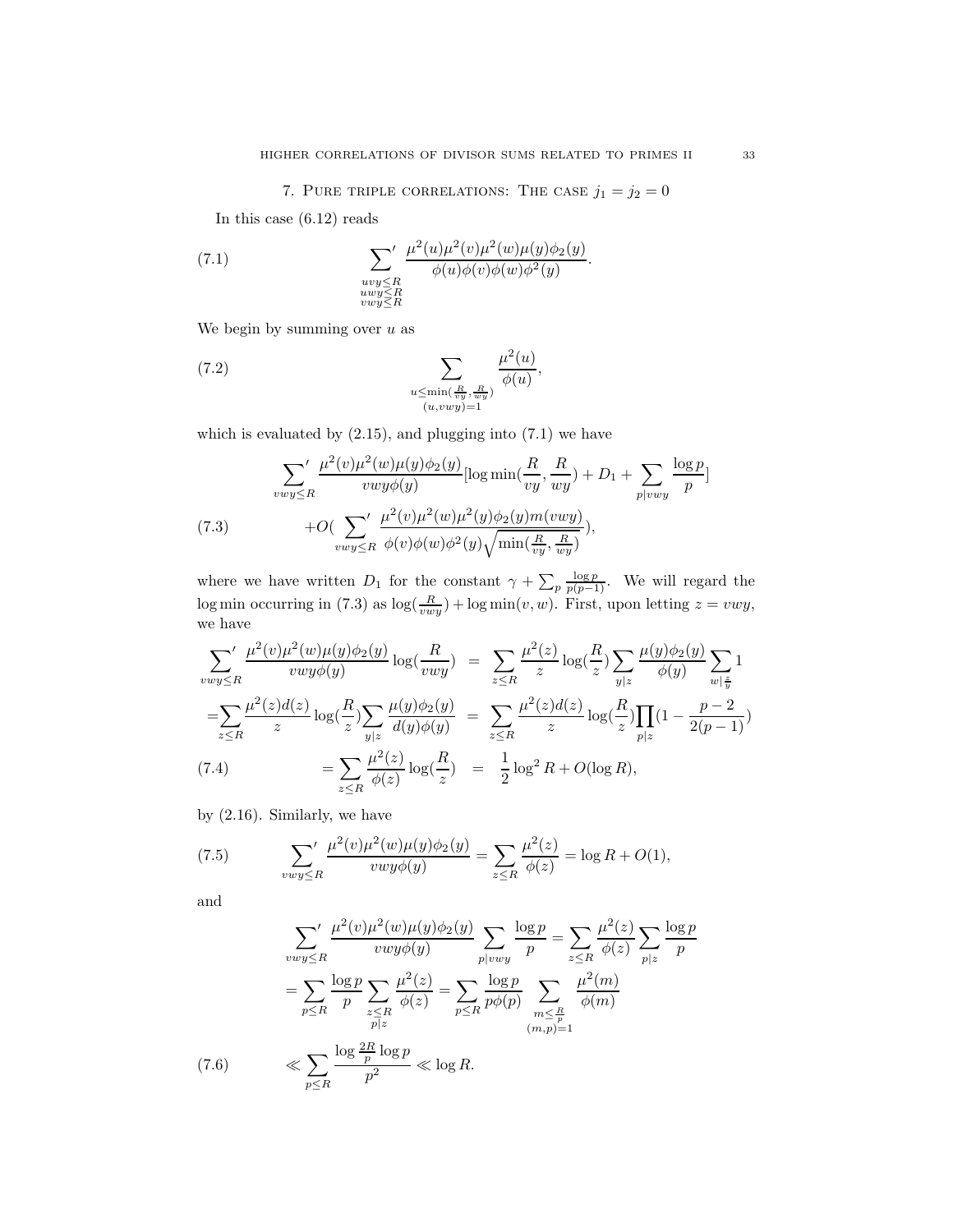We can take the  $\log \min(v, w)$ -term as twice the summands with  $w < v$ , that is

(7.7) 
$$
2 \sum_{\substack{vwy \leq R \\ w \leq v}}' \frac{\mu^{2}(v)\mu^{2}(w)\mu(y)\phi_{2}(y)}{vwy\phi(y)} \log w.
$$

Now observe that in the sum of  $(7.5)$  the terms with  $v = w$ , which can only be present if  $v = w = 1$ , contribute

(7.8) 
$$
\sum_{y\leq R} \frac{\mu(y)\phi_2(y)}{y\phi(y)} \ll 1,
$$

by Lemma 2. So the sum on the left-hand side of (7.5) is

$$
2\sum_{\substack{vwy\leq R\\w\leq v}}\frac{\mu^2(v)\mu^2(w)\mu(y)\phi_2(y)}{vwy\phi(y)}+O(1).
$$

Writing

(7.9) 
$$
\sum_{\substack{y \leq \frac{R}{vw} \\ (y,vw) = 1}} \frac{\mu(y)\phi_2(y)}{y\phi(y)} = f_{vw}(\frac{R}{vw}); \qquad \sum_{\substack{w < v \leq \frac{R}{w} \\ (v,w) = 1}} \frac{\mu^2(v)}{v} f_{vw}(\frac{R}{vw}) = g_w(w)
$$

(the subscripts of f and g refer to the coprimality conditions in the sums),  $(7.5)$ says that

(7.10) 
$$
2 \sum_{w \le \sqrt{R}} \frac{\mu^2(w)}{w} g_w(w) = \log R + O(1).
$$

With this notation (7.7) can be rewritten as

(7.11) 
$$
2\sum_{w\leq\sqrt{R}}\frac{\mu^2(w)}{w}g_w(w)\log w,
$$

and by partial summation on (7.10) we find

(7.12) 
$$
2 \sum_{w \le \sqrt{R}} \frac{\mu^2(w)}{w} g_w(w) \log w = \frac{1}{4} \log^2 R + O(\log R).
$$

Thus the first line of (7.3) has been shown to be  $(\frac{3}{4} \log^2 R + O(\log 2R))$ , for  $R \ge 1$ . It remains to consider the error term of  $(7.3)$ , which can be rewritten as

$$
\frac{2}{\sqrt{R}} \sum_{\substack{vwy \le R \\ w < v}} \frac{\mu^2(v)\mu^2(w)\mu^2(y)m(vwy)\phi_2(y)\sqrt{vy}}{\phi(v)\phi(w)\phi^2(y)} + \frac{1}{\sqrt{R}} \sum_{y \le R} \frac{\mu^2(y)m(y)\phi_2(y)\sqrt{y}}{\phi^2(y)}.
$$

Let

(7.14) 
$$
h_{vw}(\frac{R}{vw}) = \sum_{\substack{y \leq \frac{R}{vw} \\ (y, vw) = 1}} \frac{\mu^2(y)m(y)\phi_2(y)\sqrt{y}}{\phi^2(y)},
$$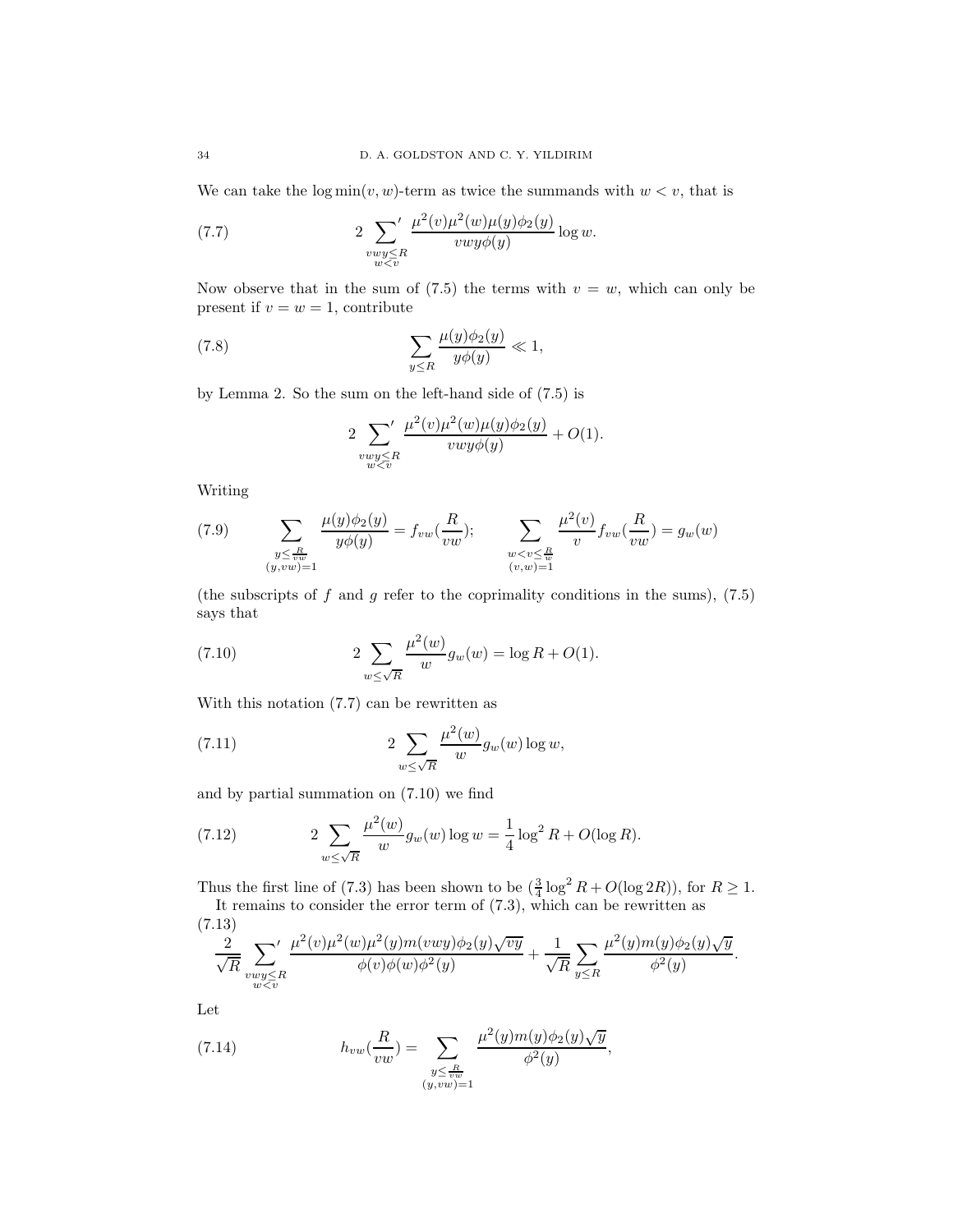so that (7.13) is

$$
\frac{2}{\sqrt{R}} \sum_{\substack{vw \le R \\ w \le v}}' \frac{\mu^2(v)\mu^2(w)m(vw)\sqrt{v}}{\phi(v)\phi(w)} h_{vw}(\frac{R}{vw}) + h_1(R)
$$
\n
$$
= \frac{2}{\sqrt{R}} \sum_{w \le \sqrt{R}} \frac{\mu^2(w)m(w)}{\phi(w)} \sum_{\substack{w < v \le \frac{R}{w} \\ (v,w)=1}} \frac{\mu^2(v)m(v)\sqrt{v}}{\phi(v)} h_{vw}(\frac{R}{vw}) + h_1(R)
$$
\n(7.15) 
$$
= \frac{2}{\sqrt{R}} \sum_{w \le \sqrt{R}} \frac{\mu^2(w)m(w)}{\phi(w)} k_w(w) + h_1(R),
$$

say. Note that  $h_1(R)$  is the contribution of the terms with  $v = w = 1$  in the error term of  $(7.3)$ , and we know by  $(2.11)$  that

(7.16) 
$$
h_1(R) \leq \frac{1}{\sqrt{R}} \sum_{y \leq R} \frac{\mu^2(y)m(y)}{\sqrt{y}} \ll 1.
$$

Now consider the expression

(7.17) 
$$
\frac{1}{\sqrt{R}} \sum_{vwy \leq R} \frac{\mu^2(v)\mu^2(w)\mu^2(y)m(vwy)\phi_2(y)\sqrt{vwy}}{\phi(v)\phi(w)\phi^2(y)}.
$$

On one hand with the notation defined in (7.14) and (7.15), (7.17) may be reexpressed as

(7.18) 
$$
\frac{2}{\sqrt{R}} \sum_{w \le \sqrt{R}} \frac{\mu^2(w) m(w) \sqrt{w}}{\phi(w)} k_w(w) + h_1(R).
$$

On the other hand by putting  $z = vwy$ , the sum of (7.17) becomes

$$
\sum_{z \le R} \frac{\mu^2(z) m(z) \sqrt{z}}{\phi(z)} \sum_{y|z} \frac{\phi_2(y)}{\phi(y)} \sum_{w|\frac{z}{y}} 1 = \sum_{z \le R} \frac{\mu^2(z) m(z) \sqrt{z} d(z)}{\phi(z)} \sum_{y|z} \frac{\phi_2(y)}{d(y) \phi(y)} \n= \sum_{z \le R} \frac{\mu^2(z) m(z) \sqrt{z} d(z)}{\phi(z)} \prod_{p|z} (1 + \frac{p-2}{2(p-1)}) = \sum_{z \le R} \mu^2(z) \prod_{p|z} \frac{3p-4}{(p-1)(\sqrt{p}-1)}.
$$
\n(7.19)

The last sum has been calculated in Lemma 3, giving

(7.20) 
$$
\sum_{w \le \sqrt{R}} \frac{\mu^2(w)m(w)\sqrt{w}}{\phi(w)} k_w(w) = 2P(1)R^{\frac{1}{2}}\log^2 \sqrt{R} + O(R^{\frac{1}{2}}\log R).
$$

From here we obtain by partial summation

(7.21) 
$$
\sum_{w \le \sqrt{R}} \frac{\mu^2(w)m(w)}{\phi(w)} k_w(w) = P(1)R^{\frac{1}{4}} \log^2 R + O(R^{\frac{1}{4}} \log R).
$$

By  $(7.21)$  and  $(7.16)$ , the quantity in  $(7.15)$ , i.e. the error term of  $(7.3)$  is  $O(1)$ . This completes the evaluation.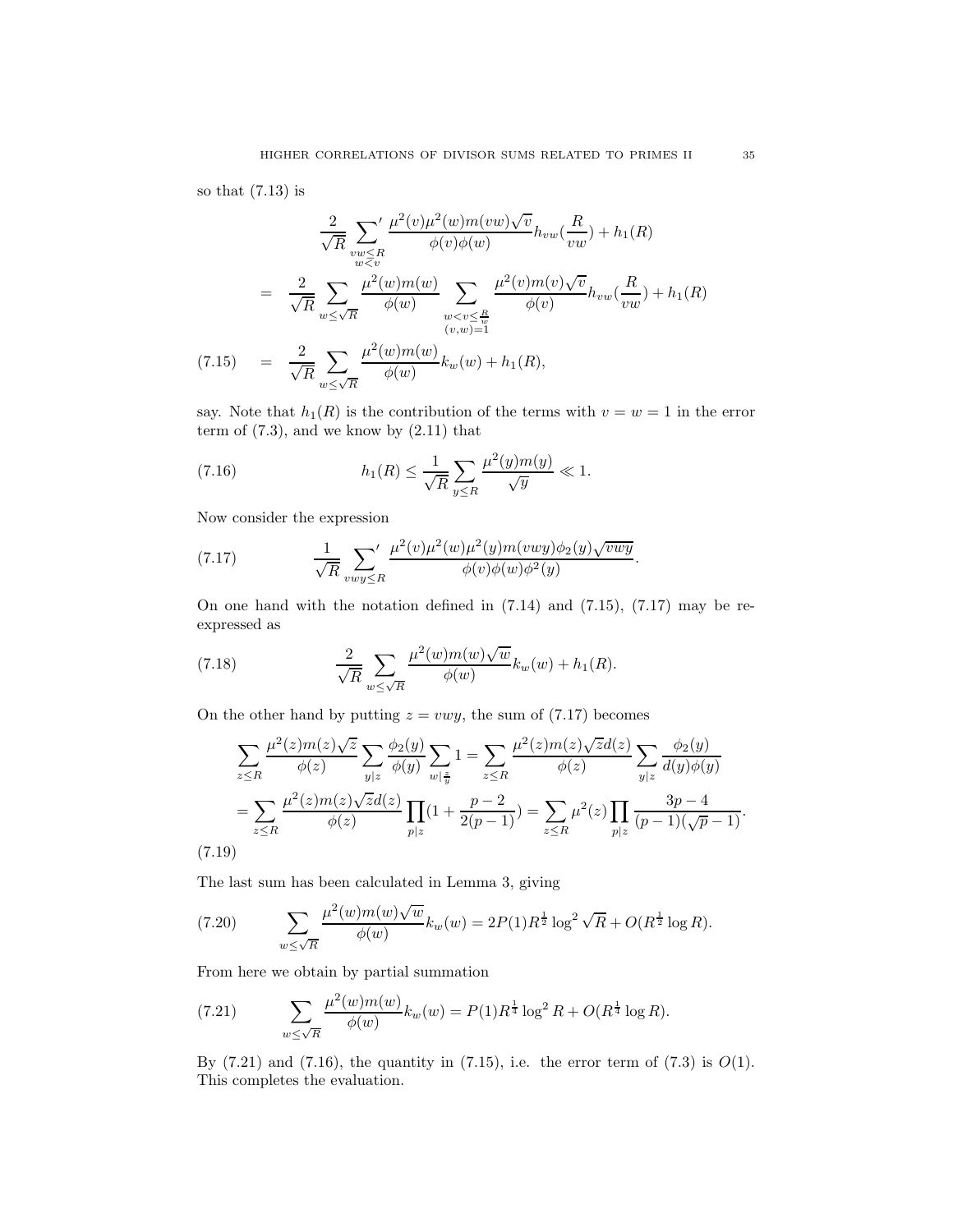8. PURE TRIPLE CORRELATIONS: THE CASE  $j_1 = j_2 = j \neq 0$ 

In this case (6.12) assumes the form

(8.1) 
$$
\sum_{\substack{uvy\leq R \\ uvy\leq R \\ vwy\leq R}} \frac{\mu^2(u)\mu(v)\mu \cdot \phi((v,j))\mu(w)\mu \cdot \phi((w,j))\mu^2(y)\mu \cdot \phi((y,j))\phi_2(y)}{\phi(u)\phi^2(v)\phi^2(w)\phi^3(y)},
$$

and doing first the sum over  $u$  as in  $(7.2)$ , we get

(8.2)  

$$
\sum_{vwy\leq R} ' \frac{\mu(v)\mu \cdot \phi((v,j))\mu(w)\mu \cdot \phi((w,j))\mu^2(y)\mu \cdot \phi((y,j))\phi_2(y)}{v\phi(v)w\phi(w)y\phi^2(y)}
$$
  

$$
\times [\log \min(\frac{R}{vy}, \frac{R}{wy}) + D_1 + \sum_{p|vwy} \frac{\log p}{p}]
$$

$$
+ O(\sum_{vwy\leq R} ' \frac{\mu^2(v)\mu^2(w)\mu^2(y)\phi_2(y)\phi((vwy,j))m(vwy)}{\phi^2(v)\phi^2(w)\phi^3(y)\sqrt{\min(\frac{R}{vy}, \frac{R}{wy})}}).
$$

The last error term is at most as large as the error term of (7.3) which was shown to be  $O(1)$ . As in (7.4), letting  $z = vwy$ , the log-term in the brackets being  $\log(\frac{R}{z}) + \log \min(v, w)$ , we view the main part of (8.2) except for the contribution of the last log min-term in the form

$$
(8.3) \quad \sum_{z\leq R} \frac{\mu(z)\mu \cdot \phi((z,j))a(z)}{z\phi(z)} \sum_{y|z} \frac{\mu(y)\phi_2(y)}{\phi(y)} \sum_{w|\frac{z}{y}} 1 = \sum_{z\leq R} \frac{\mu(z)\mu \cdot \phi((z,j))a(z)}{\phi^2(z)}.
$$

In the present situation  $a(z) = \log(\frac{R}{z}) + D_1 + \sum_{p|z} \frac{\log p}{p}$ . By Lemma 4 and (2.21), we have

(8.4)  
\n
$$
\sum_{z \le R} \frac{\mu(z)\mu \cdot \phi((z,j))}{\phi^2(z)} (\log \frac{R}{z} + D_1) =
$$
\n
$$
\mathfrak{S}_2(j) (\log R + D_1) + O(\frac{j^* d(j^*) \log R}{\phi(j^*) R})
$$
\n
$$
+ [2 \nmid j] \mathfrak{S}_2(2j) \frac{\log 2}{2} + [2|j] \mathfrak{S}_2(j) [\sum_{p \mid j} \frac{\log p}{p(p-2)} - \sum_{p \mid j} \frac{\log p}{p}].
$$

Next we have, by Lemma 4,

$$
\sum_{z \leq R} \frac{\mu(z)\mu \cdot \phi((z,j))}{\phi^2(z)} \sum_{p|z} \frac{\log p}{p} = \sum_{p \leq R} \frac{\log p}{p} \sum_{\substack{z \leq R \\ p|z}} \frac{\mu(z)\mu \cdot \phi((z,j))}{\phi^2(z)}
$$

$$
= \sum_{p \leq R} \frac{\log p}{p} \frac{\mu(p)\mu \cdot \phi((p,j))}{\phi^2(p)} \sum_{\substack{u \leq \frac{R}{p} \\ (u,p)=1}} \frac{\mu(u)\mu \cdot \phi((u,j))}{\phi^2(u)}
$$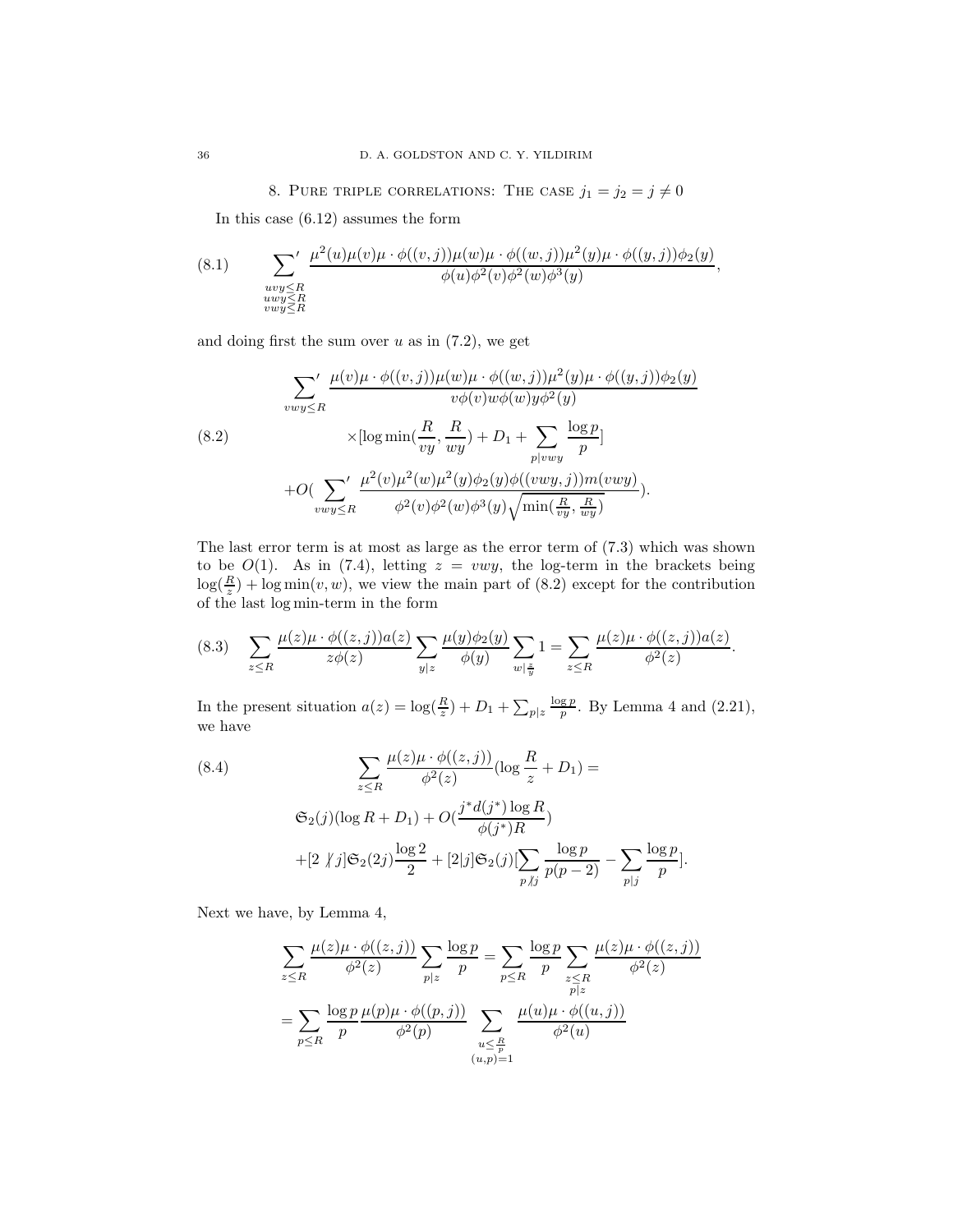$$
= -\frac{\mu((2,j))\log 2}{2} \sum_{\substack{u \leq \frac{R}{2} \\ (u,2)=1}} \frac{\mu(u)\mu \cdot \phi((u,j))}{\phi^2(u)}
$$
  

$$
- \sum_{2 < p \leq R} \frac{\mu \cdot \phi((p,j))\log p}{p\phi^2(p)} \sum_{\substack{u \leq \frac{R}{p} \\ (u,p)=1}} \frac{\mu(u)\mu \cdot \phi((u,j))}{\phi^2(u)}
$$
  

$$
= -\frac{\mu((2,j))\log 2}{4} \mathfrak{S}_2(2j) - [2|j] 2C_2 \sum_{2 < p \leq R} \frac{\mu \cdot \phi((p,j))\log p}{p^2(p-2)} \prod_{\substack{q:\text{prime} \\ q \neq 2, p}} \frac{(q-1)}{q^2}
$$
  

$$
+ O(\frac{j^*d(j^*)}{R\phi(j^*)} \sum_{p \leq R} \frac{\phi((p,j))\log p}{(p-1)^2})
$$
  

$$
= -\frac{\mu((2,j))\log 2}{4} \mathfrak{S}_2(2j) + \mathfrak{S}_2(j) [\sum_{\substack{p \leq R \\ p \mid j}} \frac{\log p}{p^2} - \sum_{\substack{2 < p \leq R \\ p \nmid j}} \frac{\log p}{p^2(p-2)}]
$$
  

$$
+ O(\frac{j^*d(j^*)}{R\phi(j^*)} [\sum_{\substack{p \leq R \\ p \mid j}} \frac{\log p}{p-1} + \sum_{\substack{p \leq R \\ p \nmid j}} \frac{\log p}{(p-1)^2} ]
$$

where, by (2.1), the sums in the very last O-term are  $\ll \log \log 3j^*$ .

To finish off this case we deal with the log min-term for which we have

$$
\begin{split}\n&|\sum_{z\leq R} \frac{\mu(z)\mu \cdot \phi((z,j))}{z\phi(z)} \sum_{y|z} \frac{\mu(y)\phi_2(y)}{\phi(y)} \sum_{w|\frac{z}{y}} \log \min(\frac{z/y}{w}, w)| \\
&\leq \sum_{z\leq R} \frac{\mu^2(z)\phi((z,j))}{z\phi(z)} \sum_{y|z} \frac{\mu^2(y)\phi_2(y)}{\phi(y)} d(\frac{z}{y}) \log z \\
&= \sum_{z\leq R} \frac{\mu^2(z)\phi((z,j))d(z) \log z}{z\phi(z)} \prod_{p|z} (1 + \frac{p-2}{2(p-1)}) \\
&\leq \sum_{z\leq R} \frac{\mu^2(z)\phi((z,j))3^{\omega(z)} \log z}{z\phi(z)} \\
&= \sum_{d|j^*} \phi(d) \sum_{\substack{z\leq R \\ (z,j)=d \\ (t,j)=1}} \frac{\mu^2(z)3^{\omega(z)} \log z}{z\phi(z)} \\
&= \sum_{d|j^*} \frac{3^{\omega(d)}}{d} \sum_{\substack{t\leq \frac{R}{d} \\ (t,j)=1}} \frac{\mu^2(t)3^{\omega(t)}}{t\phi(t)} \log dt \\
&= \sum_{d|j^*} \frac{3^{\omega(d)} \log d}{d} \sum_{\substack{t\leq \frac{R}{d} \\ (t,j)=1}} \frac{\mu^2(t)3^{\omega(t)}}{t\phi(t)} + \sum_{d|j^*} \frac{3^{\omega(d)}}{d} \sum_{\substack{t\leq \frac{R}{d} \\ (t,j)=1}} \frac{\mu^2(t)3^{\omega(t)}}{t\phi(t)} \log t.\n\end{split}
$$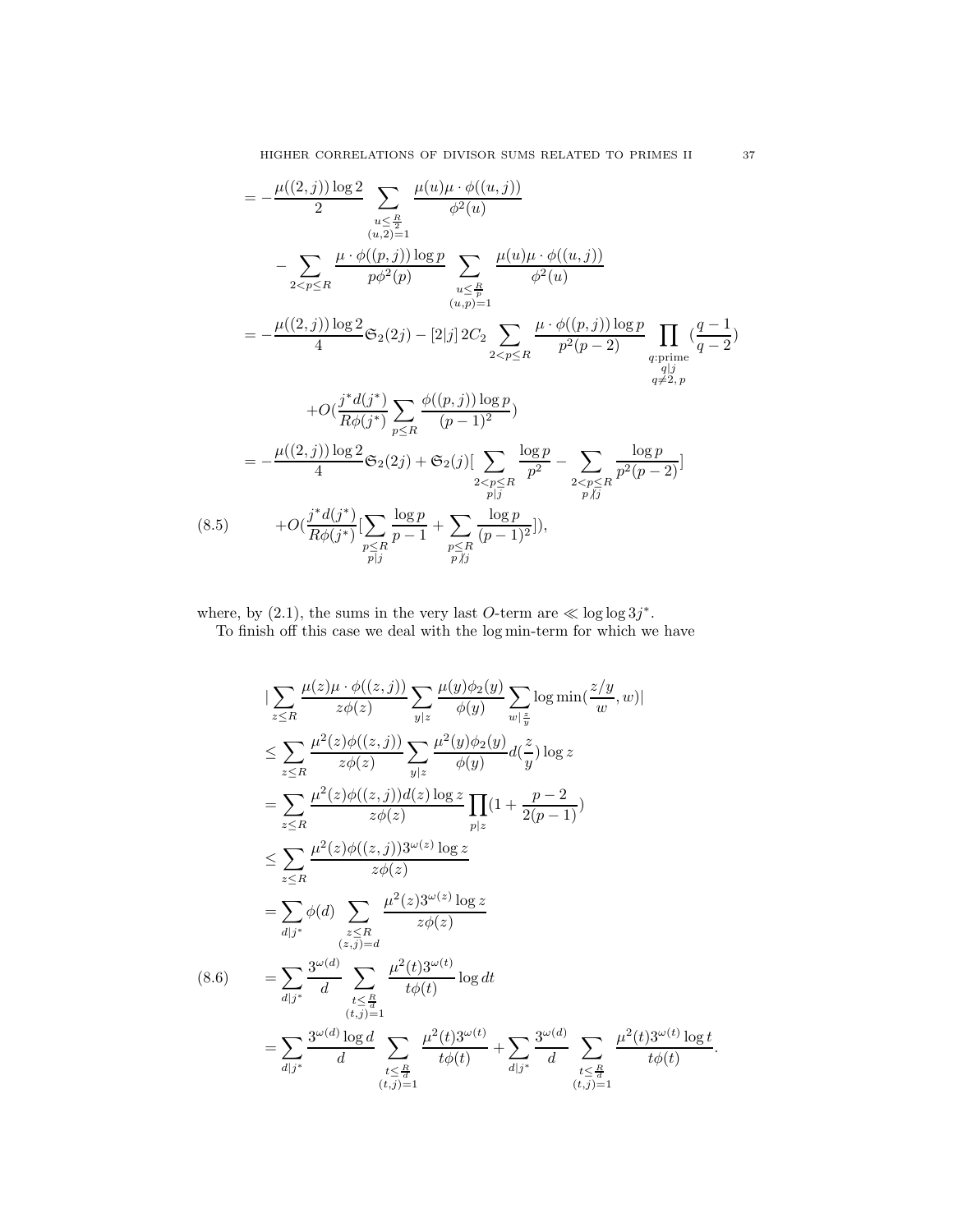Now note that

(8.7) 
$$
\sum_{\substack{n=1 \ (n,j)=1}}^{\infty} \frac{\mu^2(n) 3^{\omega(n)}}{\phi(n) n^s} = \prod_{p \nmid j} (1 + \frac{3}{(p-1)p^s}), \quad (\Re s > 0)
$$

from which it follows that

(8.8) 
$$
\sum_{\substack{n=1 \ (n,j)=1}}^{\infty} \frac{\mu^2(n) 3^{\omega(n)} \log n}{\phi(n) n} = -\left( \sum_{\substack{n=1 \ (n,j)=1}}^{\infty} \frac{\mu^2(n) 3^{\omega(n)}}{\phi(n) n^s} \right)' \Big|_{s=1}
$$

$$
= \prod_p (1 + \frac{3}{p(p-1)}) \prod_{p|j} \left( \frac{p(p-1)}{p^2 - p + 3} \right) \sum_{p \mid j} \frac{3 \log p}{p^2 - p + 3} \ll 1.
$$

So the last line of (8.6) is

(8.9) 
$$
\ll 1 + \sum_{d|j^*} \frac{3^{\omega(d)} \log d}{d} = 1 + \sum_{p|j^*} \log p \sum_{\substack{k|j^* \ p|k}} \frac{3^{\omega(k)}}{k},
$$

in which the inner sum over  $k$  is

$$
= \frac{3}{p} \sum_{m \mid \frac{j^*}{p}} \frac{3^{\omega(m)}}{m} = \frac{3}{p} \prod_{\substack{q \mid \frac{j^*}{p} \\ q \text{ prime}}} (1 + \frac{3}{q}) = \frac{3}{p+3} \prod_{\substack{q \mid j^* \\ q \text{ prime}}} (1 + \frac{3}{q}).
$$

Hence (8.9) is

(8.10) 
$$
= 1 + 3 \prod_{p \mid j^*} (1 + \frac{3}{p}) \sum_{p \mid j^*} \frac{\log p}{p+3} \ll (\log \log 3j^*)^4.
$$

The results of this section are combined to give the evaluation of (8.1) when  $R \to \infty$ as

(8.11) 
$$
\mathfrak{S}_2(j) \log R + O((\log \log 3j^*)^4).
$$

# 9. PURE TRIPLE CORRELATIONS: THE CASE  $j_1 \neq j_2, j_1j_2 \neq 0$

We begin the evaluation of  $(6.12)$  by employing Lemma 4 to sum over  $a_{12}$  as

$$
\sum_{\substack{a_{12} \le \min(\frac{R}{a_{13}a_{123}}, \frac{R}{a_{23}a_{123}}) \\ (a_{12}, a_{13}a_{23}a_{123})=1}} \frac{\mu(a_{12})\mu \cdot \phi((a_{12}, j_1 - j_2))}{\phi^2(a_{12})} = \frac{\phi^2(a_{12})}{\phi^2(a_{12})} = \frac{\phi^2(a_{12})}{\phi^2(a_{12})} \prod_{\substack{p \mid a_{13}a_{23}a_{123} \\ p > 2}} \frac{(p-1)^2}{p(p-2)} \prod_{\substack{p \mid j_1 - j_2 \\ p > 2}} \frac{(p-1)^2}{p-2}
$$
\n
$$
(9.1) \qquad + O\left(\frac{d(j')j'}{\phi(j')\min(\frac{R}{a_{13}a_{123}}, \frac{R}{a_{23}a_{123}})}\right),
$$

where

(9.2) 
$$
j' = \frac{(j_1 - j_2)^*}{((j_1 - j_2)^*, a_{13}a_{23}a_{123})}.
$$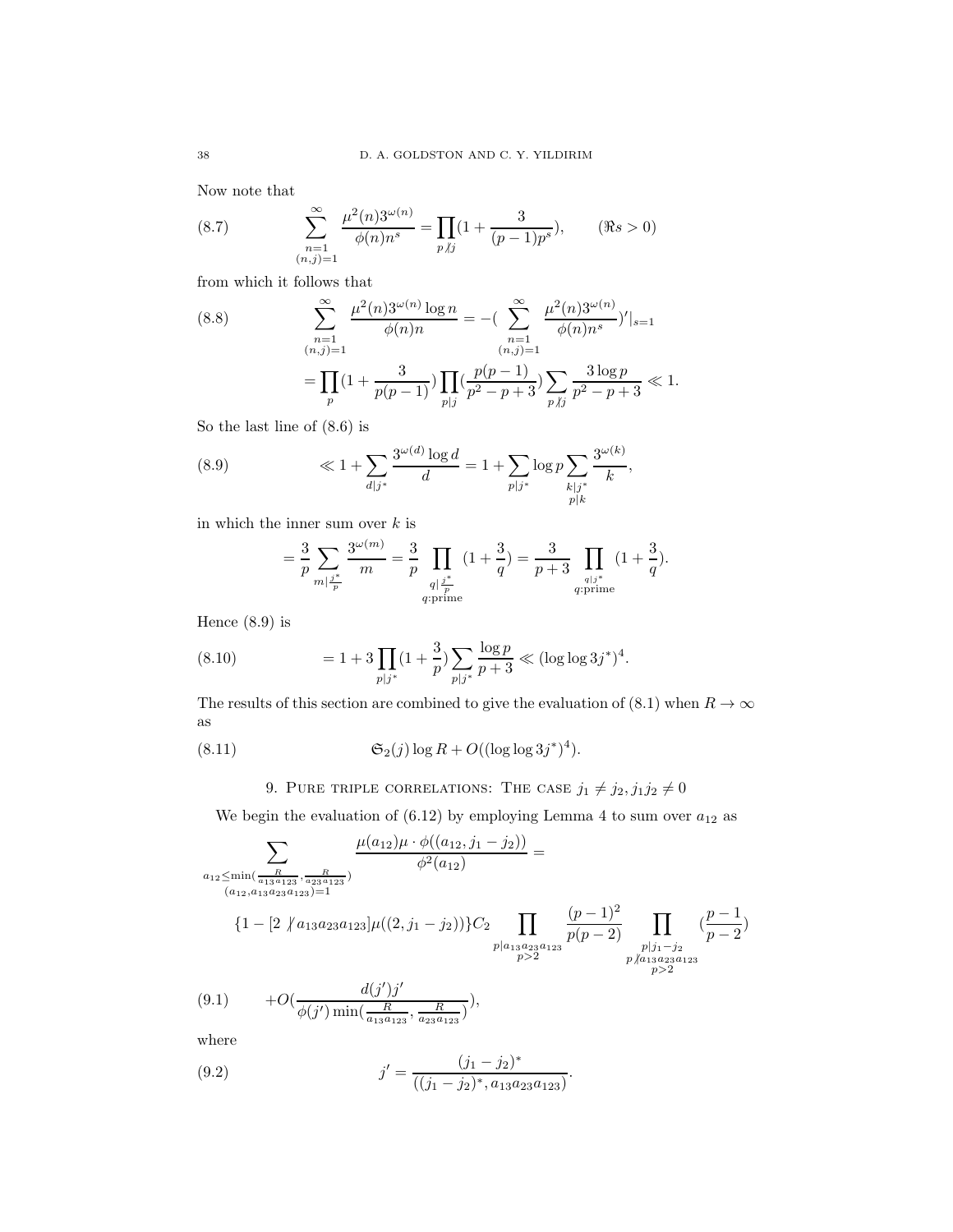Let us first consider the main term, which after (9.1) takes the form

$$
(9.3) \qquad \begin{aligned}\nC_2 & \sum_{a_{13}a_{23}a_{123} \leq R} \left\{ 1 - \left[ 2 \left\langle a_{13}a_{23}a_{123} \right| \mu((2,j_1 - j_2)) \right\rangle \frac{\mu(a_{13})\mu \cdot \phi((a_{13}, j_1))}{\phi^2(a_{13})} \right. \\
&\quad \times \frac{\mu(a_{23})\mu \cdot \phi((a_{23}, j_2))}{\phi^2(a_{23})} \frac{\mu^2(a_{123})\mu \cdot \phi \cdot \phi_2((a_{123}, j_1, j_2))}{\phi^3(a_{123})} \\
&\quad \times \phi_2(\frac{(a_{123}, j_1)}{(a_{123}, j_1, j_2)}) \phi_2(\frac{(a_{123}, j_2)}{(a_{123}, j_1, j_2)}) \phi_2(\frac{(a_{123}, j_1 - j_2)}{(a_{123}, j_1 - j_2, j_1 j_2)}) \\
&\quad \times \mu \cdot d(\frac{a_{123}}{(a_{123}, j_1 j_2 (j_1 - j_2))}) \prod_{\substack{p \mid a_{13}a_{23}a_{123} \\ p & & & & & p \nmid a_{13}a_{23}a_{123}} \prod_{\substack{p \mid j_1 - j_2 \\ p & & & & & p \nmid a_{13}a_{23}a_{123} \\ p & & & & & p \nmid a_{13}a_{23}a_{123} \\ p & & & & & p \nmid a_{13}a_{23}a_{123} \\
p & & & & & p \nmid a_{13}a_{23}a_{123} \\
p & & & & & p \nmid a_{13}a_{23}a_{123} \\
p & & & & & p \nmid a_{13}a_{23}a_{123} \\
p & & & & & p \nmid a_{13}a_{23}a_{123} \\
p & & & & & p \nmid a_{13}a_{23}a_{123} \\
p & & & & & p \nmid a_{13}a_{23}a_{123} \\
p & & & & & p \nmid a_{13}a_{23}a_{123} \\
p & & & & & p \nmid a_{13}a_{23}a_{123} \\
p & & & & & p
$$

Writing  $a_{13} = v$ ,  $a_{23} = w$ ,  $a_{123} = y$ ,  $z = vwy$ , turns this expression into

$$
C_{2} \sum_{z \leq R} \{1 - [2 \nmid z] \mu((2, j_{1} - j_{2}))\} \mu(z) \prod_{\substack{p|z \ p>2}} \frac{1}{p(p-2)} \prod_{\substack{p|j_{1} - j_{2} \\ p>2}} \frac{(p-1)}{p-2}
$$
\n
$$
\times \sum_{\substack{y|z \ y|z}} \frac{\mu(y)\mu \cdot \phi \cdot \phi_{2}((y, j_{1}, j_{2}))\phi_{2}(\frac{(y, j_{1})}{(y, j_{1}, j_{2})})\phi_{2}(\frac{(y, j_{2})}{(y, j_{1}, j_{2})})\phi_{2}(\frac{(y, j_{1} - j_{2})}{(y, j_{1} - j_{2}, j_{1} j_{2})})}{\phi(y)}
$$
\n
$$
(9.4) \times \prod_{\substack{p|y \ p \nmid j_{1}j_{2}(j_{1} - j_{2})}} (-2) \sum_{w|\frac{z}{y}} \mu \cdot \phi((w, j_{2})) \mu \cdot \phi((\frac{z}{yw}, j_{1})).
$$

The innermost sum, over  $w$ , is

$$
= \mu \cdot \phi((\frac{z}{y}, j_1)) \sum_{w|\frac{z}{y}} \frac{\mu \cdot \phi((w, j_2))}{\mu \cdot \phi((w, j_1))}
$$
  
\n
$$
= \mu \cdot \phi((\frac{z}{y}, j_1)) \prod_{\substack{p|(\frac{z}{y}, j_1, j_2) \\ p \nmid j_2}} 2 \prod_{\substack{p|(\frac{z}{y}, j_1) \\ p \nmid j_2}} (1 - \frac{1}{p - 1}) \prod_{\substack{p|(\frac{z}{y}, j_2) \\ p \nmid j_1}} (1 - (p - 1)) \prod_{\substack{p|\frac{z}{y} \\ p \nmid j_1}} 2
$$
  
\n(9.5) 
$$
= \mu \cdot \phi((\frac{z}{y}, j_1)) d((\frac{z}{y}, j_1, j_2)) d(\frac{\frac{z}{y}}{(\frac{z}{y}, j_1 j_2)}) \frac{\phi_2}{\phi}((\frac{z}{y}, j_1, j_2)) \mu \cdot \phi_2(\frac{(\frac{z}{y}, j_2)}{(\frac{z}{y}, j_1, j_2)}).
$$

Notice that for even z the contribution to  $(9.4)$  of an even y is 0 for any  $j_1$  and  $j_2$ , and (9.5) shows that for even z an odd y makes a nonzero contribution only if  $j_1 - j_2$  is even. Plugging (9.5) into (9.4), upon effecting simplifications, (9.4) becomes

$$
(9.6) \quad \mathfrak{S}_{2}(j_{1} - j_{2}) \times \sum_{z \leq R} \frac{\mu \cdot d(z) \mu \cdot \phi_{2}((\frac{z}{(z,2)}, j_{1})) \mu \cdot \phi_{2}((\frac{z}{(z,2)}, j_{2})) \mu \cdot \phi \cdot d((z, j_{1}, j_{2})) \phi_{2}((\frac{z}{(z,2)}, j_{1} - j_{2}))}{z \phi_{2}(\frac{z}{(z,2)}) \phi((z, j_{1} - j_{2})) d((z, j_{1}j_{2})) \phi_{2}^{2}((\frac{z}{(z,2)}, j_{1}, j_{2}))} \sum_{y | \frac{z}{(z,2)}} \frac{\mu((y, j_{1})) \mu((y, j_{2})) \mu((y, j_{1}j_{2}(j_{1} - j_{2}))) \phi_{2}((y, j_{1}, j_{2})) \phi_{2}((y, j_{1} - j_{2})) d((y, j_{1}j_{2}))}{\phi(y) \phi_{2}((y, j_{1} - j_{2}, j_{1}j_{2})) d((y, j_{1}, j_{2})) d((y, j_{1}j_{2}(j_{1} - j_{2})))}.
$$

Recalling the notation used in §5,  $J = [j_1 j_2(j_1 - j_2)]^*$ ,  $j_1^* = (j_1^*)'(j_1^*, j_2^*)$ ,  $j_2^* =$  $(j_2^*)' (j_1^*, j_2^*), (j_1 - j_2)^* = (j_1^*, j_2^*) j_3^*,$  so that  $J = (j_1^*)' (j_2^*)' (j_1^*, j_2^*) j_3^*$  is a product of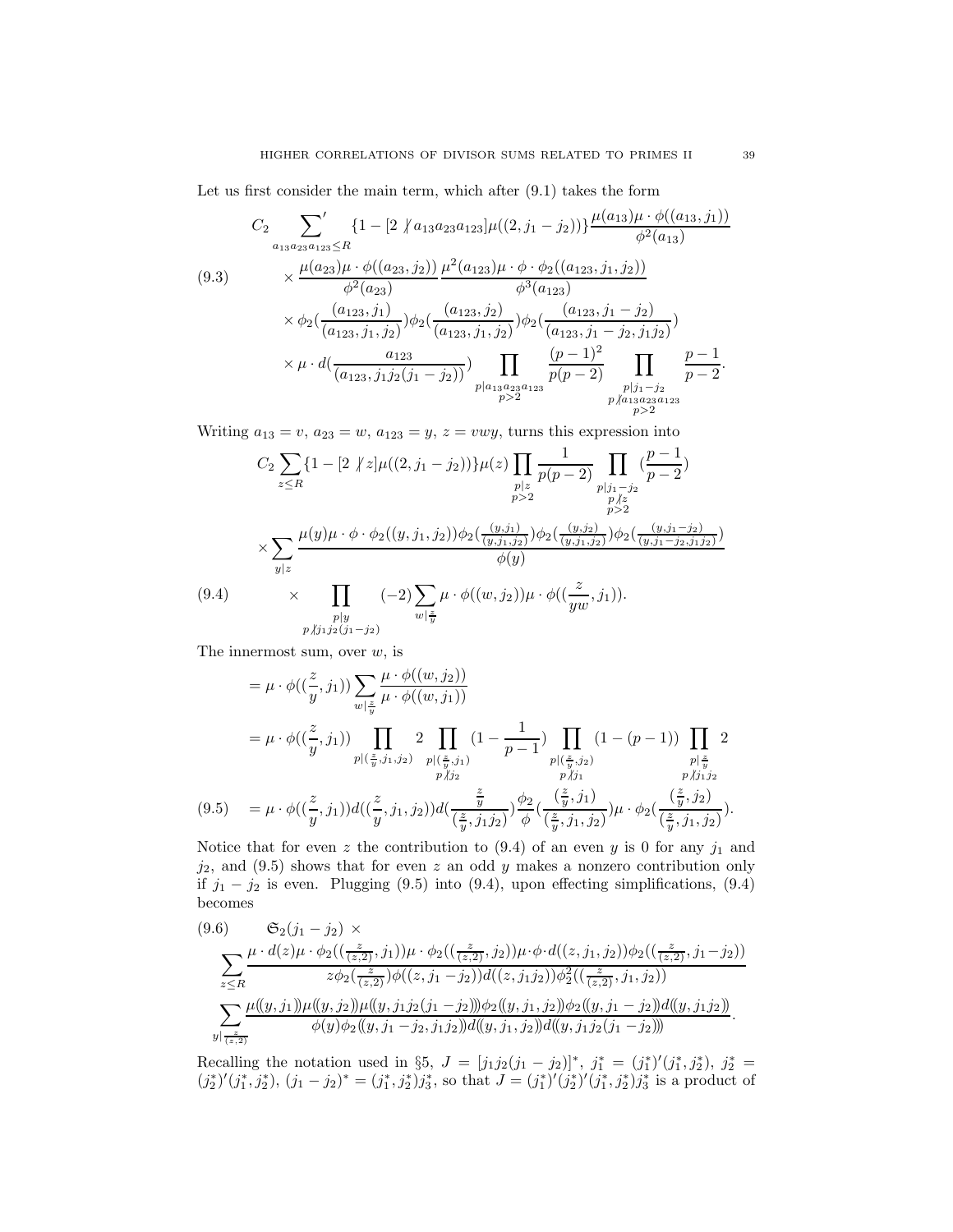relatively prime factors, the inner sum over  $y$  is expressed as

$$
\sum_{y \mid \frac{z}{(z,2)}} \frac{\mu \cdot \phi_2((y,j_1^*,j_2^*)) \mu \cdot \phi_2((y,j_3^*))}{\phi(y) d((y,j_1^*,j_2^*)) d((y,j_3^*))} = \sum_{y \mid \frac{z}{(z,2)}} \frac{\mu^2(y)}{\phi(y)} \frac{\mu \cdot \phi_2}{d}((y,(j_1 - j_2)))
$$
\n
$$
(9.7) \quad = \prod_{\substack{p \mid \frac{z}{(z,2)}}{p \mid (j_2,2)}} (1 + \frac{1}{p-1}) \prod_{\substack{p \mid (\frac{z}{(z,2)}, j_1 - j_2)}} (1 - \frac{p-2}{2(p-1)}) = \frac{z}{\phi(z) d((z,j_1 - j_2))},
$$

since  $j_1-j_2$  must be even for nonvanishing (9.6). Hence (9.6) becomes, upon further simplifications,

$$
(9.8) \quad \mathfrak{S}_2(j_1 - j_2) \times
$$
\n
$$
\sum_{z \le R} \frac{\mu \cdot d(z) \mu \cdot \phi_2((\frac{z}{(z,2)}, j_1)) \mu \cdot \phi_2((\frac{z}{(z,2)}, j_2)) \mu \cdot \phi \cdot d((z, j_1, j_2)) \phi_2((\frac{z}{(z,2)}, j_1 - j_2))}{\phi(z) \phi_2(\frac{z}{(z,2)}) \phi \cdot d((z, j_1 - j_2)) d((z, j_1 j_2)) \phi_2^2((\frac{z}{(z,2)}, j_1, j_2))}
$$
\n
$$
= \mathfrak{S}_2(j_1 - j_2) \sum_{z \le R} \frac{\mu(z) d(z)}{\phi(z) \phi_2(\frac{z}{(z,2)})} \frac{\mu}{d}((z, J)) \frac{\mu}{\phi}((z, j_3^*)) \phi_2((\frac{z}{(z,2)}, J)).
$$

The last sum has been settled in Lemma 5, so that (9.4), that is the main term, is evaluated as

$$
= \mathfrak{S}_2(j_1 - j_2) 2 [2 \nmid j_3^*] \prod_{p \mid J} \frac{p(p-3)}{(p-1)(p-2)} \prod_{\substack{p>2 \ p \mid j_1 j_2}} \frac{p}{p-1} \prod_{\substack{p>2 \ p \mid j_3^*}} \frac{p(p-2)}{(p-1)^2}
$$
  
\n
$$
= [3|J][2|j_1 - j_2][2 \nmid j_3^*] 4C_2 \prod_{\substack{p \mid J \\ p \nmid J}} \frac{p(p-3)}{(p-1)(p-2)} \prod_{\substack{p \mid J \\ p > 2}} \frac{p}{p-1} \prod_{\substack{p \mid (j_1^*, j_2^*) \\ p > 2}} \frac{p-1}{p-2}
$$
  
\n
$$
= [3|J][2|j_1 - j_2][2 \nmid j_3^*] (2C_2 \prod_{\substack{p \mid (j_1^*, j_2^*) \\ p > 2}} \frac{p-1}{p-2} C_3 3 \prod_{\substack{p \mid J \\ p > 3}} \frac{p-2}{p-3}
$$
  
\n(9.9) 
$$
= \mathfrak{S}_3(J) \mathfrak{S}_2((j_1^*, j_2^*)) = \mathfrak{S}((0, j_1, j_2)),
$$

and there is an error of  $O(R^{-1+\epsilon})$ .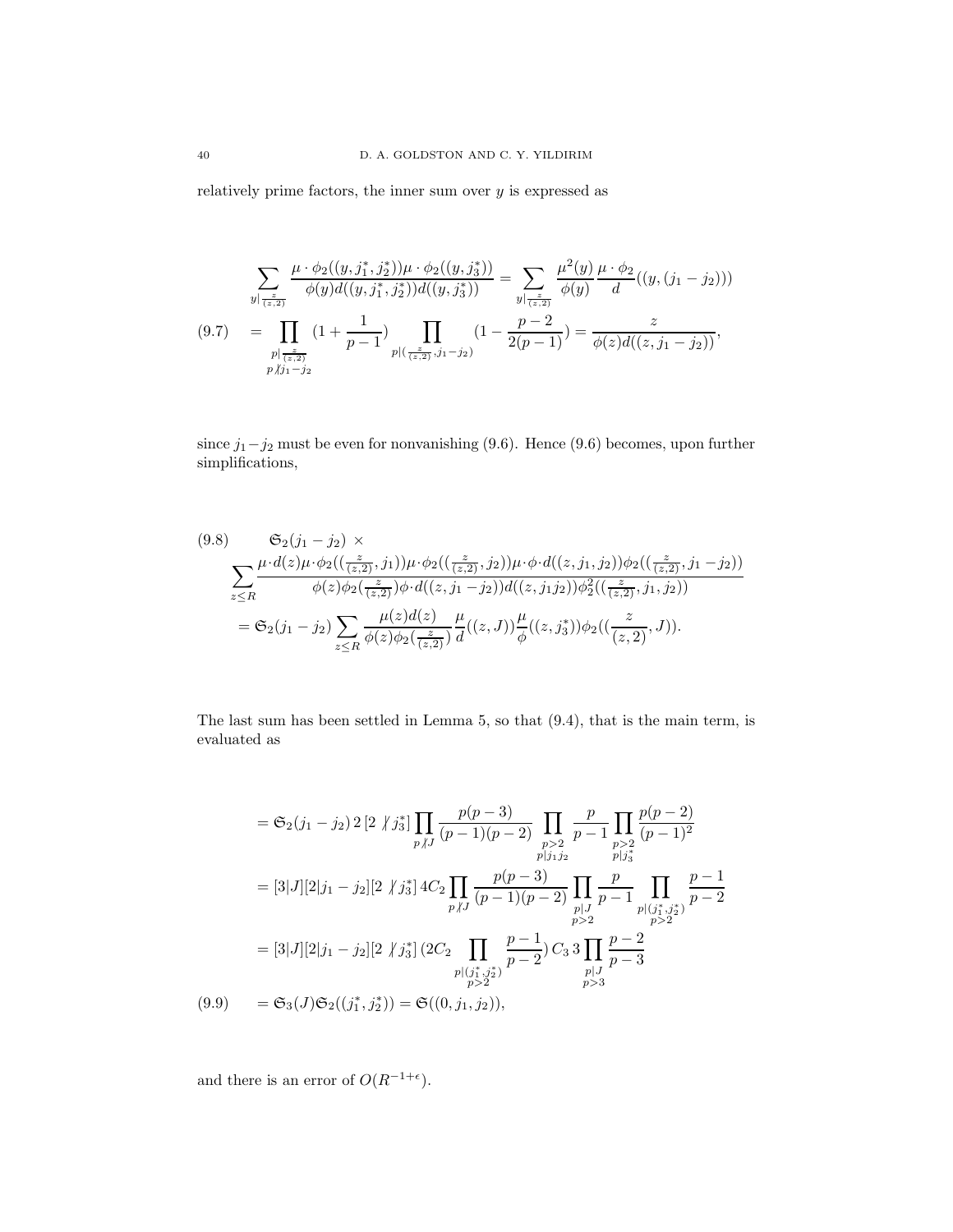It remains to carry out the follow-up of the error term (9.1) in (6.12), which is

$$
\ll \frac{(j_1 - j_2)^* d((j_1 - j_2)^*)}{\phi((j_1 - j_2)^*)} \sum_{z = vwy \le R} ' \frac{\mu^2(z) \phi((v, j_1)) \phi((w, j_2)) \phi((y, j_1, j_2))}{\phi^2(z) \phi(y) \min(\frac{R}{vy}, \frac{R}{wy})} \times \phi_2((y, j_1)) \phi_2(\frac{(y, j_2)}{(y, j_1, j_2)}) \phi_2(\frac{(y, j_1 - j_2)}{(y, j_1 - j_2, j_1, j_2)}) d(\frac{y}{(y, (j_1 - j_2)j_1, j_2)})
$$
\n
$$
\ll R^{-1+\epsilon} \sum_{z \le R} \frac{\mu^2(z) z \phi((z, J)) \phi_2(y)}{\phi^2(z) \phi(y) \min(w, v)}
$$
\n
$$
= R^{-1+\epsilon} \sum_{z \le R} \frac{\mu^2(z) z \phi((z, J))}{\phi^2(z)} \sum_{y|z} \frac{\phi_2(y)}{\phi(y)} \sum_{w|\frac{z}{y}} \frac{1}{\min(w, \frac{z}{yw})}
$$
\n
$$
\le R^{-1+\epsilon} \sum_{z \le R} \frac{\mu^2(z) z \phi((z, J)) d(z)}{\phi^2(z)} \sum_{y|z} \frac{\phi_2(y)}{\phi(y) d(y)}
$$
\n
$$
= R^{-1+\epsilon} \sum_{z \le R} \mu^2(z) \phi((z, J)) \prod_{p|z} \frac{p(3p - 4)}{(p - 1)^3}
$$
\n
$$
\ll R^{-1+\epsilon} \sum_{z \le R} \mu^2(z) \prod_{p|z} \frac{p(3p - 4)}{(p - 1)^3}
$$
\n
$$
\ll R^{-1+\epsilon}.
$$
\n(9.10)

This completes the proof of Theorem 1 in the case considered in this section.

### 10. Preliminaries for proof of Theorem 3

Consider the quantities  $\mathcal{M}'_k(N, h, \psi_R, \rho, C, A)$ , say  $\mathcal{M}'_k$  for brevity, defined as

(10.1) 
$$
\mathcal{M}'_k = \sum_{n=N+1}^{2N} (\psi_R(n+h) - \psi_R(n) - h - CA)^{k-1} (\psi(n+h) - \psi(n) - h - \rho A),
$$

where  $\rho$  and C are to be constants, and  $A = o(h)$  will be chosen appropriately. The ' on  $\mathcal{M}'_k$  (and on  $M'_k$ ,  $\mathcal{S}'_k$ ) signifies that the sum over n runs from  $N+1$  to 2N. Our main interest here is the case  $k = 3$ . The Generalized Riemann Hypothesis will be assumed in this section.

For  $k = 1$  we have by  $(1.37)$ ,

(10.2) 
$$
\mathcal{M}'_1 = \sum_{n=N+1}^{2N} (\psi(n+h) - \psi(n) - h - \rho A)
$$

$$
= M'_1(N, h, \psi) - (h + \rho A)N = -\rho A N + O(N^{\frac{1}{2}} h \log^2 N),
$$

valid for  $h \leq N$  and  $N \to \infty$ . The  $k = 2$  case is more illuminating in that it helps us see the appropriate choice for A. We have

$$
\mathcal{M}'_2 = \sum_{n=N+1}^{2N} (\psi_R(n+h) - \psi_R(n) - h - CA)(\psi(n+h) - \psi(n) - h - \rho A)
$$
  
=  $\tilde{M}'_2(N, h, \psi_R) - (h + \rho A)M'_1(N, h, \psi_R)$   
(10.3)  $-(h + CA)M'_1(N, h, \psi) + (h + \rho A)(h + CA)N.$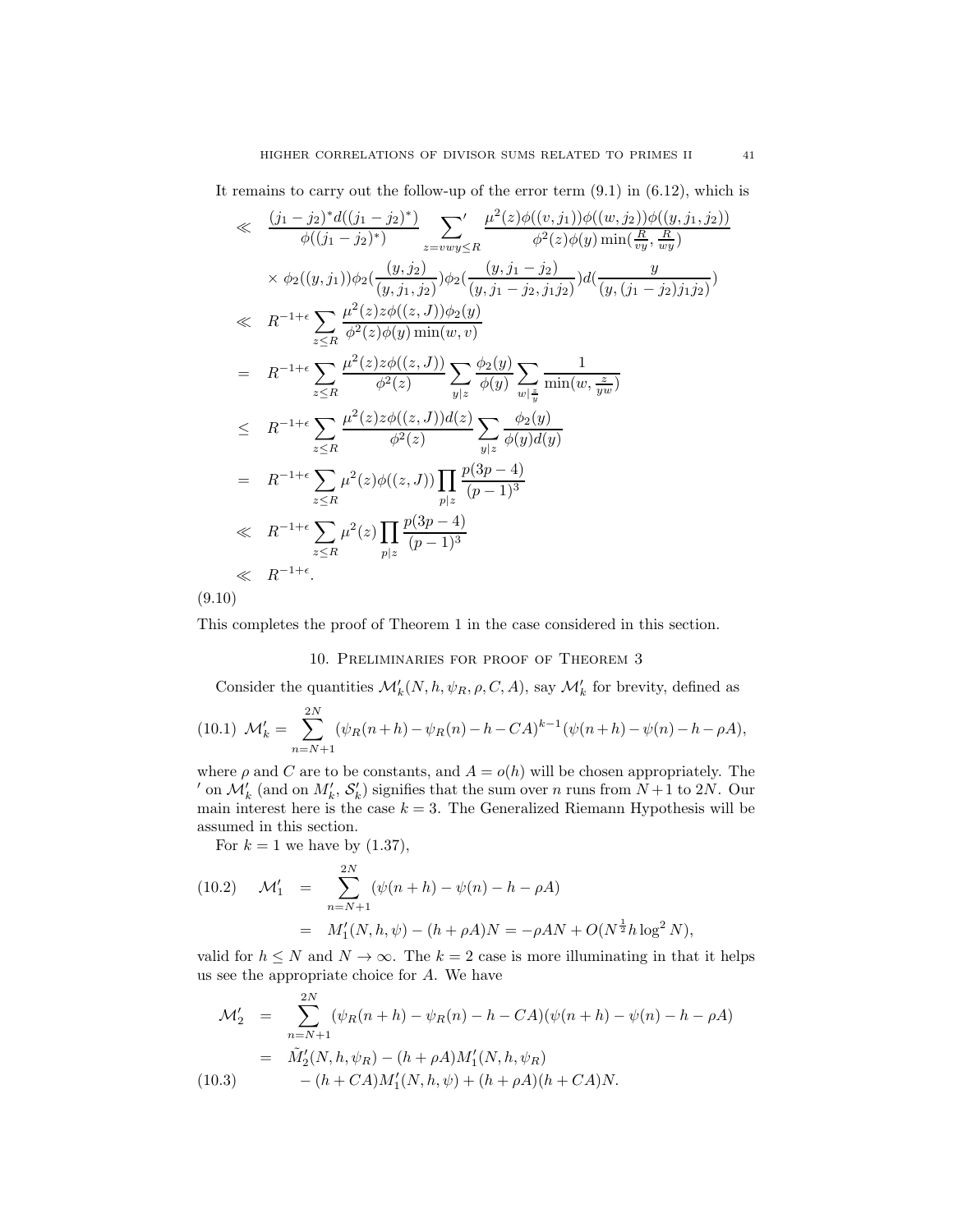Eq.s  $(1.28)$  and  $(4.1)$  give

(10.4) 
$$
M'_1(N, h, \psi_R) = \sum_{1 \leq j_1 \leq h} S'_1(N, (j_1), (1)) = Nh + O(Rh).
$$

By  $(1.38)$  we have  $(10.5)$  $\tilde{M}'_2(N,h,\psi_R) = \mathcal{L}_1(R) \sum$  $1\leq j_1\leq h$  $\tilde{S}'_1(N,(j_1),(1))+\sum$  $\frac{1 \leq j_1, j_2 \leq h}{\text{distinct}}$  $\tilde{S}'_2(N,(j_1,j_2),(1,1))$ +O(RN<sup> $\epsilon$ </sup>).

Here the first sum is  $M'_1(N, h, \psi)$  which we know. In the second sum we cannot use the evaluation (5.6) since the contribution of error term coming from the Bombieri-Vinogradov theorem will be greater than the main term of  $\mathcal{M}'_2$  when h is a power of N. We begin by proceeding similar to (5.1)-(5.6), and we write  $j = j_2 - j_1$ , so that

$$
\sum_{\substack{1 \leq j_1, j_2 \leq h \\ \text{distinct}}} \tilde{S}'_2(N, (j_1, j_2), (1, 1)) = N \sum_{\substack{1 \leq j_1, j_2 \leq h \\ \text{distinct}}} \sum_{r \leq R} \frac{\mu^2(r)}{\phi(r)} \sum_{\substack{d|r \\ \text{distinct}}} \frac{d\mu(d)}{\phi(d)}
$$
\n
$$
+ O\Big(\sum_{\substack{1 \leq j_1, j_2 \leq h \\ \text{distinct}}} \sum_{r \leq R} \frac{\mu^2(r)}{\phi(r)} \sum_{d|r} d \max_{x \leq 2N + h} |E(x; d, j_2 - j_1)|\Big)
$$
\n
$$
= N \sum_{\substack{1 \leq j_1, j_2 \leq h \\ \text{distinct}}} [\mathfrak{S}_2(j_2 - j_1) + O\left(\frac{j^*d(j^*)}{R\phi(j^*)}\right)]
$$
\n
$$
+ O\Big(\sum_{1 \leq j_1 \leq h} \sum_{r \leq R} \frac{\mu^2(r)}{\phi(r)} \sum_{d|r} d \sum_{1 \leq j \leq h-1} \max_{x \leq 2N + h} |E(x; d, j)|\Big)
$$
\n
$$
= 2N \sum_{1 \leq j \leq h-1} \sum_{1 \leq j_1 \leq h-j} [\mathfrak{S}_2(j) + O\left(\frac{jd(j)}{R\phi(j)}\right)]
$$
\n
$$
+ O\Big(\sum_{1 \leq j_1 \leq h} \sum_{r \leq R} \frac{\mu^2(r)}{\phi(r)} \sum_{d|r} d\Big(\sum_{1 \leq j \leq h-1} 1\Big)^\frac{1}{2} \Big(\sum_{1 \leq j \leq h-1} \max_{x \leq 2N + h} |E(x; d, j)|^2\Big)^\frac{1}{2}\Big)
$$
\n
$$
= 2N \sum_{1 \leq j \leq h} (h-j) \mathfrak{S}_2(j) + O\Big(\frac{Nh^2 \log h}{R}\Big)
$$
\n
$$
(10.6) + O\Big(h^{\frac{3}{2}} \sum_{r \leq R} \frac{\mu^2(r)}{\phi(r)} \sum_{d|r} d\Big(\sum_{1 \leq j \leq h-1} \max_{x \leq 2N + h} |E
$$

For the calculation of the main term we know from [3] that

(10.7) 
$$
\sum_{1 \le j \le h} (h-j) \mathfrak{S}_2(j) = \frac{h^2}{2} - \frac{h \log h}{2} + \frac{1 - \gamma - \log 2\pi}{2} h + O(h^{\frac{1}{2} + \epsilon}).
$$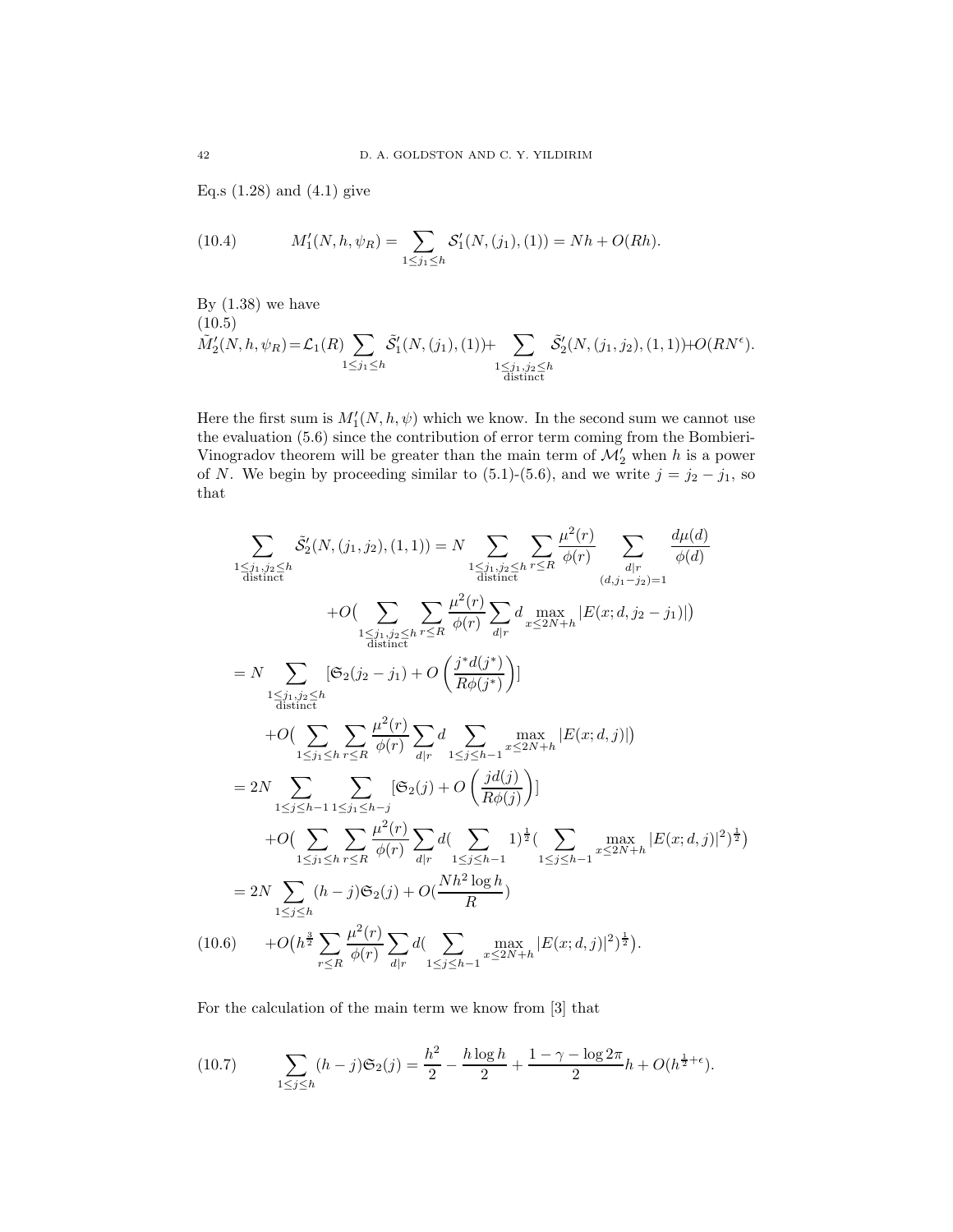The sum of the E's is  $O((1+\frac{h}{d})N \log^4 N)$  by Hooley's estimate (1.47) which depends on GRH, so that

$$
\sum_{\substack{1 \le j_1, j_2 \le h \\ \text{distinct}}} \tilde{\mathcal{S}}'_2(N, (j_1, j_2), (1, 1)) = Nh^2 + Nh(-\log h + 1 - \gamma - \log 2\pi) + O(Nh^{\frac{1}{2} + \epsilon})
$$

(10.8) 
$$
+O(\frac{Nh^2\log h}{R}) + O(N^{\frac{1}{2}}h^{\frac{3}{2}}R\log^2 N) + O(N^{\frac{1}{2}}h^2R^{\frac{1}{2}}\log^2 N).
$$

Using  $(1.37)$  and  $(10.8)$  in  $(10.5)$  we have

$$
\tilde{M}'_2(N, h, \psi_R) = Nh^2 + Nh(\mathcal{L}_1(R) - \log h + 1 - \gamma - \log 2\pi) + O(Nh^{\frac{1}{2}+\epsilon})
$$
\n
$$
(10.9) \qquad +O(\frac{Nh^2\log h}{R}) + O(N^{\frac{1}{2}}h\log^3 N) + O((N^{\frac{1}{2}}h^{\frac{3}{2}}R^{\frac{1}{2}}\log^2 N)(h^{\frac{1}{2}} + R^{\frac{1}{2}}))
$$

and plugging (10.9), (10.4), and (1.37) in (10.3) we obtain

$$
\mathcal{M}'_2 = Nh(\mathcal{L}_1(R) - \log h + 1 - \gamma - \log 2\pi) + \rho CNA^2 + O(Rh^2) + O(Nh^{\frac{1}{2}+\epsilon})
$$
  
+
$$
O((N^{\frac{1}{2}}h^{\frac{3}{2}}R^{\frac{1}{2}}\log^2 N)(h^{\frac{1}{2}} + R^{\frac{1}{2}})) + O(\frac{Nh^2\log h}{R})
$$
  
(10.10) 
$$
+O((N^{\frac{1}{2}}h\log^2 N(h + \log N)) + O(CAN^{\frac{1}{2}}h\log^2 N) + O(\rho ARh).
$$

Here the term  $\rho CNA^2$  will be of the same order of magnitude with the main term if we choose

(10.11) 
$$
A = (h \log N)^{\frac{1}{2}}.
$$

Since (10.1) would be meaningful for  $A = o(h)$ , we must have  $log N = o(h)$ . We need to have  $R = o(N)$  so that (4.1) has an asymptotic interpretation, and  $R \gg N^{\epsilon}$ so that  $\mathcal{L}_1(R)$  is of the same order of magnitude with log N. We also require that the error term  $O(\frac{Nh^2\log h}{D})$  $\frac{\log n}{R}$  to be smaller than *Nh*, and this imposes  $h \log h = o(R)$ . With these in mind (10.10) reduces to

$$
\mathcal{M}'_2 = Nh(\rho C \log N + \mathcal{L}_1(R) - \log h + 1 - \gamma - \log 2\pi) + O(Nh^{\frac{1}{2}+\epsilon})
$$

$$
+ O(\frac{Nh^2 \log h}{R}) + O(N^{\frac{1}{2}}h^{\frac{3}{2}}R \log^2 N).
$$

(10.12)

This will have asymptotic significance when the very last error term is smaller than Nh, i.e. for

(10.13) 
$$
h^{\frac{1}{2}}R = o(\frac{N^{\frac{1}{2}}}{\log^2 N}),
$$

which restricts us to

(10.14) 
$$
h = o(\frac{N^{\frac{1}{3}}}{\log^2 N}).
$$

When all these conditions are met we have

(10.15) 
$$
\mathcal{M}'_2 \sim Nh(\rho C \log N + \log \frac{R}{h}).
$$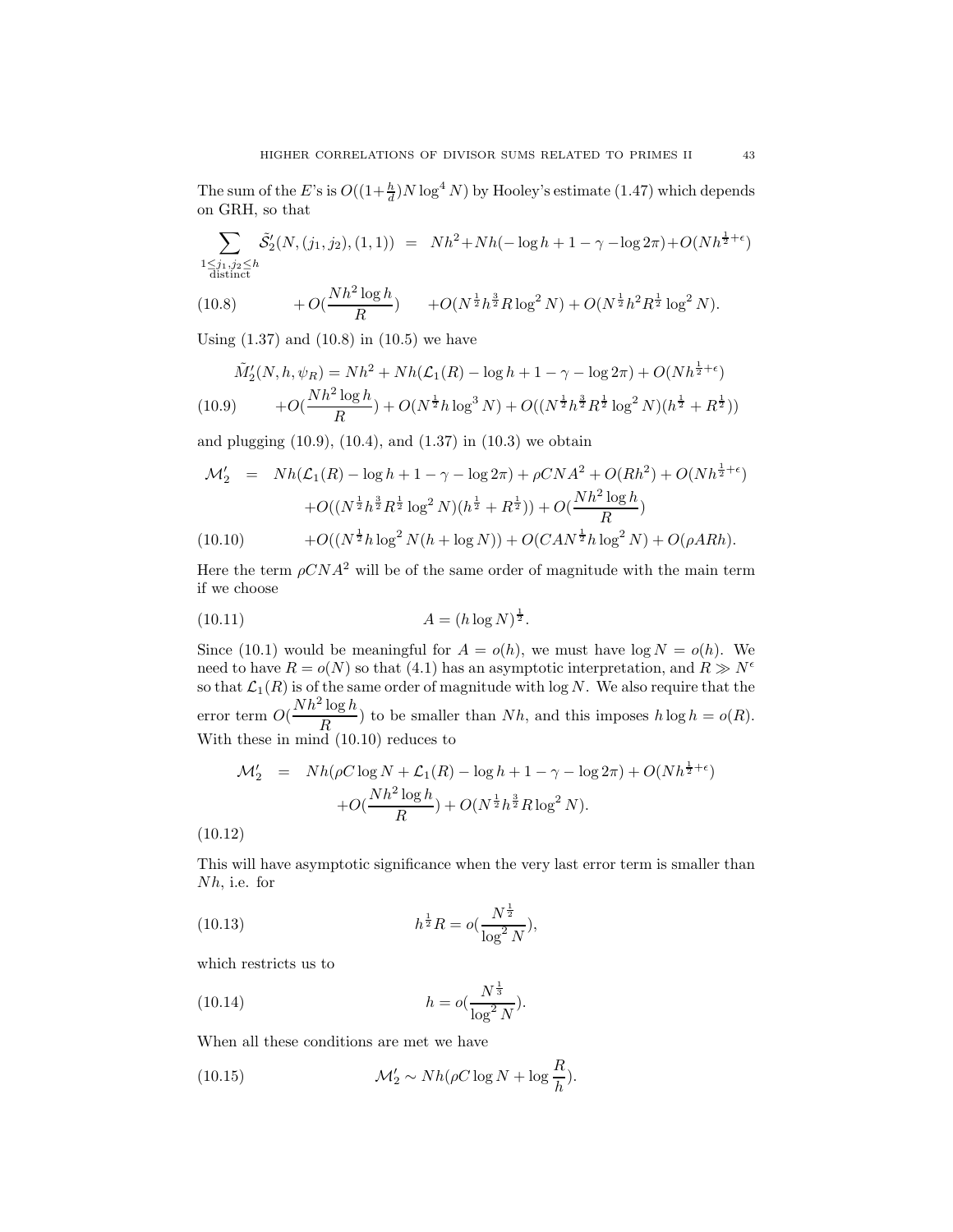If it were that  $\psi(n+h) - \psi(n) - h = o((h \log n)^{\frac{1}{2}})$ , then (10.15) with  $C = 0$  would imply

$$
\sum_{n=N+1}^{2N} (\psi_R(n+h) - \psi_R(n) - h) \sim -\frac{Nh^{\frac{1}{2}}}{\rho} \frac{\log \frac{R}{h}}{(\log N)^{\frac{1}{2}}}
$$

for any fixed  $\rho \neq 0$ , which is absurd since the left-hand side doesn't depend on  $\rho$ . Thus we obtain

(10.16) 
$$
\max_{x \le y \le 2x} |\psi(y+h) - \psi(y) - h| \gg_{\epsilon} (h \log x)^{\frac{1}{2}}
$$

for  $1 \leq h \leq x^{\frac{1}{3}-\epsilon}$ , a result which is already implicit in previous works (e.g. [7]) involving the lower bound method depending on the second order correlations of  $\lambda_R(n)$ 's.

### 11. The Third Mixed Moment for the Proof of Theorem 3

We now turn our attention to

$$
\mathcal{M}'_3 = \sum_{n=N+1}^{2N} (\psi_R(n+h) - \psi_R(n) - h - CA)^2 (\psi(n+h) - \psi(n) - h - \rho A)
$$
  
=  $\tilde{M}'_3(N, h, \psi_R) - (h + \rho A) M'_2(N, h, \psi_R) - 2(h + CA) \tilde{M}'_2(N, h, \psi_R)$   
+2(h + CA)(h + \rho A) M'\_1(N, h, \psi\_R) + (h + CA)^2 M'\_1(N, h, \psi)   
-(h + \rho A)(h + CA)^2 N.

We now need to evaluate  $M'_{2}(N, h, \psi_{R})$  and  $\tilde{M}'_{3}(N, h, \psi_{R})$ . By (1.28) we have

$$
(11.2) \quad M'_{2}(N,h,\psi_{R}) = \sum_{1 \leq j_{1} \leq h} S'_{2}(N,(j_{1}),(2)) + 2 \sum_{1 \leq j_{1} < j_{2} \leq h} S'_{2}(N,(j_{1},j_{2}),(1,1)).
$$

The first sum on the right is evaluated by (4.7) as

(11.3) 
$$
\sum_{1 \leq j_1 \leq h} S'_2(N,(j_1),(2)) = Nh\mathcal{L}_1(R) + O(hR^2).
$$

For the second sum, letting  $j = j_2 - j_1$ , we have by (4.9) (11.4)

$$
2\sum_{1 \leq j_1 < j_2 \leq h} S_2'(N,(j_1,j_2),(1,1)) = 2N \sum_{1 \leq j \leq h} (h-j) \mathfrak{S}_2(j) + O\left(\frac{Nh^2 \log h}{R}\right) + O(h^2 R^2)
$$

(it is more convenient to keep the sum of  $\mathfrak{S}_2$ 's as is, not using (10.7) until the end, and also view the first line of (10.9) except for the term  $Nh\mathcal{L}_1(R)$  in this manner). Hence we obtain

$$
(11.5)
$$

$$
M_2'(N, h, \psi_R) = 2N \sum_{1 \le j \le h} (h-j) \mathfrak{S}_2(j) + Nh\mathcal{L}_1(R) + O(\frac{Nh^2 \log h}{R}) + O(R^2h^2).
$$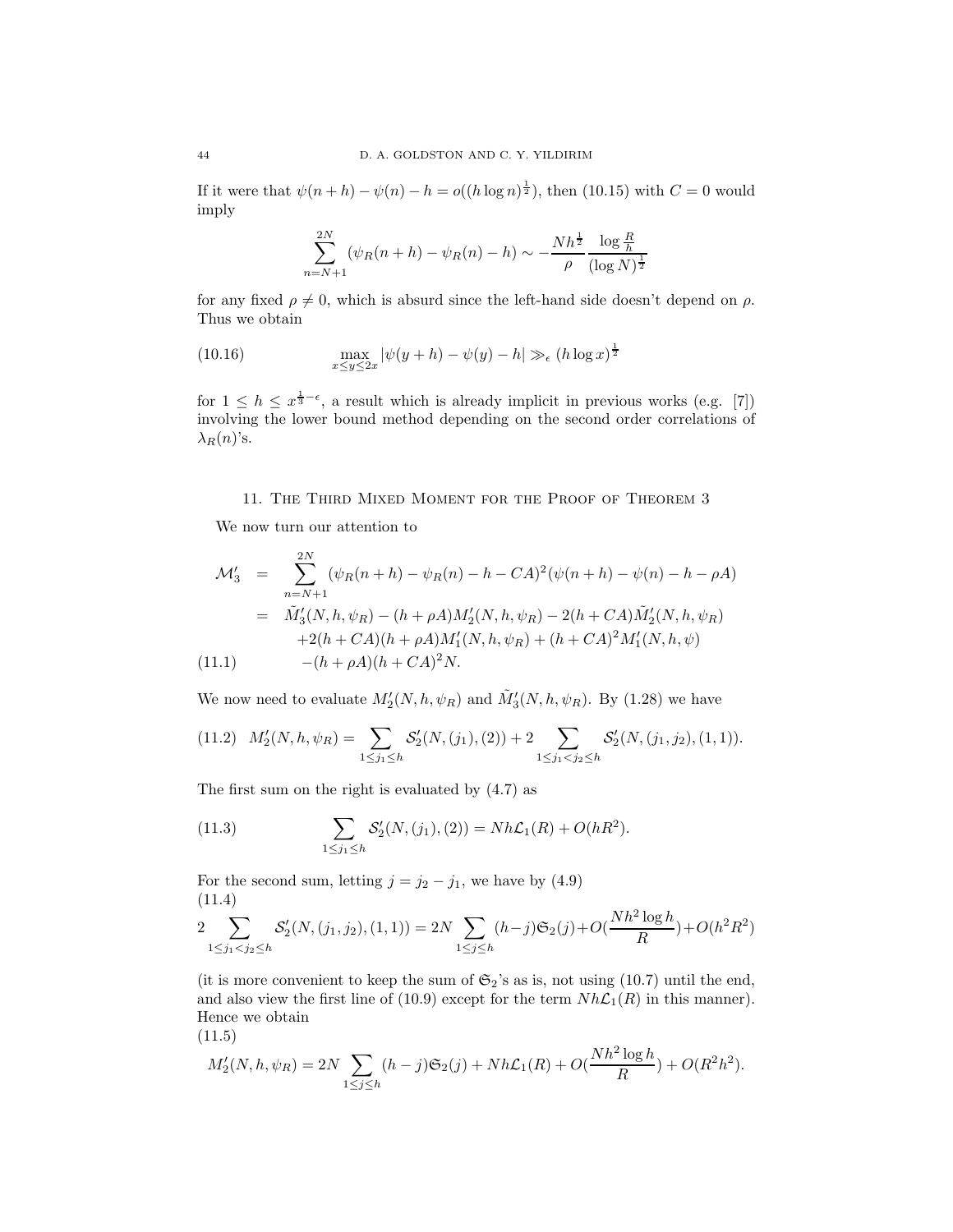By (1.38) we have  
\n
$$
\tilde{M}'_3(N, h, \psi_R) = (\mathcal{L}_1(R))^2 \sum_{1 \le j_1 \le h} \tilde{S}'_1(N, (j_1), (1)) + \sum_{\substack{1 \le j_1, j_2 \le h \\ \text{distinct}}} \tilde{S}'_3(N, (j_1, j_2), (2, 1))
$$
\n
$$
+2\mathcal{L}_1(R) \sum_{\substack{1 \le j_1, j_2 \le h \\ \text{distinct}}} \tilde{S}'_2(N, (j_1, j_2), (1, 1))
$$
\n(11.6) 
$$
+ \sum_{\substack{1 \le j_1, j_2, j_3 \le h \\ \text{distinct}}} \tilde{S}'_3(N, (j_1, j_2, j_3), (1, 1, 1)) + O(RN^{\epsilon}).
$$

In calculating the sum of  $\tilde{S}'_3(N,(j_1,j_2),(2,1))$ 's over  $j_1, j_2$  it is not suitable to use Theorem 2 because we will pick up an error term  $O(Nh^2 \log \log^2 3j^*)$  arising from the log min term of (5.20), and this will be greater than the eventual main term due to cancellations of larger terms (note that  $j_1$ ,  $j_2$  are not the same as in §5). Therefore we start anew as

$$
\sum_{\substack{1 \leq j_1, j_2 \leq h \\ \text{distinct}}} \tilde{S}'_3(N, (j_1, j_2), (2, 1)) = \sum_{\substack{1 \leq j_1, j_2 \leq h \\ \text{distinct}}} \sum_{\substack{n = N + 1 \\ \text{distinct}}} \lambda_R^2(n + j_1) \Lambda(n + j_2)
$$
\n
$$
= \sum_{\substack{1 \leq j_1, j_2 \leq h \\ \text{distinct}}} \sum_{r_1, r_2 \leq R} \frac{\mu^2(r_1)\mu^2(r_2)}{\phi(r_1)\phi(r_2)} \sum_{\substack{d \mid r_1 \\ e \mid r_2}} d\mu(d)e\mu(e) \sum_{\substack{n = N + 1 \\ n \equiv -j_1(\text{mod }[d,e])}}^{2N} \Lambda(n + j_2)
$$
\n
$$
= \sum_{\substack{1 \leq j_1, j_2 \leq h \\ \text{distinct}}} \sum_{r_1, r_2 \leq R} \frac{\mu^2(r_1)\mu^2(r_2)}{\phi(r_1)\phi(r_2)} \left\{ \sum_{\substack{d \mid r_1 \\ e \mid r_2}} \frac{N}{\phi([d,e])} d\mu(d)e\mu(e) \right\}
$$
\n
$$
+ O(\sum_{\substack{d \mid r_1 \\ \text{distinct}}} \sum_{\substack{u \leq 2N + h \\ e \mid r_2}} |E(u; [d, e], j_2 - j_1)|) \right\}
$$
\n
$$
= N \sum_{1 \leq |j| \leq h} (h - |j|) \sum_{r_1, r_2 \leq R} \frac{\mu^2(r_1)\mu^2(r_2)}{\phi(r_1)\phi(r_2)} \sum_{\substack{d \mid r_1 \\ e \mid r_2}} \frac{d\mu(d)e\mu(e)}{\phi([d, e])}
$$
\n
$$
(11.7) \qquad + O(h \sum_{r_1, r_2 \leq R} \frac{\mu^2(r_1)\mu^2(r_2)}{\phi(r_1)\phi(r_2)} \sum_{\substack{d \mid r_1 \\ e \mid r_2}} de \sum_{1 \leq |j| \leq h} \max_{u \leq 2N + h} |E(u; [d, e], j)|).
$$

The last error term is dealt with in the same way as in (10.6), first by applying Cauchy-Schwarz inequality to the sum over  $j_1$  and then using Hooley's GRHdependent estimate (1.47), which makes it

$$
\ll N^{\frac{1}{2}} h^{\frac{3}{2}} \log^2 N \sum_{r_1, r_2 \le R} \frac{\mu^2(r_1)\mu^2(r_2)}{\phi(r_1)\phi(r_2)} \sum_{\substack{d \mid r_1 \\ e \mid r_2}} \det(1 + (\frac{h}{[d, e]})^{\frac{1}{2}})
$$
  

$$
\ll N^{\frac{1}{2}} h^{\frac{3}{2}} R^2 \log^2 N + N^{\frac{1}{2}} h^2 \log^2 N \sum_{r_1, r_2 \le R} \frac{\mu^2(r_1)\mu^2(r_2)}{\phi(r_1)\phi(r_2)} \sum_{\substack{d \mid r_1 \\ e \mid r_2}} \frac{de}{([d, e])^{\frac{1}{2}}}
$$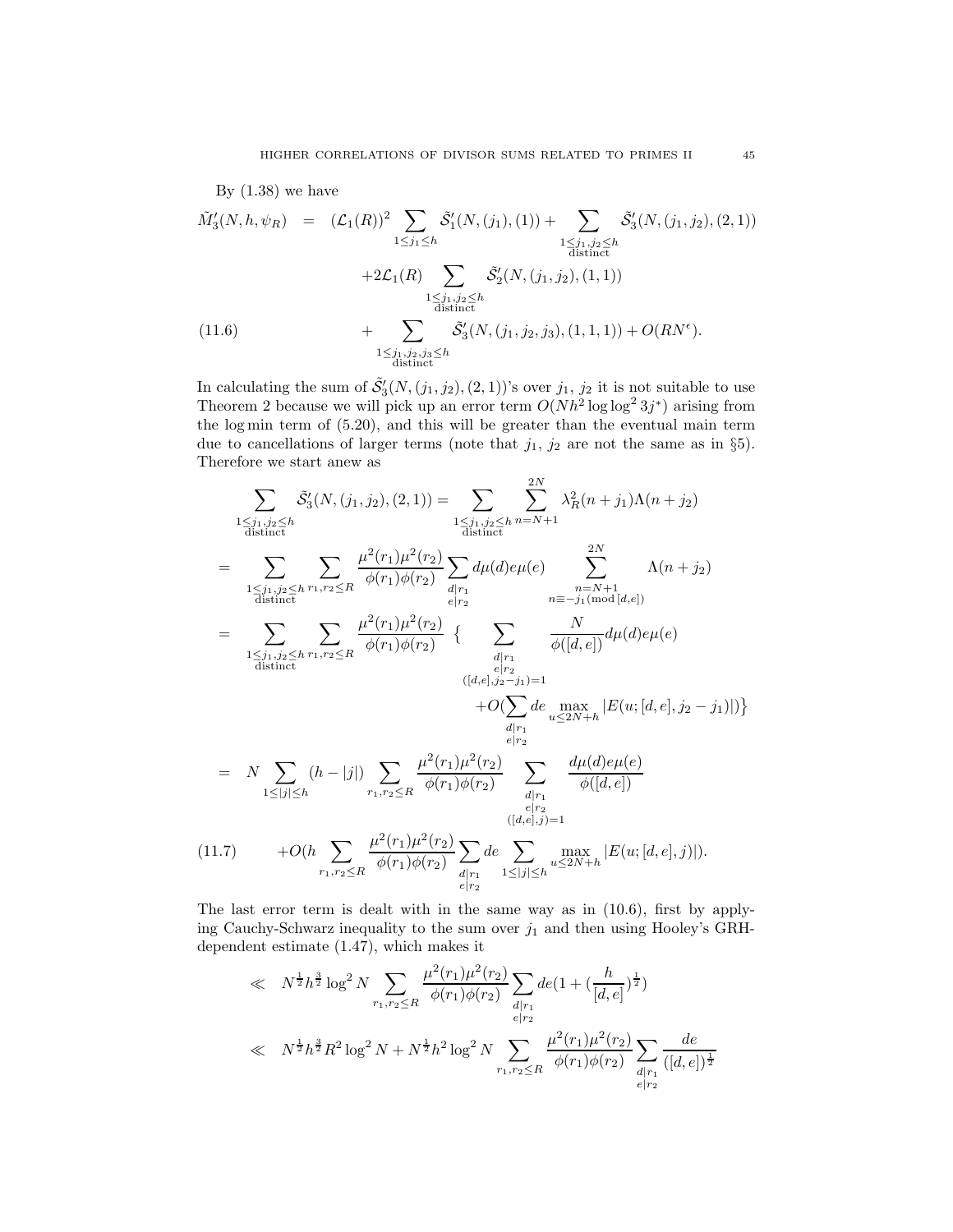The last sum is treated similar to what follows (4.5), and with the notation used there the inner sums over  $d$  and  $e$  become

$$
\sum_{\delta|(r_1,r_2)} \delta^{\frac{3}{2}} \sum_{d'|\frac{r_1}{\delta}} (d')^{\frac{1}{2}} \sum_{\substack{e'|\frac{r_2}{\delta} \\ (e',d')=1}} (e')^{\frac{1}{2}}
$$
\n
$$
= \prod_{p|r_2} (1+\sqrt{p}) \sum_{\delta|(r_1,r_2)} \prod_{p|\delta} \frac{p^{\frac{3}{2}}}{1+\sqrt{p}} \sum_{d'|\frac{r_1}{\delta}} (d')^{\frac{1}{2}} \prod_{p|(r_2,d')} \frac{1}{1+\sqrt{p}}
$$
\n
$$
= \prod_{p|r_2} (1+\sqrt{p}) \sum_{\delta|(r_1,r_2)} \prod_{p|\delta} \frac{p^{\frac{3}{2}}}{1+\sqrt{p}} \prod_{p|\frac{(r_1,r_2)}{1+\sqrt{p}} \prod_{p|\frac{r_1}{(r_1,r_2)}} (1+\sqrt{p})}
$$
\n
$$
= \prod_{p|r_1} (1+\sqrt{p}) \prod_{p|r_2} (1+\sqrt{p}) \prod_{p|(r_1,r_2)} (1+2\sqrt{p}+p^{\frac{3}{2}}).
$$

Hence the sum we are concerned with is now expressed as

$$
\sum_{r_1,r_2 \le R} \frac{\mu^2(r_1)\mu^2(r_2)}{\phi(r_1)\phi(r_2)} \prod_{p|r_1} (1+\sqrt{p}) \prod_{p|r_2} (1+\sqrt{p}) \prod_{p|(r_1,r_2)} (1+2\sqrt{p}+p^{\frac{3}{2}}),
$$

and writing  $r_1 = a_1 a_{12}$ ,  $r_2 = a_2 a_{12}$  with  $a_{12} = (r_1, r_2)$  this becomes

$$
\sum_{\substack{a_1 a_{12} \le R \\ a_2 a_{12} \le R}} \mu^2(a_1) \mu^2(a_2) \mu^2(a_{12}) \prod_{p|a_1 a_2} \frac{1}{\sqrt{p}-1} \prod_{p|a_{12}} \frac{1+2\sqrt{p}+p^{\frac{3}{2}}}{(p-1)^2}
$$
  

$$
\ll \sum_{a_{12} \le R} \prod_{p|a_{12}} \frac{1+2\sqrt{p}+p^{\frac{3}{2}}}{(p-1)^2} (\sum_{\substack{a \le \frac{R}{a_{12}}} p|a} \prod_{p|a} \frac{1}{\sqrt{p}-1})^2
$$
  

$$
\ll R \sum_{a_{12} \le R} \prod_{p|a_{12}} \frac{1+2\sqrt{p}+p^{\frac{3}{2}}}{p(p-1)^2} \ll R.
$$

Thus the error term of (11.7) has been shown to be

(11.8) 
$$
\ll N^{\frac{1}{2}} h^{\frac{3}{2}} R^2 \log^2 N + N^{\frac{1}{2}} h^2 R \log^2 N.
$$

We now treat the main term of (11.7), which is equal to

(11.9) 
$$
2N \sum_{r_1, r_2 \le R} \frac{\mu^2(r_1)\mu^2(r_2)}{\phi(r_1)\phi(r_2)} \sum_{\substack{d \mid r_1 \\ e \mid r_2}} \frac{d\mu(d)e\mu(e)}{\phi([d, e])} \sum_{\substack{1 \le j \le h \\ (j, [d, e]) = 1}} (h - j).
$$

Here the innermost sum is

$$
\sum_{\substack{1 \le j \le h \\ (j, [d,e])=1}} (h-j) = \sum_{1 \le j \le h} (h-j) \sum_{k|(j, [d,e])} \mu(k) = \sum_{k|[d,e]} \mu(k) \sum_{\substack{1 \le j \le h \\ k \ne j}} (h-j)
$$

$$
= \sum_{k|[d,e]} \mu(k) \{ h(\frac{h}{k} + O(1)) - k \sum_{1 \le j' \le \frac{h}{k}} j' \} = \sum_{k|[d,e]} \mu(k) (\frac{h^2}{2k} + O(h))
$$

$$
(11.10) = \frac{h^2}{2} \frac{\phi([d,e])}{[d,e]} + O(hd([d,e])).
$$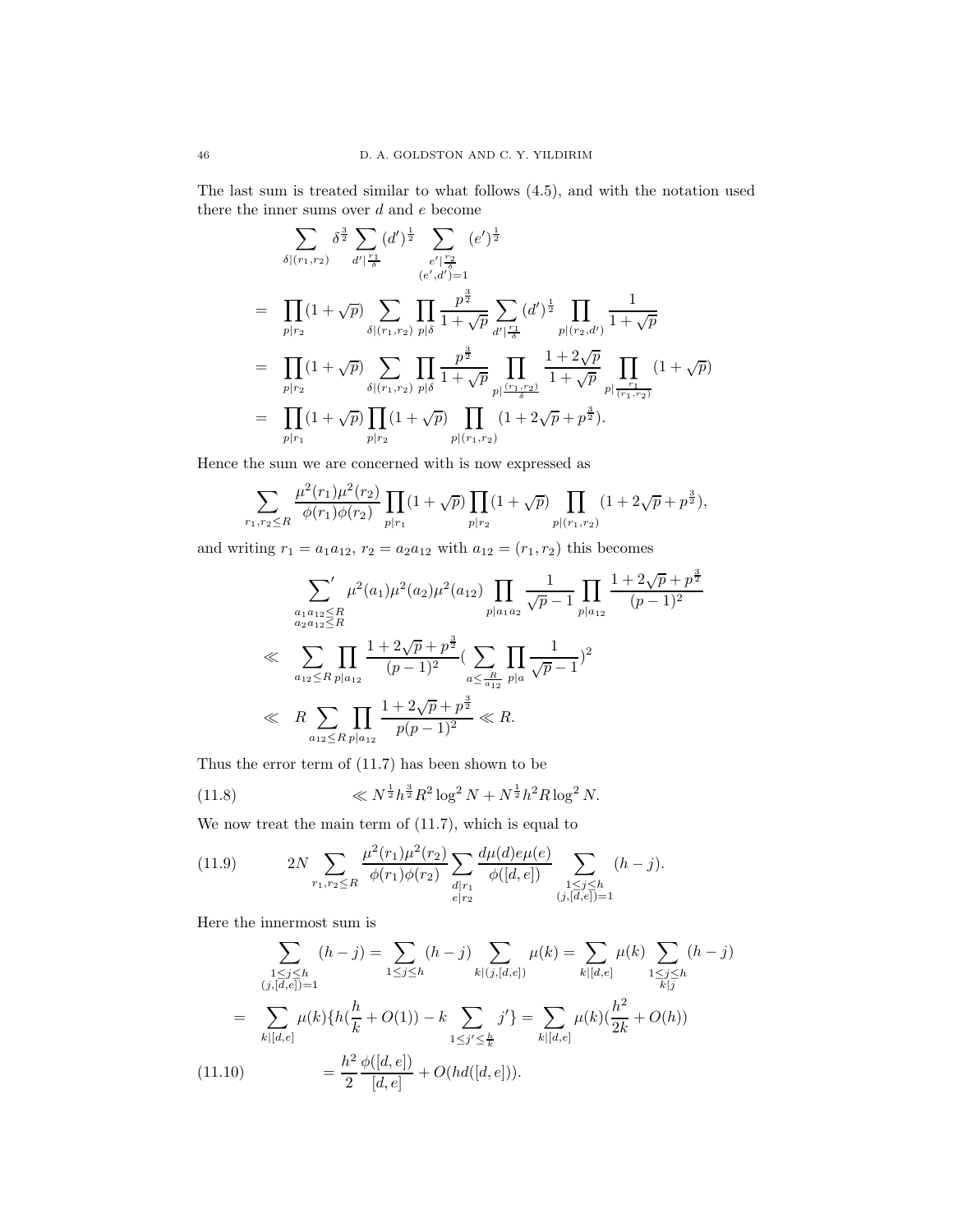The main term of (11.10) plugged in (11.9) gives

(11.11) 
$$
Nh^2 \sum_{r_1, r_2 \le R} \frac{\mu^2(r_1)\mu^2(r_2)}{\phi(r_1)\phi(r_2)} \sum_{\substack{d \mid r_1 \\ e \mid r_2}} \frac{d\mu(d)e\mu(e)}{[d, e]} = Nh^2\mathcal{L}_1(R)
$$

where the last evaluation is by virtue of  $(4.5)$ – $(4.7)$ . It remains to consider the contribution of the error term of (11.10) plugged in (11.9),

(11.12) 
$$
Nh \sum_{r_1, r_2 \le R} \frac{\mu^2(r_1)\mu^2(r_2)}{\phi(r_1)\phi(r_2)} \sum_{\substack{d \mid r_1 \\ e \mid r_2}} \frac{ded([d, e])}{\phi([d, e])}.
$$

Keeping the notation we have been using the inner sums over  $d$  and  $e$  are rewritten as

$$
\sum_{\delta|(r_1,r_2)} \frac{\delta^2 d(\delta)}{\phi(\delta)} \sum_{d'|\frac{r_1}{\delta}} \frac{d'd(d')}{\phi(d')} \sum_{\substack{e'|\frac{r_2}{\delta} \\ (e',d')=1}} \frac{e'd(e')}{\phi(e')}
$$
\n
$$
= \prod_{p|r_2} \frac{3p-1}{p-1} \sum_{\delta|(r_1,r_2)} \prod_{p|\delta} \frac{2p^2}{3p-1} \sum_{d'|\frac{r_1}{\delta}} \frac{d'd(d')}{\phi(d')} \prod_{p|(r_2,d')} \frac{p-1}{3p-1}
$$
\n
$$
= \prod_{p|r_2} \frac{3p-1}{p-1} \sum_{\delta|(r_1,r_2)} \prod_{p|\delta} \frac{2p^2}{3p-1} \prod_{p|\frac{r_1,r_2}{\delta}} \frac{5p-1}{3p-1} \prod_{p|\frac{r_1}{(r_1,r_2)}} \frac{3p-1}{p-1}
$$
\n
$$
= \prod_{p|r_1} \frac{3p-1}{p-1} \prod_{p|r_2} \frac{3p-1}{p-1} \prod_{p|(r_1,r_2)} \frac{2p^2+5p-1}{p-1}.
$$

Hence (11.12) becomes

$$
(11.13) \t Nh \sum_{r_1, r_2 \le R} \frac{\mu^2(r_1)\mu^2(r_2)}{\phi(r_1)\phi(r_2)} \prod_{p|r_1} \frac{3p-1}{p-1} \prod_{p|r_2} \frac{3p-1}{p-1} \prod_{p|(r_1, r_2)} \frac{2p^2+5p-1}{p-1}
$$
  
\n
$$
= Nh \sum_{\substack{a_1a_{12} \le R \\ a_2a_{12} \le R}} \mu^2(a_1)\mu^2(a_2)\mu^2(a_{12}) \prod_{p|a_{1a_2}} \frac{3p-1}{(p-1)^2} \prod_{p|a_{12}} \frac{2p^2+5p-1}{(p-1)^3}
$$
  
\n
$$
\ll Nh \sum_{a_{12} \le R} \prod_{p|a_{12}} \frac{2p^2+5p-1}{(p-1)^3} (\sum_{a \le \frac{R}{a_{12}}} \prod_{p|a} \frac{3p-1}{(p-1)^2})^2
$$
  
\n
$$
\ll Nh \log^6 N \sum_{a_{12} \le R} \prod_{p|a_{12}} \frac{2p^2+5p-1}{(p-1)^3} \ll Nh \log^8 N.
$$

This completes the evaluation begun in (11.7), giving

$$
\sum_{\substack{1 \leq j_1, j_2 \leq h \\ \text{distinct}}} \tilde{S}'_3(N, (j_1, j_2), (2, 1)) = Nh^2\mathcal{L}_1(R) + O(Nh \log^8 N) + O(N^{\frac{1}{2}}h^{\frac{3}{2}}R^2 \log^2 N) + O(N^{\frac{1}{2}}h^2R \log^2 N).
$$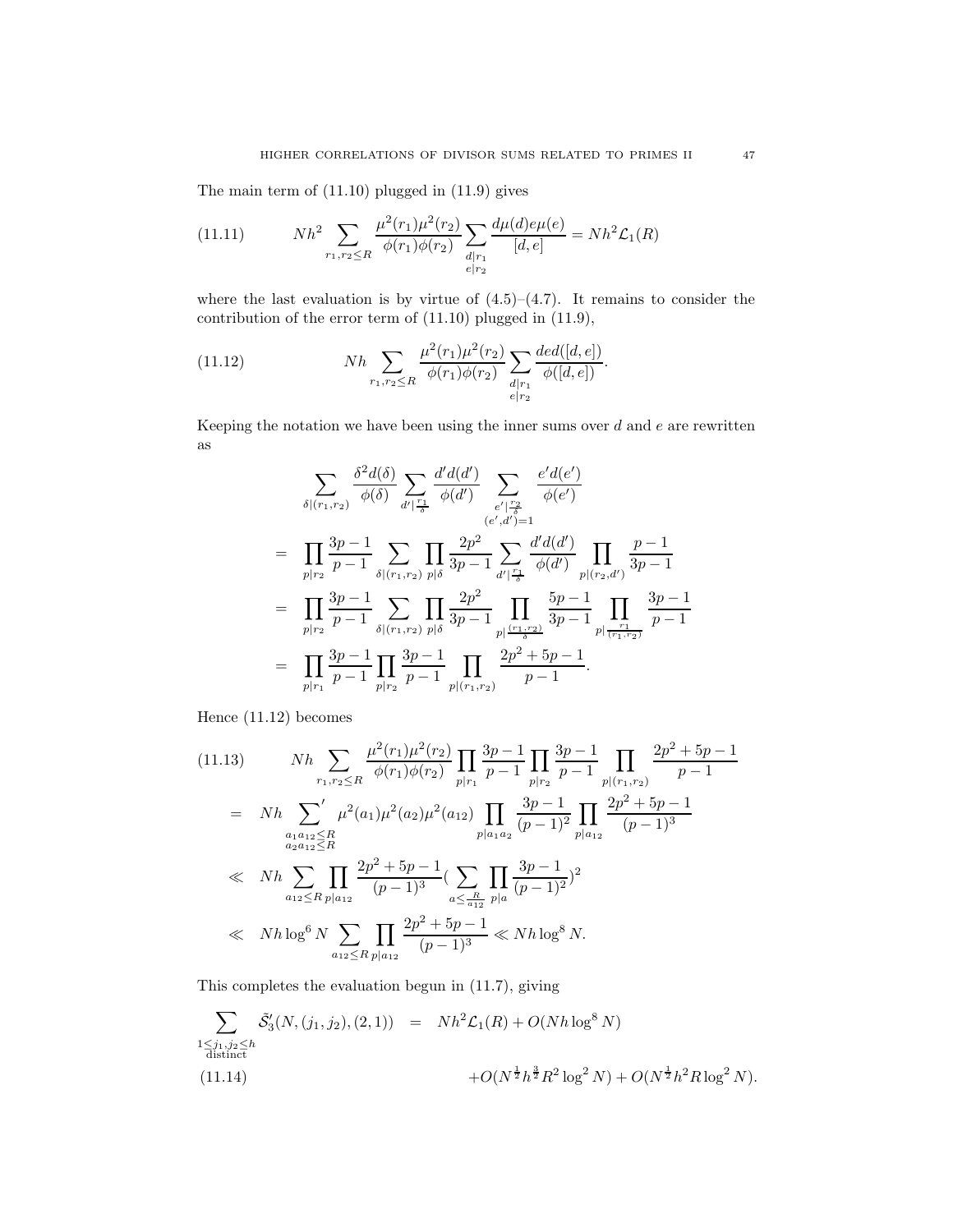### 12. Completion of the Proof of Theorem 3

The last quantity involving the correlations that remains to be considered for the mixed third moment is

$$
\sum_{\substack{1 \le j_1, j_2, j_3 \le h \\ \text{distinct}}} \tilde{S}'_3(N, (j_1, j_2, j_3), (1, 1, 1))
$$
\n
$$
= \sum_{\substack{1 \le j_1, j_2, j_3 \le h \\ \text{distinct}}} \sum_{n=N+1}^{2N} \lambda_R(n+j_1) \lambda_R(n+j_2) \Lambda(n+j_3).
$$

The inner sum here is the same as (5.7) except for a shift, and the innermost sum of (5.8) adapted to the present situation is

(12.2) 
$$
\sum_{\substack{n=N+1+j_3\\n\equiv j_3-j_1(\text{mod }d)\\n\equiv j_3-j_2(\text{mod }e)}}^{2N+j_3}\Lambda(n),
$$

where the divisibility conditions, compatible only when  $(d, e)|j_1 - j_2|$ , can be combined as  $n \equiv j \pmod{[d, e]}$  say. The last sum is equal to

(12.3) 
$$
[(d, e], j) = 1] \frac{N}{\phi([d, e])} + E(2N + j_3; [d, e], j) - E(N + 1 + j_3; [d, e], j).
$$

We get the same main term as that of  $(5.11)$  except that the conditions now read  $(d, e)|j_1 - j_2, (d, j_3 - j_1) = 1, (e, j_3 - j_2) = 1$ , and the calculation carried out in §5 evaluates it as

(12.4) 
$$
N\mathfrak{S}((j_1, j_2, j_3)) + O(NR^{-1+\epsilon}).
$$

We shall take up the contribution of (12.4) in (12.1) after considering the contibution of the error terms of (12.3) to (12.1) which can be majorized as

$$
(12.5) \quad \ll \sum_{\substack{1 \le j_1, j_2, j_3 \le h \\ \text{distinct}}} \sum_{r_1, r_2 \le R} \frac{\mu^2(r_1)\mu^2(r_2)}{\phi(r_1)\phi(r_2)} \sum_{\substack{d \mid r_1 \\ e \mid r_2}} d e_{\substack{\max \\ u \le 2N + h}} |E(u; [d, e], j)|.
$$

To simplify the expressions we may interchange the order of the two double sums in (12.5) as in the first line of (5.10). This switching costs a factor of  $\log^2 R$ , which is unimportant in our application. (On two occasions in §11 we didn't resort to this interchange). Since j is a function of  $k_1 = j_3 - j_1$  and  $k_2 = j_3 - j_2$  (and also of  $d, e$ , we can rearrange the summations so as to see that  $(12.5)$  is (12.6)

$$
\ll \log^2 R \sum_{1 \le j_3 \le h} \sum_{d, e \le R} \frac{\mu^2(d)\mu^2(e)de}{\phi(d)\phi(e)} \sum_{\substack{j_3 - h \le k_1, k_2 \le j_3 - 1 \\ (k_2 - k_1)k_1 k_2 \ne 0 \\ (d, e)|k_2 - k_1}} \max_{\substack{u \le 2N + h \\ u \le 2N + h}} |E(u; [d, e], j)|.
$$

Note that if  $(d, e) \geq h$ , then the innermost sum is void. The number of permissible pairs of  $k_1, k_2$  is  $\ll h(\lceil \frac{h}{\sqrt{d}} \rceil)$  $\left(\frac{a}{(d,e)}\right]$  – 1). Upon applying Cauchy-Schwarz inequality and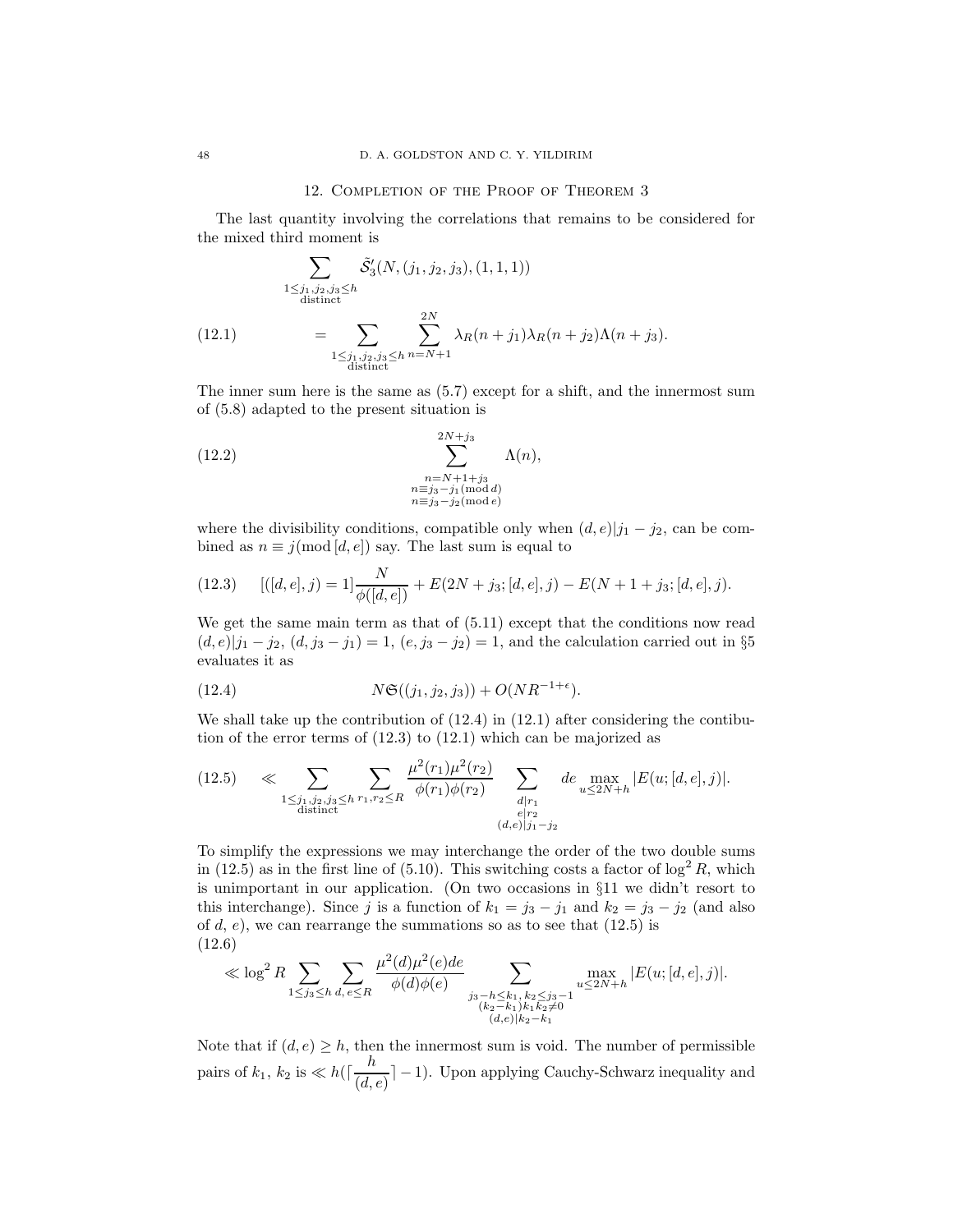Hooley's GRH-dependent estimate (1.47) we have that (12.6) is

$$
\ll h \log^{2} R \sum_{\substack{d,e \leq R \\ (d,e) < h}} \frac{\mu^{2}(d)\mu^{2}(e)de}{\phi(d)\phi(e)} \frac{h}{\sqrt{(d,e)}} [(1 + \frac{h^{2}}{de}) \sum_{j \in \text{mod } [d,e])} \max_{u \leq 2N + h} |E(u;[d,e],j)|^{2}]^{\frac{1}{2}}
$$
\n
$$
\ll N^{\frac{1}{2}} h^{2} \log^{4} N \sum_{\substack{d,e \leq R \\ (d,e) < h}} \frac{\mu^{2}(d)\mu^{2}(e)de}{\phi(d)\phi(e)\sqrt{(d,e)}} + N^{\frac{1}{2}} h^{3} \log^{4} N \sum_{\substack{d,e \leq R \\ (d,e) < h}} \frac{\mu^{2}(d)\mu^{2}(e)\sqrt{de}}{\phi(d)\phi(e)\sqrt{(d,e)}}.
$$

We have

$$
\sum_{\substack{d,e\leq R\\(d,e)
$$

Hence the contribution of the error terms in (12.3) to (12.1) is

(12.7) 
$$
\ll N^{\frac{1}{2}} h^2 R^2 \log^4 N + N^{\frac{1}{2}} h^3 R \log^4 N.
$$

Now we calculate the contribution of (12.4) to (12.1), that of the error term being  $O(Nh^3R^{-1+\epsilon})$ . Inverting (1.24) we have

(12.8) 
$$
\mathfrak{S}((j_1, j_2, j_3)) = \sum_{\mathcal{J} \subset \{j_1, j_2, j_3\}} \mathfrak{U}(\mathcal{J}),
$$

which implies by (1.23) that (since  $\mathfrak{U}(\emptyset) = 1$ ,  $\mathfrak{U}(\mathfrak{k}(k)) = 0$ ,  $\mathfrak{U}(\mathfrak{k}(k, l)) = \mathfrak{S}(\mathfrak{k}(k, l)) - 1$ for  $k \neq l$ )

$$
\sum_{\substack{1 \le j_1, j_2, j_3 \le h \\ \text{distinct}}} \mathfrak{S}((j_1, j_2, j_3)) = -2h(h-1)(h-2) + 3(h-2) \sum_{\substack{1 \le j_1, j_2 \le h \\ \text{distinct}}} \mathfrak{S}((j_1, j_2)) + R_3(h)
$$
\n
$$
= -2h(h-1)(h-2) + 6(h-2) \sum_{1 \le j \le h} (h-j) \mathfrak{S}_2(j) + R_3(h).
$$

From  $(10.7)$  and  $(1.26)$  we obtain

$$
(12.10)\sum_{\substack{1 \le j_1, j_2, j_3 \le h \\ \text{distinct}}} \mathfrak{S}((j_1, j_2, j_3)) = h^3 - 3h^2 \log h + 3(1 - \gamma - \log 2\pi)h^2 + O(h^{\frac{3}{2} + \epsilon})
$$

(note that (1.26) has not been used in full force, here we only need to know  $R_3(h) \ll$  $h^{\frac{3}{2}+\epsilon}$ ). Hence we have

(12.11) 
$$
\sum_{\substack{1 \le j_1, j_2, j_3 \le h \\ \text{distinct}}} \tilde{S}'_3(N, (j_1, j_2, j_3), (1, 1, 1))
$$
  
=  $Nh^3 - 3Nh^2 \log h + 3(1 - \gamma - \log 2\pi)Nh^2 + O(Nh^{\frac{3}{2} + \epsilon})$   
+  $O(Nh^3R^{-1+\epsilon}) + O((N^{\frac{1}{2}}h^2R \log^4 N)(R + h)).$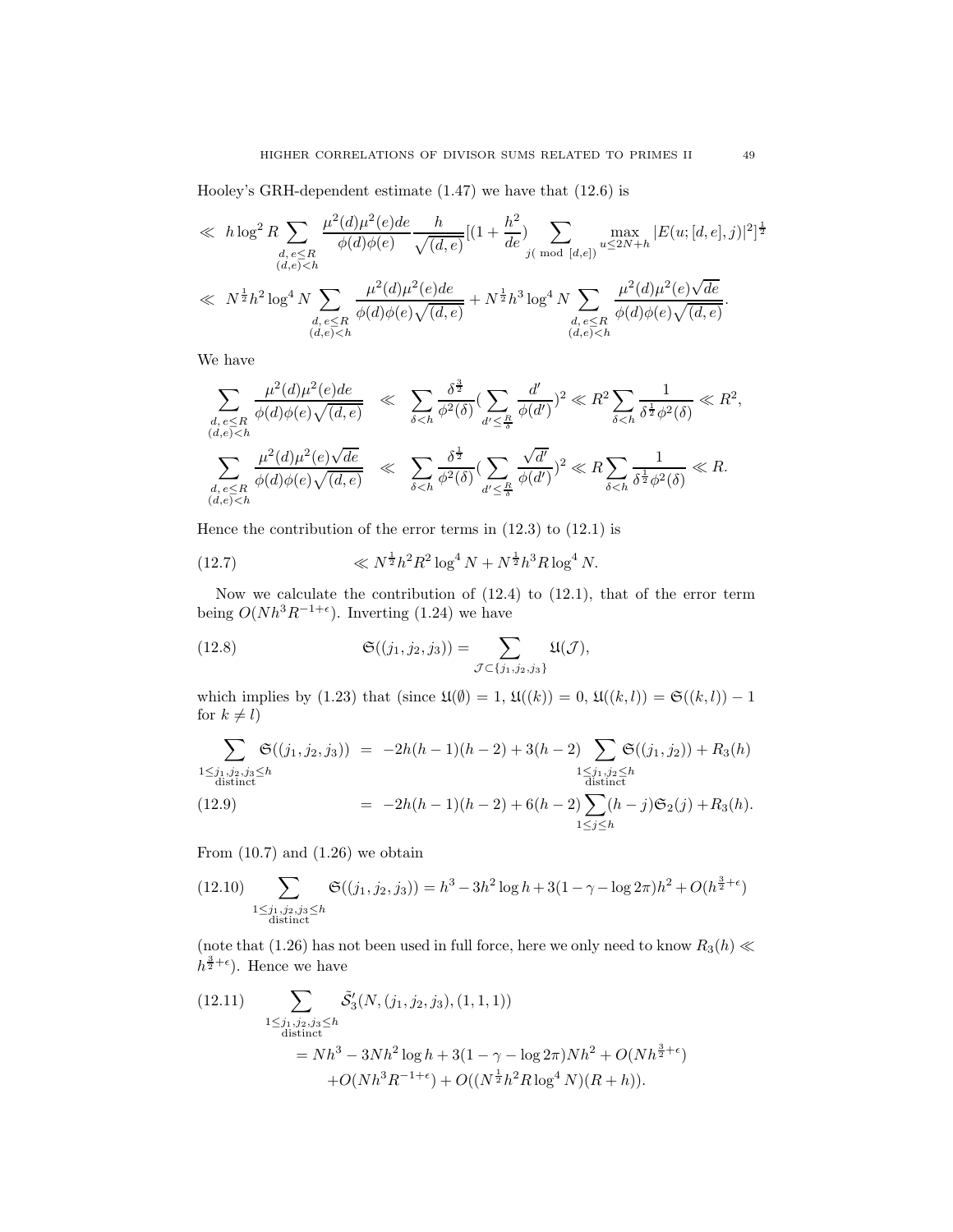Combining (1.37), (10.8), (11.14) and (12.11) in (11.6) we obtain

 $1\leq j\leq h$ 

$$
\tilde{M}'_3(N, h, \psi_R) = Nh^3 + 3Nh^2(\mathcal{L}_1(R) - \log h) + 3Nh^2(1 - \gamma - \log 2\pi) \n+ O(Nh^{\frac{3}{2}+\epsilon}) + O(Nh^3R^{-1+\epsilon}) + O(Nh\log^8 N) \n+ O(N^{\frac{1}{2}}h^2R^2\log^4 N) + O(N^{\frac{1}{2}}h^3R\log^4 N).
$$
\n(12.12)

Now we put our findings together in (11.1). In doing this, keeping the sums  $\sum_{i=1}^{n} (h - j) \mathfrak{S}_2(i)$  (which appear in several terms) unevaluated until the end not

1≤j≤h only facilitates the calculation, but also reveals the complete cancellation of the terms which contain  $Nh$  $(h - j)\mathfrak{S}_2(j)$ . We get

$$
\mathcal{M}'_3 = (2C + \rho) \text{AN}h[\log h - \mathcal{L}_1(R) - (1 - \gamma - \log 2\pi)] - \rho C^2 A^3 N
$$
  
+ O(ANh <sup>$\frac{1}{2} + \epsilon$</sup> ) + O(N <sup>$\frac{1}{2}$</sup> h<sup>2</sup>R<sup>2</sup>log<sup>4</sup> N) + O(N <sup>$\frac{1}{2}$</sup> h<sup>3</sup>Rlog<sup>4</sup> N)  
+ O(Nhlog<sup>8</sup> N) + O(h<sup>3</sup>R<sup>2</sup>) + O(Nh<sup>3</sup>R<sup>-1+\epsilon</sup>) + NR<sub>3</sub>(h).

The main terms are at the same order of magnitude if  $A = (h \log N)^{\frac{1}{2}}$  as before in  $(10.11)$  for  $\mathcal{M}'_2$ . This choice of A makes  $(12.13)$  read as

$$
\mathcal{M}'_3 = Nh^{\frac{3}{2}}\log^{\frac{1}{2}}N[-\rho C^2\log N + (2C+\rho)(\log h - \mathcal{L}_1(R) - (1-\gamma - \log 2\pi)]
$$
  
(12.14) + error terms of (12.13).

We are assuming that  $R \gg N^{\epsilon}$ , and the requirement that the error terms are smaller than the main term, i.e.  $o(Nh^{\frac{3}{2}}\log^{\frac{3}{2}}N)$ , brings the restrictions

(12.15) 
$$
h \ll R^{\frac{2}{3}-\epsilon}
$$
,  $\log^{13} N = o(h)$ ,  $h^{\frac{1}{2}} R^2 = o(N^{\frac{1}{2}} \log^{-\frac{5}{2}} N)$ .

Note that the cancellation mentioned before (12.13) is essential in reaching a result, for if  $(12.12)$  and  $(10.9)$  which depend on the evaluation  $(10.7)$  had been used, then we would have acquired an error term  $O(Nh^{\frac{3}{2}+\epsilon})$  that is larger than the main term. Upon this we need Montgomery and Soundararajan's estimate (1.26) for  $R_3(h)$ . Thus for

(12.16) 
$$
\log^{14} N \ll h \ll N^{\frac{1}{7}-\epsilon}
$$

we have the asymptotic result

(12.17) 
$$
\mathcal{M}'_3 \sim -Nh^{\frac{3}{2}}\log^{\frac{1}{2}}N(\rho C^2\log N + (2C+\rho)\log\frac{R}{h}).
$$

(The factor  $N^{\epsilon}$  in (12.16) can be replaced by a small power of log N if one bounds  $(5.38)$  more precisely as was remarked). From  $(12.17)$  we can get the result  $(10.16)$ , only this time for the smaller range  $(12.16)$ . The significance of  $(12.17)$  is that it allows us also to get a result of the type (10.16) without the absolute value. It is convenient to write  $R = N^{\theta}$ ,  $h = N^{\alpha}$ . For a fixed  $\rho$  satisfying  $0 < |\rho| < \sqrt{\theta - \alpha}$ , with the choice  $C = -\frac{\theta - \alpha}{\rho}$ , (12.17) reads

(12.18) 
$$
\mathcal{M}'_3 \sim -\rho(\theta - \alpha)(1 - \frac{\theta - \alpha}{\rho^2})Nh^{\frac{3}{2}}\log^{\frac{3}{2}}N.
$$

We see that  $\mathcal{M}'_3$  is positive for  $0 < \rho < \sqrt{\theta - \alpha}$ , and negative for  $-\sqrt{\theta - \alpha} < \rho < 0$ , and  $\gg N(h \log N)^{\frac{3}{2}}$  in either case. This means that given an arbitrarily small